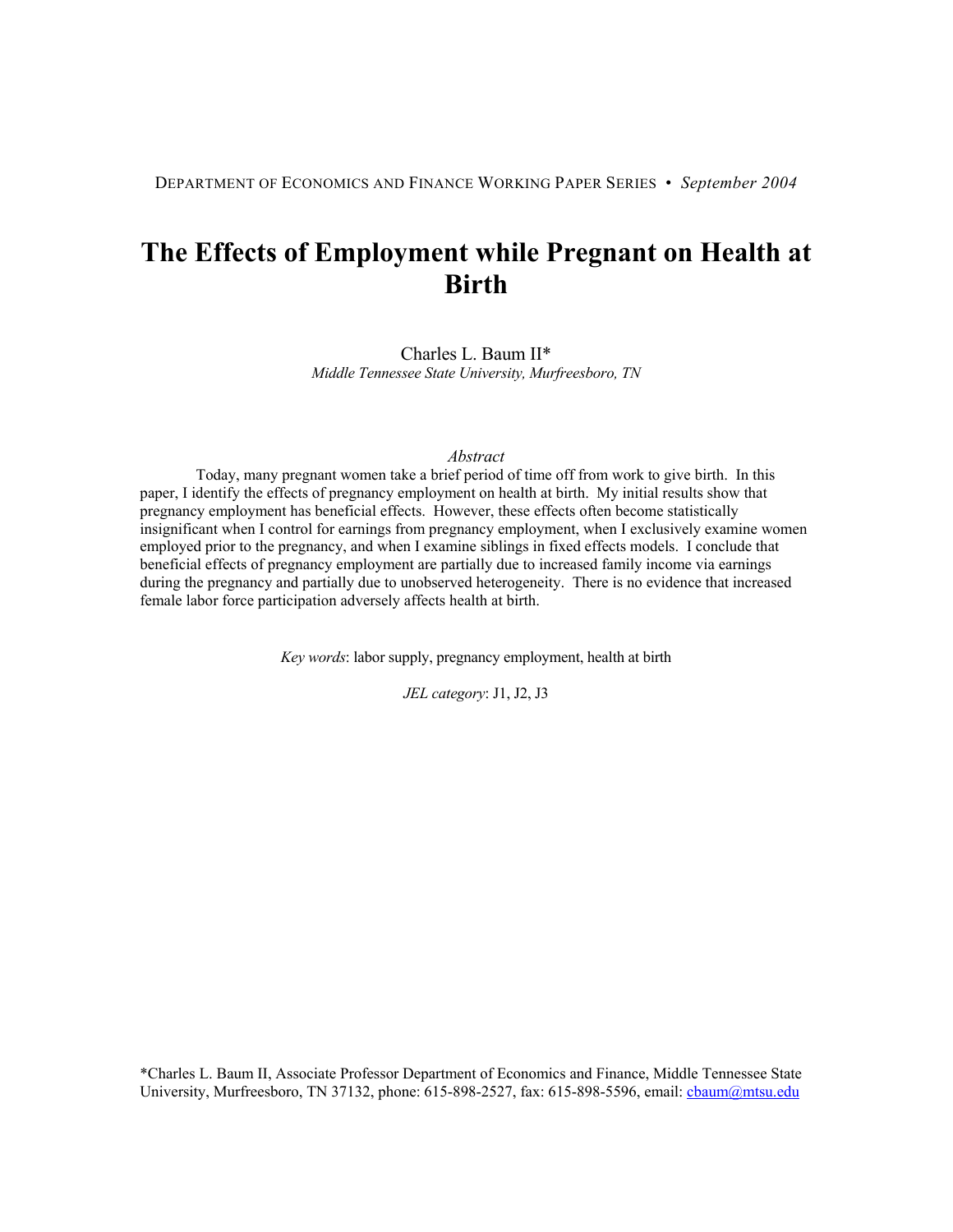#### **I. Introduction**

More women are working in the marketplace today than ever before. Specifically, about 60 percent of women are currently in the labor force, which is almost a 50 percent increase from 30 years ago (Bureau of Labor Statistics, 2000). Much of this increase is due to mothers participating in the labor force. In fact, 61 percent of all mothers are working within three years after their child's birth (Bureau of Labor Statistics, 2000), with about half of these mothers returning to work within the first three *months* after giving birth (Klerman and Leibowitz, 1990). Many of these women find that marketplace work and household production increasingly compete for their time. Consequently, many employed pregnant women return to work quickly after giving birth to keep their jobs, taking only a brief period of time off from work. The proportion of women in the labor force may be further increased by welfare reform's recent emphasis on moving recipients to work.

This demographic trend is important because a woman's work decisions may have an effect on her child. In fact, some researchers have found that maternal employment during a child's first year significantly hinders cognitive development (Baum, 2003; Blau and Grossberg, 1992; and Desai, Chase-Lansdale, and Michael,  $1989$ ).<sup>1</sup> Others have found that a woman's behaviors during the pregnancy (cigarette smoking, illegal drug use, and receipt of prenatal care) have important effects on her child's health at birth. $<sup>2</sup>$  It follows that a woman's employment</sup> during the pregnancy may have an effect on her child's health, though virtually no economist has examined the "pregnancy employment-health at birth" link.

 $1$  Baum's (2003) negative effects are partial effects  $-$  holding family income constant. Increased family income via maternal employment at least partially offsets maternal employment's negative effects in his models. Smolensky and Gootman (2003) summarize this literature and conclude that negative effects on infants are most likely to occur for maternal employment during the child's first year.

<sup>&</sup>lt;sup>2</sup> For the effects of cigarette smoking, see Rosenzweig and Schultz (1983b), Corman, Joyce, and Grossman (1987), and Rosenzweig and Wolpin (1991), for illegal drug use, see Joyce, Racine, and Mocan (1992), Mocan and Topyan (1995), and Kaestner, Joyce, and Wehbeh (1996), and for the receipt of prenatal care, see Grossman and Joyce (1990), Frank et al. (1992), and Joyce (1994).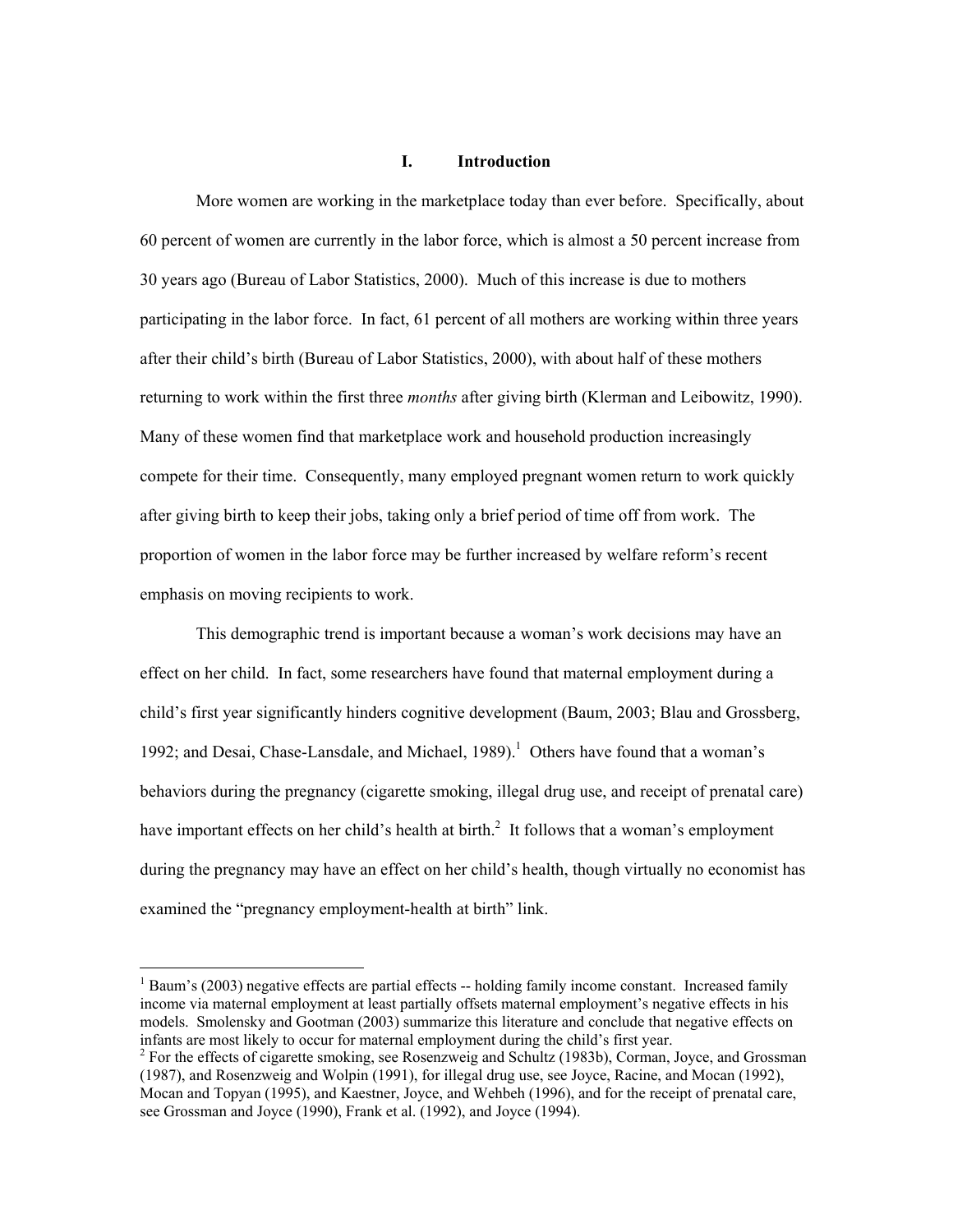The medical literature shows that exposing pregnant women to excessive physical activity, chemicals, infectious diseases, radiation, physical elements, and stress will have adverse effects on health at birth (Feinberg, 1998). For example, Luke et al. (1995), Colie (1993), Mamelle, Lauman, and Lazar (1984), Klebanoff, Shiono, and Rheads (1990), and Teitelman et al. (1990) find that prolonged standing, strenuous physical exertion, and heavy lifting increase the incidence of preterm birth and low birth weight; McMichael et al. (1986) and Emhart et al. (1992) find that exposure to chemicals such as lead increases the incidence of preterm birth and low birth weight; Pass et al. (1982), Ahlfors et al. (1981), Rodis et al. (1990), Brunell (1983), and Preblud, Bregman, and Vemon (1985) find that common viruses transmitted to the fetus from the mother potentially result in a number of mental and motor disabilities; Dunn et al. (1990) find that prenatal radiation exposure increases the incidence of mental disabilities; Mamelle, Lauman, and Lazar (1984) find that physical elements such as smoke, dust, vapors, heat, and noise increase the incidence of preterm birth; and Luke et al. (1995) find that stress and fatigue increase the incidence of preterm birth.

From the medical literature, it follows that if marketplace work during the pregnancy (referred to hereafter as pregnancy employment) exposes expectant mothers to the potentially harmful elements mentioned above, then it may detrimentally affect health at birth. Conversely, pregnancy employment may enhance birth outcomes by increasing family income via pregnancy earnings. Increased family income potentially benefits health at birth by facilitating the purchase of health inputs such as prenatal care.

In this paper, I estimate the effects of pregnancy employment on health at birth. I measure health at birth with the incidence of low birth weight and preterm birth. Then, I explore the mechanisms through which pregnancy employment's effects operate. In particular, I investigate two ways through which pregnancy employment might affect health at birth: by changing pregnancy behaviors (such as cigarette smoking, alcohol consumption, and prenatal medical care visits) and by increasing family income via pregnancy earnings. I also explore the

2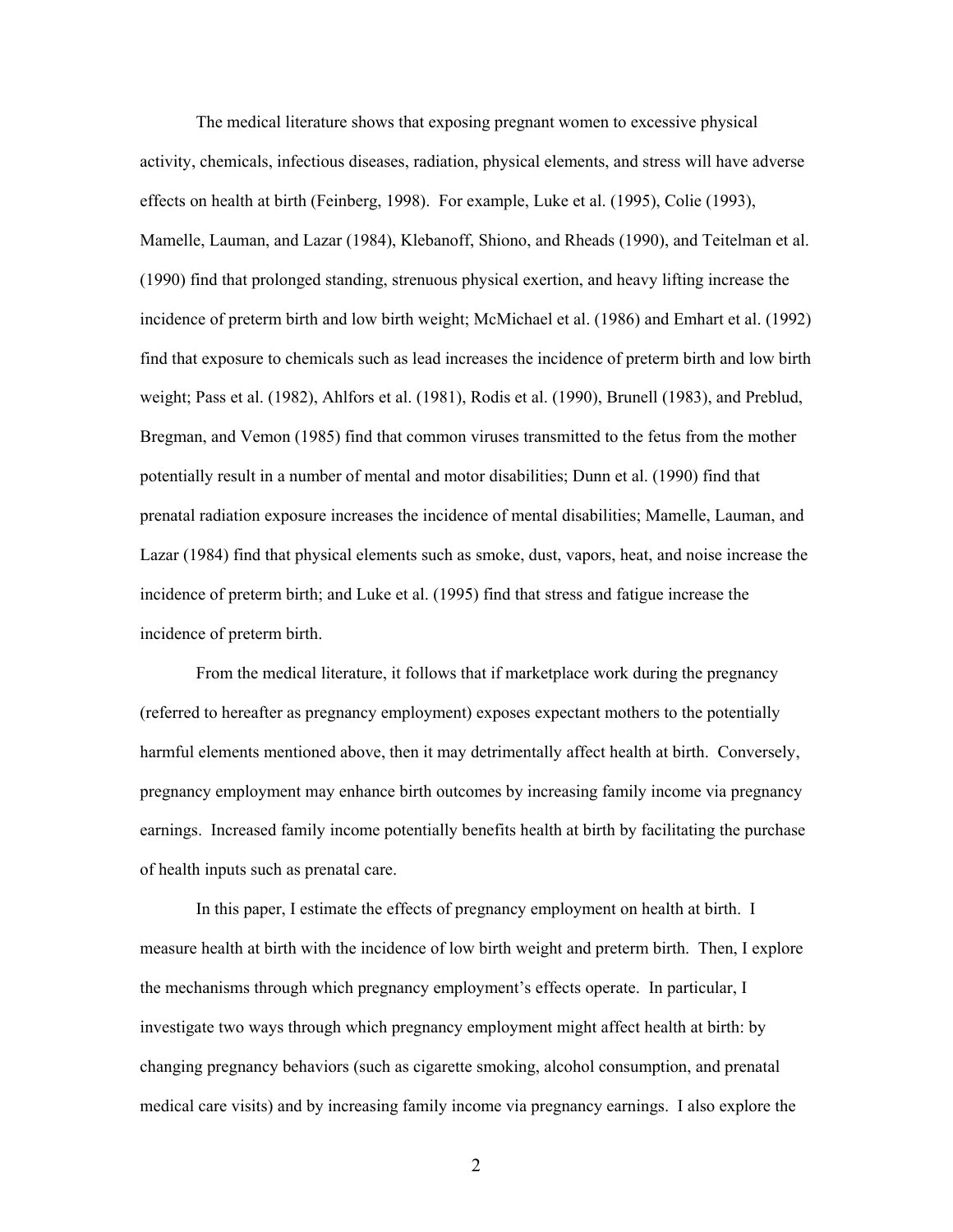effects of pregnancy employment by trimester, and I estimate a set of low birth weight models that control for preterm birth to explore whether pregnancy employment affects birth weight through gestation length or utero growth. Further, to investigate the potential for unobserved heterogeneity bias, I re-estimate the models on a more homogeneous subset of women who were employed prior to their pregnancy. Additionally, I estimate sibling fixed effects models to control for time-invariant sources of unobserved characteristics. If taking time off from work is beneficial to infant health (and if some working pregnant women do not wish to end their careers to give birth), then this would strengthen the case for finding ways for employed women to take leave from work while pregnant.

My initial results with the full sample show that pregnancy employment has some beneficial effects on health at birth. Controlling for other pregnancy behaviors does not explain pregnancy employment's beneficial effects. However, statistically significant effects often disappear when I control for pregnancy earnings and when I examine a subset of women who were employed prior to the pregnancy and a subset of siblings in fixed effects models. This suggests that any beneficial effects of pregnancy employment are partially due to increased family income via pregnancy earnings and partially due to unobserved heterogeneity. I conclude that the increased labor force participation rate of women has not had detrimental effects on health at birth.

The remainder of the paper is as follows: I formulate the theoretical model in the next section, I present the existing evidence in section III, I describe the data and empirical methodology in section IV, I present and discuss the results in section V, and I conclude the paper in section VII.

# **II. Theoretical Background**

Following the work of Becker (1965, 1981), Grossman (1972), Becker and Tomes (1986), and Tomes (1981), I assume that the household derives utility from health at birth (Y), other household consumption  $(X)$ , and leisure  $(L)$ ,

3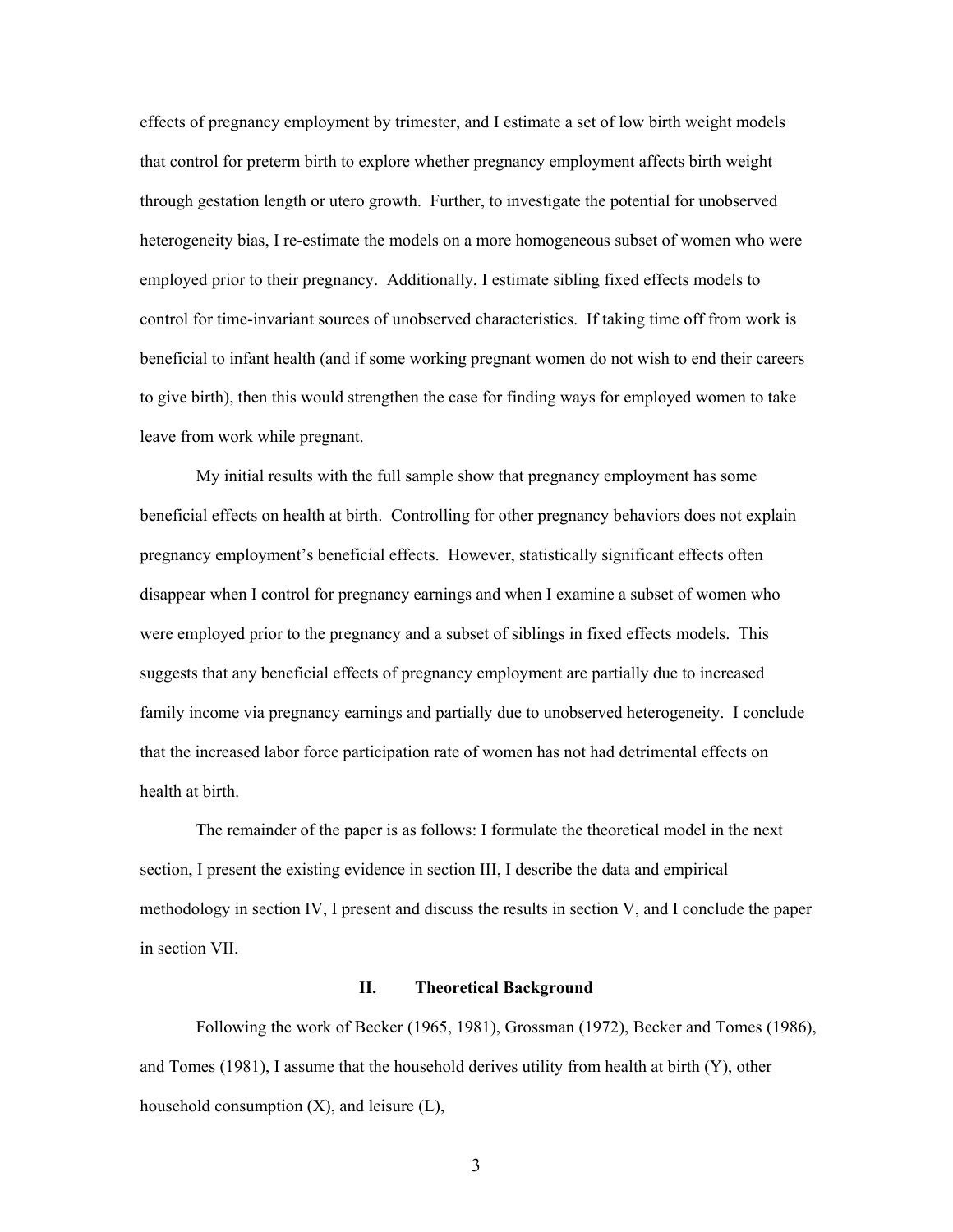$$
U(Y, X, L)
$$
,

subject to a time constraint,

 $\overline{a}$ 

 $T = H + L$ 

where T is the amount of time available and H is hours of marketplace work, and a budget constraint,

$$
wH + N = P_M M + P_X X,
$$

where w is the market wage, N is nonwage income, M is a vector of purchased health inputs (such as prenatal physician care),  $P_M$  is a vector of health input prices, and  $P_X$  is a vector of the prices of other consumption goods.<sup>3</sup> Given these constraints, households allocate resources optimally between other household consumption, leisure, and investments in health.

Health at birth (Y) can be viewed as an output from a "health" production function,

$$
Y = F(Y_0, M, L, S, Z),
$$

where  $Y_0$  is baseline health (a genetic health endowment), L is the pregnant women's nonmarket time (referred to above as leisure), S is a vector of other pregnancy behaviors (such as cigarette smoking and alcohol consumption), and Z is a vector of exogenous environmental conditions (such as the number of hospital beds in the community). Given this setup, the woman's nonmarket time (leisure) is assumed to have a direct effect on health at birth. In addition, I explore whether nonmarket time has an indirect effect through other arguments of the health production function such as purchased health inputs and pregnancy behaviors. It is assumed that health at birth is increasing in purchased health inputs such as prenatal physician care and is decreasing in certain pregnancy behaviors such as cigarette smoking and alcohol consumption. However, the effect of nonmarket time (or, conversely, pregnancy employment) is ambiguous for reasons to be explained below.

 $3$  Pregnancy behaviors such as cigarette smoking and alcohol consumption will enter the household utility function as part of other household consumption  $(X)$ .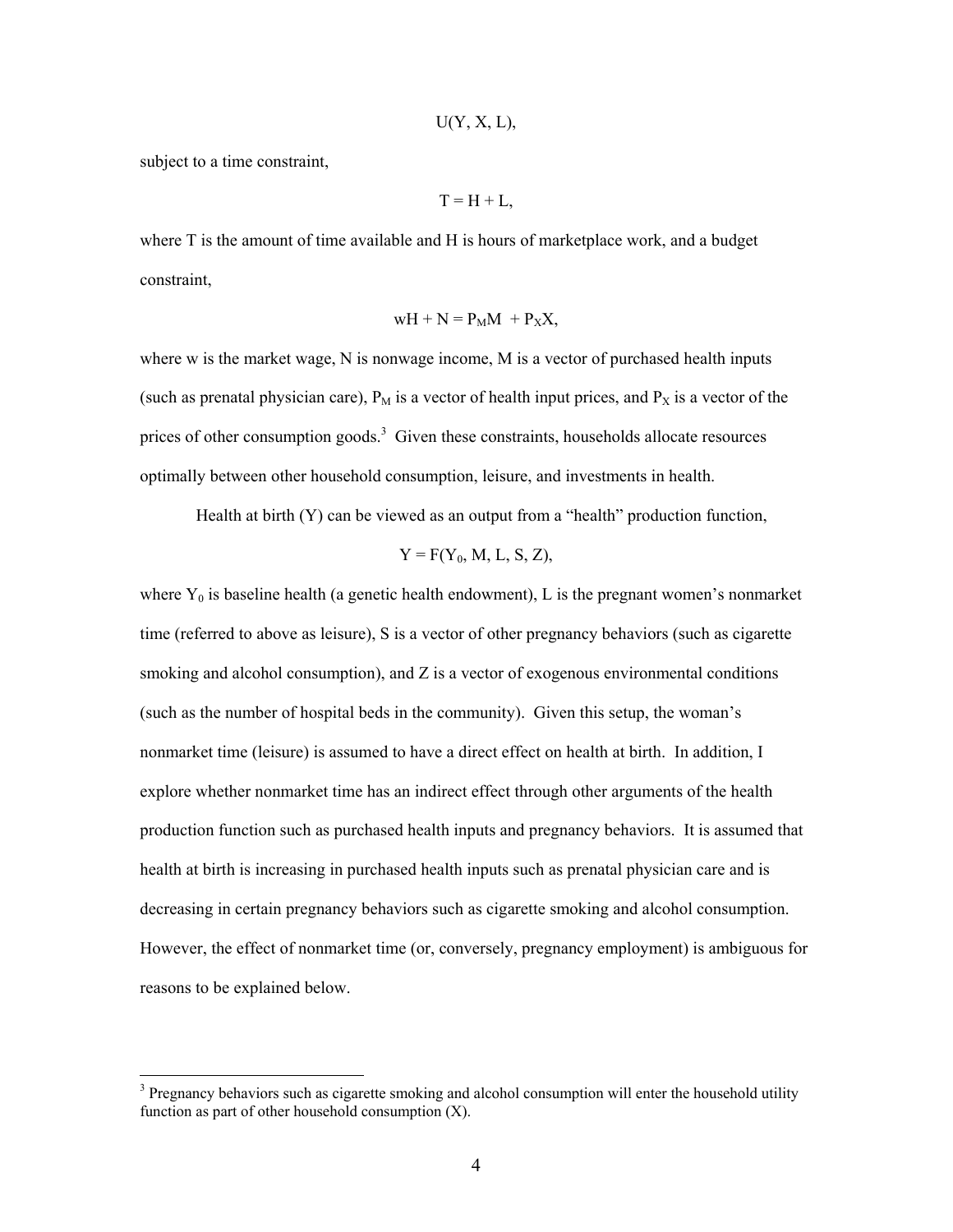Pregnancy employment may have an effect on health at birth by influencing other pregnancy behaviors. For example, pregnancy employment may leave pregnant women with less time to receive prenatal physician care.<sup>4</sup> Waiting at a clinic for a doctor visit may take a substantial portion of a day, which may conflict with work schedules. Conversely, employed women may be more likely to seek prenatal care if such employment includes fringe benefits that provide better access to health care. Continuing, pregnancy employment may provide pregnant women with less time to engage in healthy pregnancy behaviors such as exercise, sleep, and bed rest later in the pregnancy. Additionally, pregnancy employment may affect other behaviors such as cigarette smoking and alcohol abuse -- if these behaviors are prohibited at work, then pregnancy employment would reduce them (at least during work hours).

Further, employment while pregnant may enhance health at birth by increasing family income via pregnancy earnings. Increased family income may enhance health at birth by facilitating the purchase of health inputs such as medical supplies and prenatal physician care, and, for example, at least some evidence indicates that prenatal care enhances birth outcomes (Grossman and Joyce, 1990; Frank et al., 1992; Joyce, 1994; Warner, 1995; Frisbie, Forbes, and Pullum, 1996; and Liu, 1998).<sup>5</sup> Further, increased family income may lift (or keep) the family out of poverty. This would improve birth outcomes to the extent that poverty *causes* undesirable birth outcomes. Certainly poverty has been *associated* with less healthy children. For example, poverty is associated with an increase in the probability of infant mortality, low birth weight, and poor health at birth (Currie and Cole, 1993; Guo and Harris, 2000; and Stockwell, Swanson, and

<sup>&</sup>lt;sup>4</sup> Many have found that health at birth is enhanced by prenatal care (Grossman and Joyce, 1990; Frank et al., 1992; Joyce, 1994; Warner, 1995; Frisbie, Forbes, and Pullum, 1996; and Liu, 1998). Currie and Grogger (2002) note that prenatal care can reduce the incidence of premature birth by detecting and treating vaginal infections with antibiotics. Further, Currie and Grogger note that prenatal care can be used to monitor (and encourage appropriate) maternal weight gain, which is associated with infant birth weight.

 $^5$  However, others do not find beneficial effects of prenatal care (Rosenzweig and Schultz, 1983a; and Corman, Joyce, and Grossman, 1987).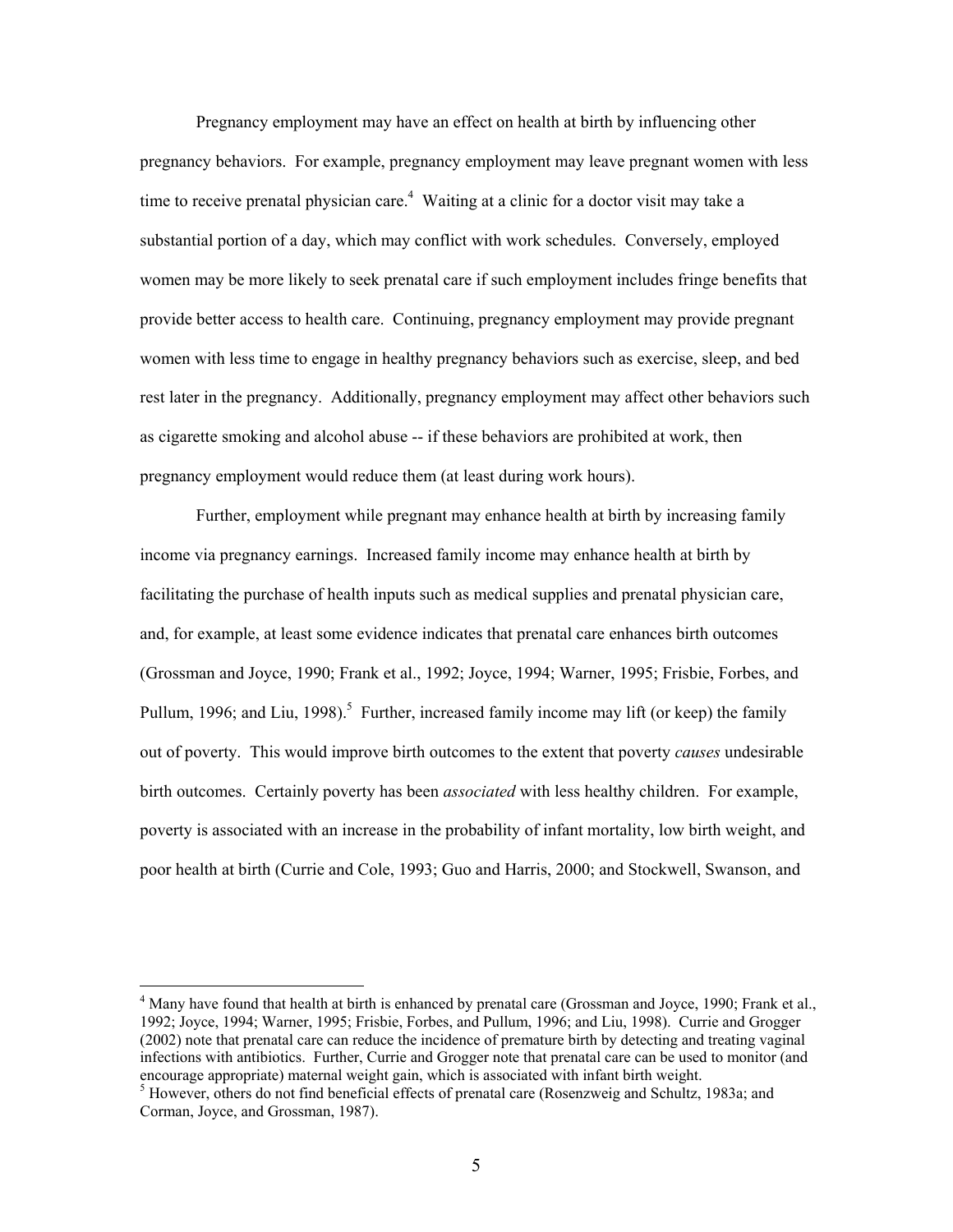Wicks, 1988).<sup>6</sup> Poverty is also associated with an increased prevalence of infectious diseases, chronic health conditions, and injuries (Egbuonu and Starfield, 1982; and Pless, Verreault, and Tenina, 1989) and an increased prevalence of smoking cigarettes, drinking alcohol, and using illegal drugs (Klerman, 1991; and Jones and Lopez, 1990).<sup>7</sup> Those with low incomes are more likely to live in areas with fewer medical facilities and less likely to have health insurance; consequently, low-income pregnant women are less likely to obtain timely prenatal care (Cramer, 1995). However, if poverty does not *cause* undesirable birth outcomes, then family income will not have beneficial effects by reducing poverty.

It is not clear whether the effects of employment during the first, second, or third trimester are greatest. One might argue that the effects of pregnancy employment early in the pregnancy should be greatest. Certainly this is the period during which pregnant women are first recommended to receive prenatal care, and many studies have found that the timing of prenatal care during the pregnancy affects health at birth (Rosenzweig and Schultz, 1983b; Grossman and Joyce, 1990; Frank et al., 1992; and Warner, 1995) because early detection aids in identifying and correcting prenatal health problems. Conversely, employment late in the pregnancy may be more important if factors such as bed rest are significant determinants of health at birth. Certainly premature labor and vaginal hemorrhaging often occur later in the pregnancy. Further, Chomitz et al. (1995) note that most fetal growth occurs in the third trimester. Examining cigarette smoking, for example, the medical literature has found that smoking cessation in the first trimester improves birth outcomes, but quitting cigarette smoking as late as the third trimester has a significantly beneficial effect on birth weight as well (Lightwood, Phibbs, and Glantz, 1999; Cornelius, Taylor, Geva, and Day, 1995; and Hueston, Mainous, and Farrell, 1994).

#### **III. Existing Evidence**

<sup>&</sup>lt;sup>6</sup> This has also been found with aggregate data. For example, Pritchett and Summers (1996) find that infant mortality is decreasing with a country's income per capita.

 $7$  For more on the effects of cigarette and alcohol prices on consumption, see Grossman (2001).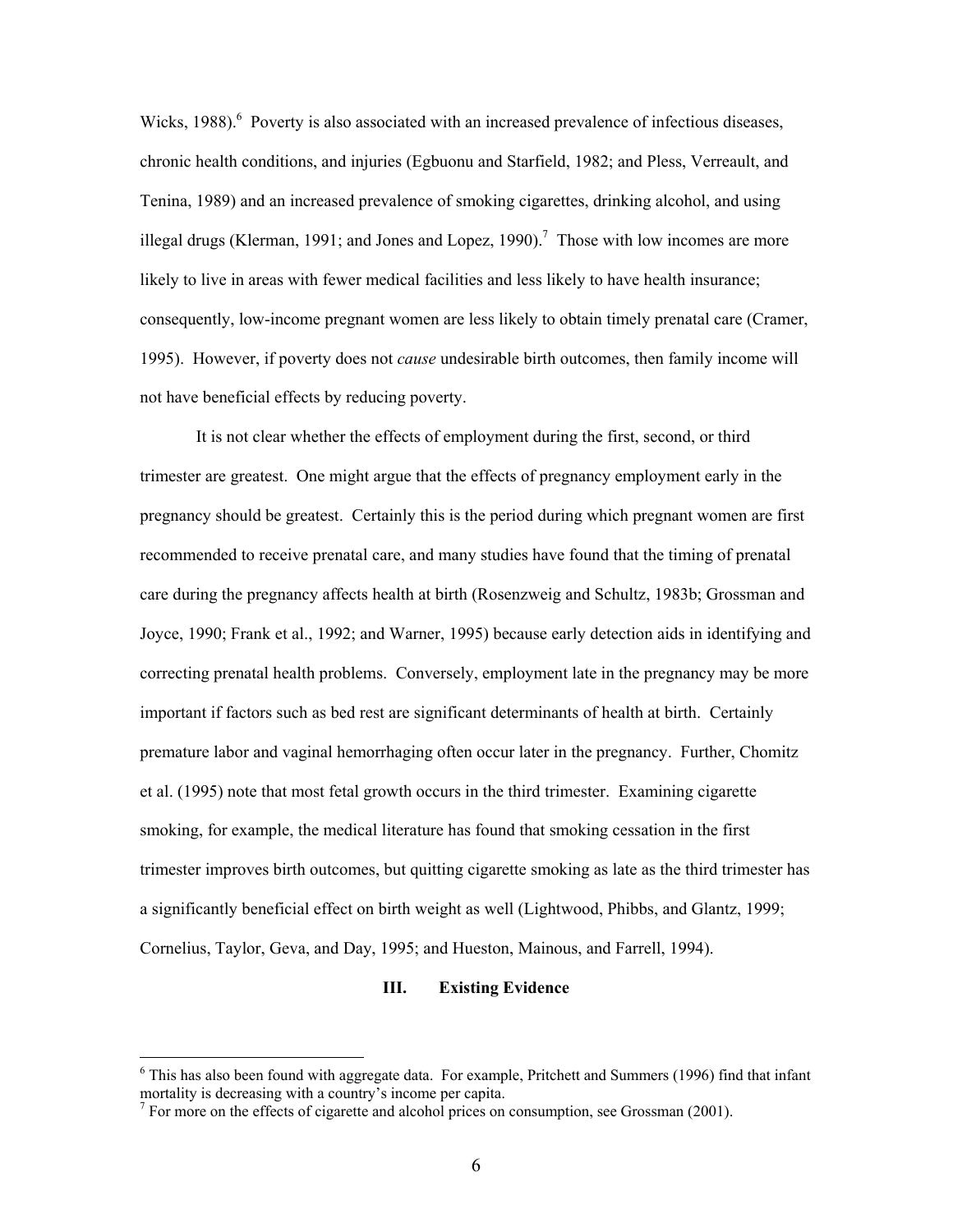The effects of maternal employment on children have been widely studied in the sociology and economics literatures. However, the vast majority of these studies have examined the effects of maternal employment on measures of *child development* (such as the Peabody Picture Vocabulary Test) rather than on *child health*.<sup>8</sup> A separate line of research has examined child and infant health, but these studies have not examined the effects of maternal employment (or employment while pregnant) on the health outcomes. Instead, studies examining infant health look at the effects of other maternal behaviors during the pregnancy such as cigarette smoking (Rosenzweig and Schultz, 1983b; Corman, Joyce, and Grossman, 1987; and Rosenzweig and Wolpin, 1991), illegal drug use (Joyce, Racine, and Mocan, 1992; Mocan and Topyan, 1995; and Kaestner, Joyce, and Wehbeh, 1996), and receipt of prenatal care (Grossman and Joyce, 1990; Frank et al., 1992; Joyce, 1994; Warner, 1995; and Liu, 1998).

I seek to improve upon the existing literature by developing a specification of the determinants of health at birth that includes pregnancy employment. Specifically, I identify each pregnant woman's employment status in each week of the pregnancy. Then, I estimate the direct effect of pregnancy employment on health at birth as well as indirect effects through other pregnancy behaviors and earnings from pregnancy employment. I also explore the effects of the timing of pregnancy employment and whether pregnancy employment affects health at birth by affecting gestation length or utero growth. Further, I control for unobserved heterogeneity bias by re-estimating the models on a subset of women who were employed prior to the pregnancy and by comparing siblings in fixed effects models.

#### **IV. Data and Empirical Technique**

I use data from the National Longitudinal Survey of Youth (NLSY) because it collects extensive information on each respondent's labor market experiences as well as information about each respondent's children (particularly about health at birth). The NLSY began annually

<sup>&</sup>lt;sup>8</sup> Hill and O'Neill (1994), Blau and Grossberg (1992), Mott (1991), Desai, Chase-Lansdale, and Michael (1989). For a summary of this literature, see Smolensky and Gootman (2003).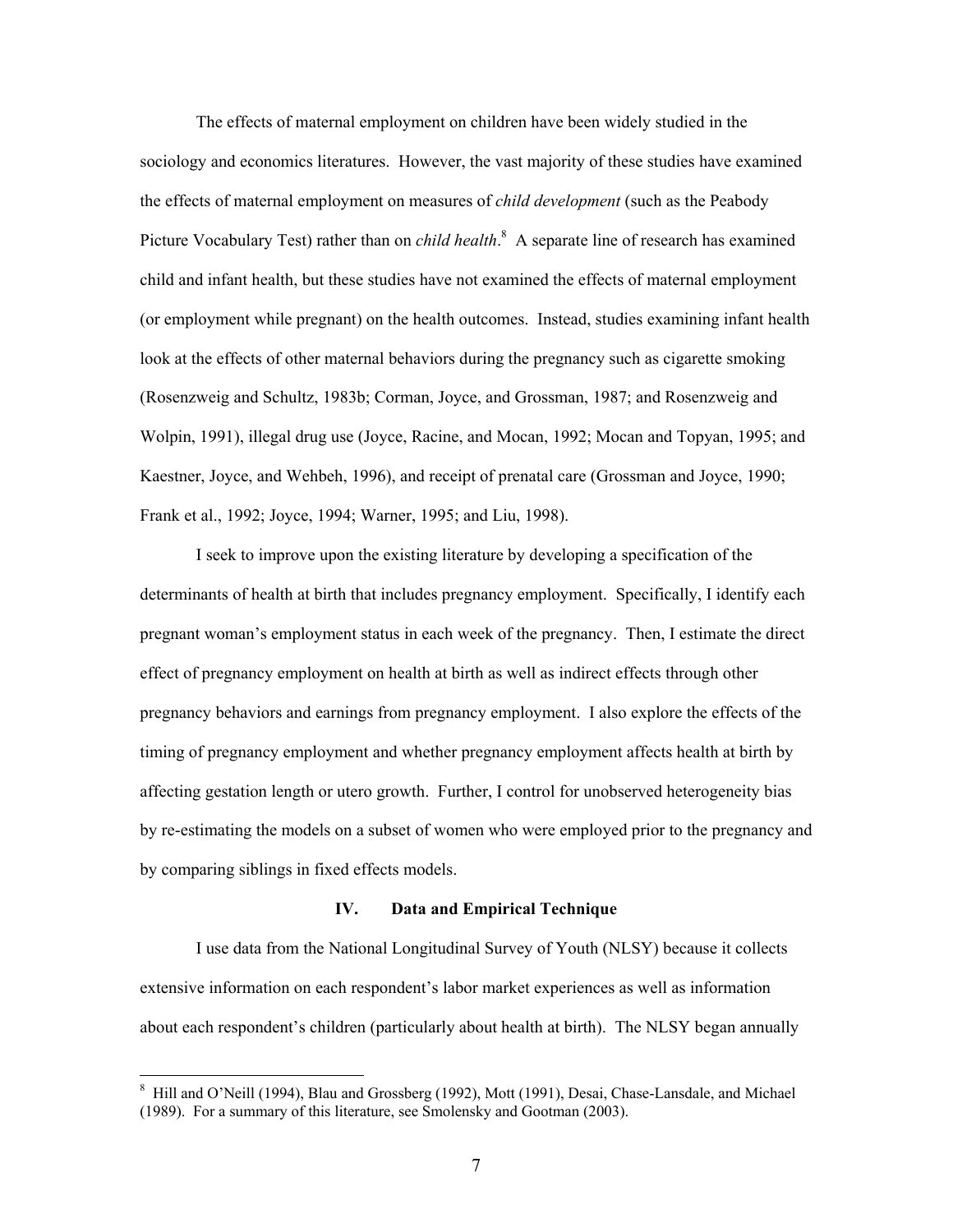interviewing 12,686 individuals who were between the ages of 14 and 21 in 1979, and the survey remains in progress. The original NLSY sample contained 6,283 women and an oversample of blacks, Hispanics, low-income whites, and military personnel. The military sample was dropped in 1984 and the low-income white sample was dropped in 1990. The *NLSY User's Guide* reports that by the year-2000 survey, 8,323 children had been born to interviewed mothers. The NLSY first collected information about health at birth for the *youngest* child in the 1983 survey. Since that time, the NLSY has collected this information for births *since the last interview*. Of the 8,323 births, 5,771 were covered by the 1983 or successive surveys. Of those 5,771 births, 4,185 provide the necessary information to create the covariates. Since most of the births that are not included come from pre-1983 surveys, my sample disproportionately under-represents births to relatively young NLSY mothers.

In addition, I eliminate birth-observations if the expectant mother reports employmentlimiting or precluding health problems. If women with such health problems were included (and if employment-limiting or precluding health problems were associated with or due to fetal health problems), then pregnancy nonemployment might appear detrimental to health at birth when, in fact, this association would be due to other factors. The remaining sample contains 3,753 births. For similar reasons, I also eliminate birth-observations for which sonograms and/or amniocenteses indicate fetal health problems such as abnormal growth and birth defects. These observations have pre-existing health problems, and such health problems may influence pregnancy employment.<sup>9</sup> The final sample contains 3,546 birth-observations used in the estimation.

The NLSY collects extensive information on each respondent's labor market experiences. In particular, the NLSY identifies each respondent's employment status in each week covered by the survey. Because the NLSY also reports the week in which each child was born, I am able to

<sup>&</sup>lt;sup>9</sup> Unfortunately, not every expectant mother received a sonogram or amniocentesis (or information on such tests was unknown). I control for this with dummy variables indicating that sonogram results and amniocentesis results are not available.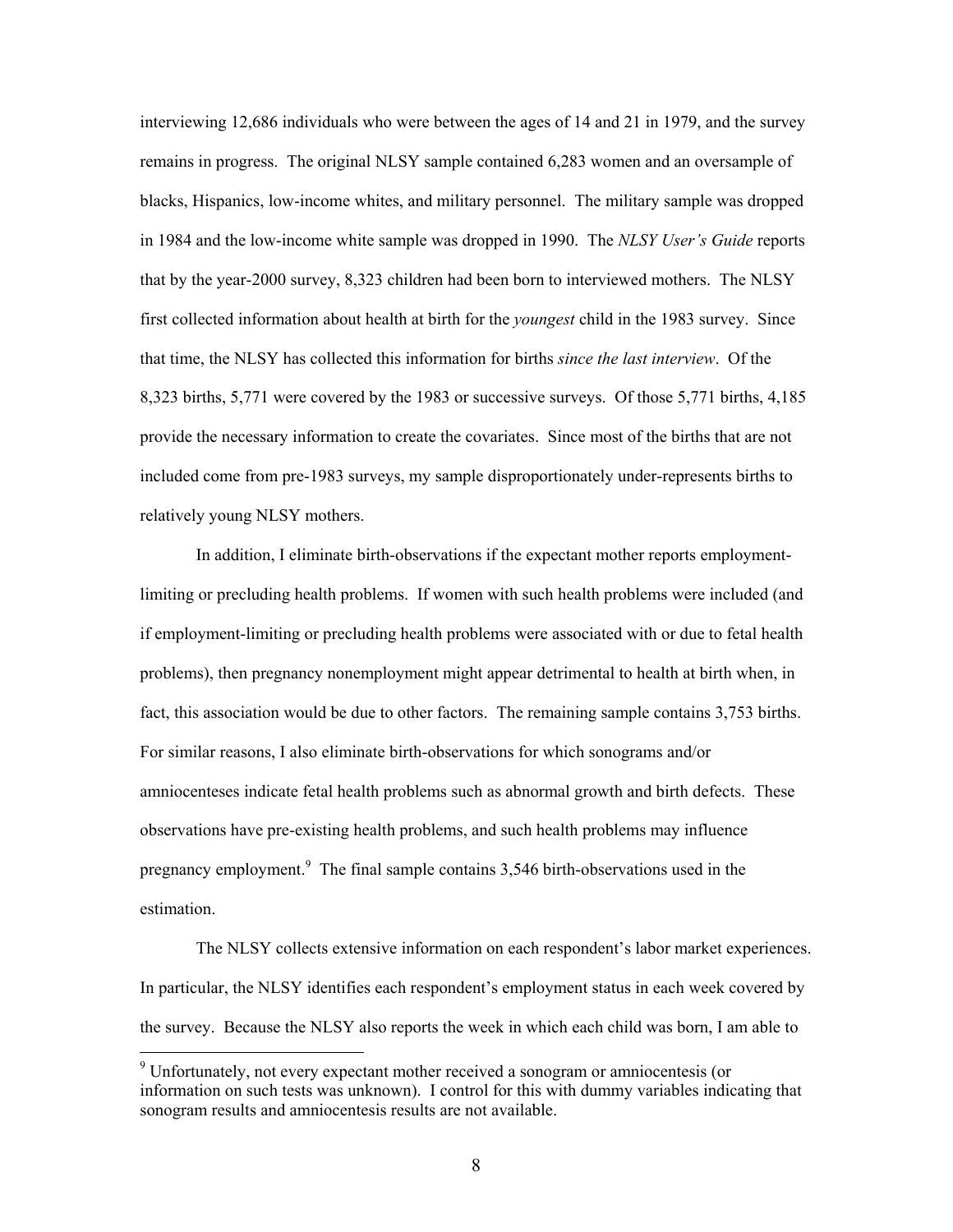construct a work history for each woman that identifies her employment status in each week of her pregnancy.<sup>10</sup> NLSY mothers determine the gestational age of their child and report this in the NLSY survey questionnaire (by reporting the number of weeks before or after the due date the baby was born). The work history just described also identifies the number of hours typically worked in each week. Thus, it is possible to determine not only whether pregnant women work but also the intensity of their work.

I create multiple variable specifications to measure employment while pregnant. In some models, I define employment as a dummy variable that equals 1 if the woman worked while pregnant (and zero otherwise). In other models, I specify the employment variable to equal the proportion of hours worked during the pregnancy. Specifically, this variable equals the average weekly hours worked divided by 40. Thus, increasing this variable from 0 to 1 shows the effect of increasing weekly work hours from 0 to 40. Because the average number of hours worked can be greater than 40, this specification is flexible enough to pick up overtime hours. This is important because moderate employment while pregnant may not have a harmful effect on child health but excessive employment while pregnant may be detrimental. Finally, I create categorical pregnancy employment variables to pick up non-linear trends. In particular, the categorical variables identify the effect of pregnancy employment for the following categories of average weekly hours of work: no work, greater than 0 and less than 20 weekly hours of work, 20 to 40 weekly hours of work, and 40 or more weekly hours of work. (In the analysis, the excluded category is zero hours of work during the pregnancy.)

<sup>&</sup>lt;sup>10</sup> It should be noted that this work history identifies the weeks in which women were employed rather than the weeks in which they were actually working. This is because the NLSY did not begin identifying unpaid maternity leave until the 1988 survey. To maintain consistency across survey years (between women who gave birth before and after the 1988 survey), I do not attempt to identify employed women on maternity leave. Thus, in my data, some women will be counted as employed when, in actuality, they were not working because they were on maternity leave. However, this should not be a substantial problem because most mothers only take a few weeks of maternity leave from work and the vast majority of this leave occurs *after* giving birth. For example, according to Klerman (1995), about 90 percent of NLSY mothers (who gave birth after 1987) take no more than 3 weeks of maternity leave prior to giving birth.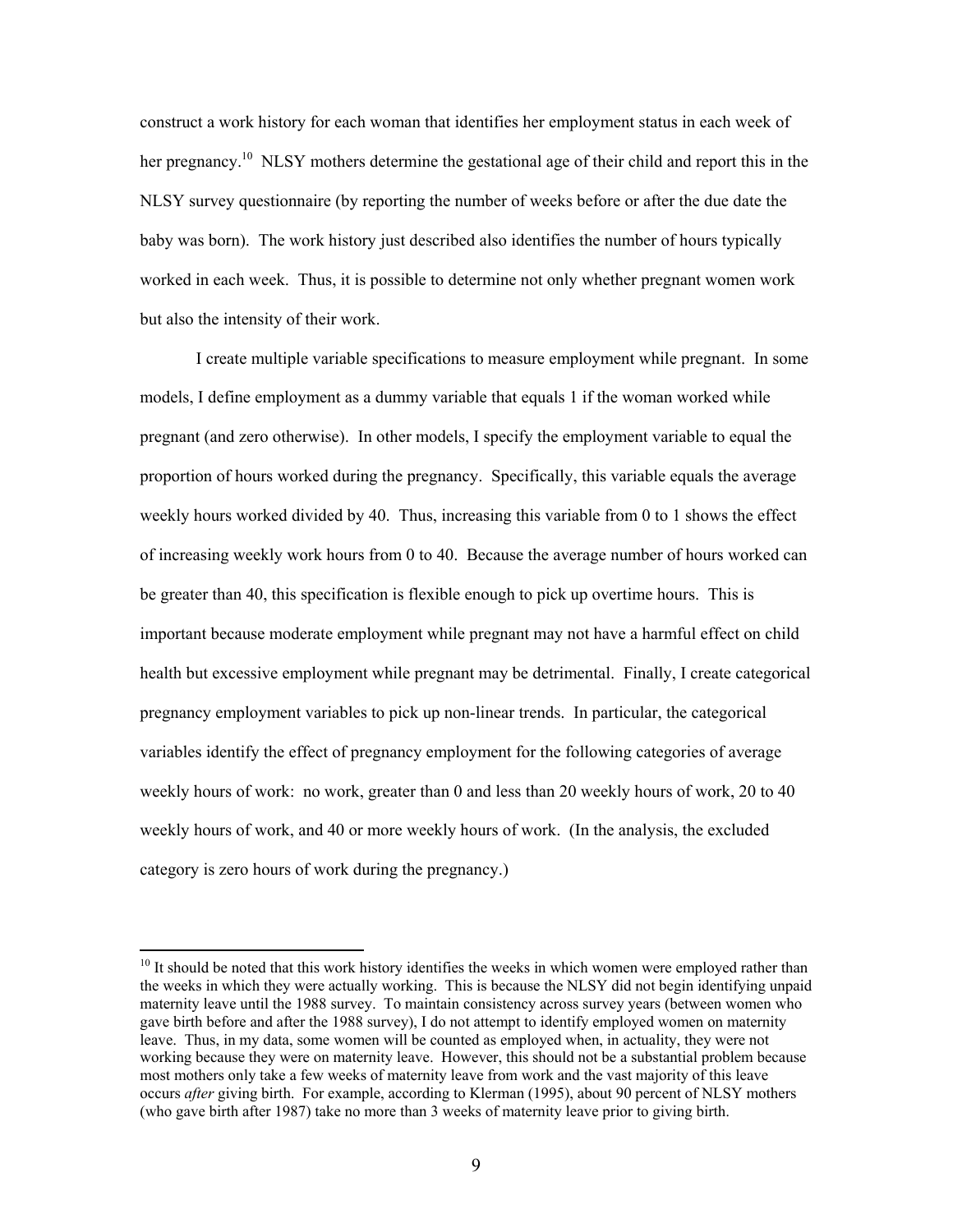Table 1 gives the sample means for each pregnancy employment variable, as well as these variables' means by trimester.<sup>11</sup> As shown in this table, over 71 percent are employed while pregnant, though only 55.3 percent are employed during the third trimester. While the majority are employed, the proportion of hours worked averages only 0.532, which is about 20 hours per week, and this proportion falls to 0.446 in the third trimester. Table 1 also shows the proportion of pregnant women who fall into each employment category (no work, greater than 0 and less than 20 weekly hours of work, 20 to 40 weekly hours of work, and 40 or more weekly hours of work) during the pregnancy and the trimesters. These variables show that, during the pregnancy, employed women are most likely to be in the 20 to 40 weekly hours of work category. Only about 24.6 percent of all mothers average 40 hours of work or more (overtime work) while pregnant. Over 36 percent average 40 hours or more during the first trimester, but this number falls to 25.7 percent in the third trimester.

 In the 1988 and 1990 questionnaires, the NSLY surveys employed expectant mothers about job characteristics that might have pregnancy-relevant implications.<sup>12</sup> Specifically, in these surveys, the NLSY asks pregnant women whether: *(i)* they are able to take a rest break at work, *(ii)* they work on an assembly line, *(iii)* they work with machinery that vibrates, *(iv)* they are required to do repetitive tasks, *(v)* they consider their work boring, *(vi)* their work is noisy, and *(vii)* their work occurs in an uncomfortably hot or cold area. The portion answering affirmatively to each characteristic is presented in table 2, which shows that some employed expectant mothers experience potentially harmful elements. For example, while pregnant, 5.9 work on an assembly line, 8.1 percent work with machinery that vibrates, 29.1 percent experience noise, 14.1 percent are uncomfortably hot, and 7.5 are uncomfortably cold. A substantial majority (70.1 percent) are able to take a rest break if fatigued.

<sup>&</sup>lt;sup>11</sup> These trimesters are defined as the "first trimester" (weeks 0 to 14), the "second trimester" (weeks 14 to 30), and the "third trimester" (weeks 30 to the child's birth). 12 Unfortunately, the NLSY did not collect this information in the other surveys. Consequently,

information on job characteristics while pregnant is only identified for a portion (946) of the birthobservations included in my sample.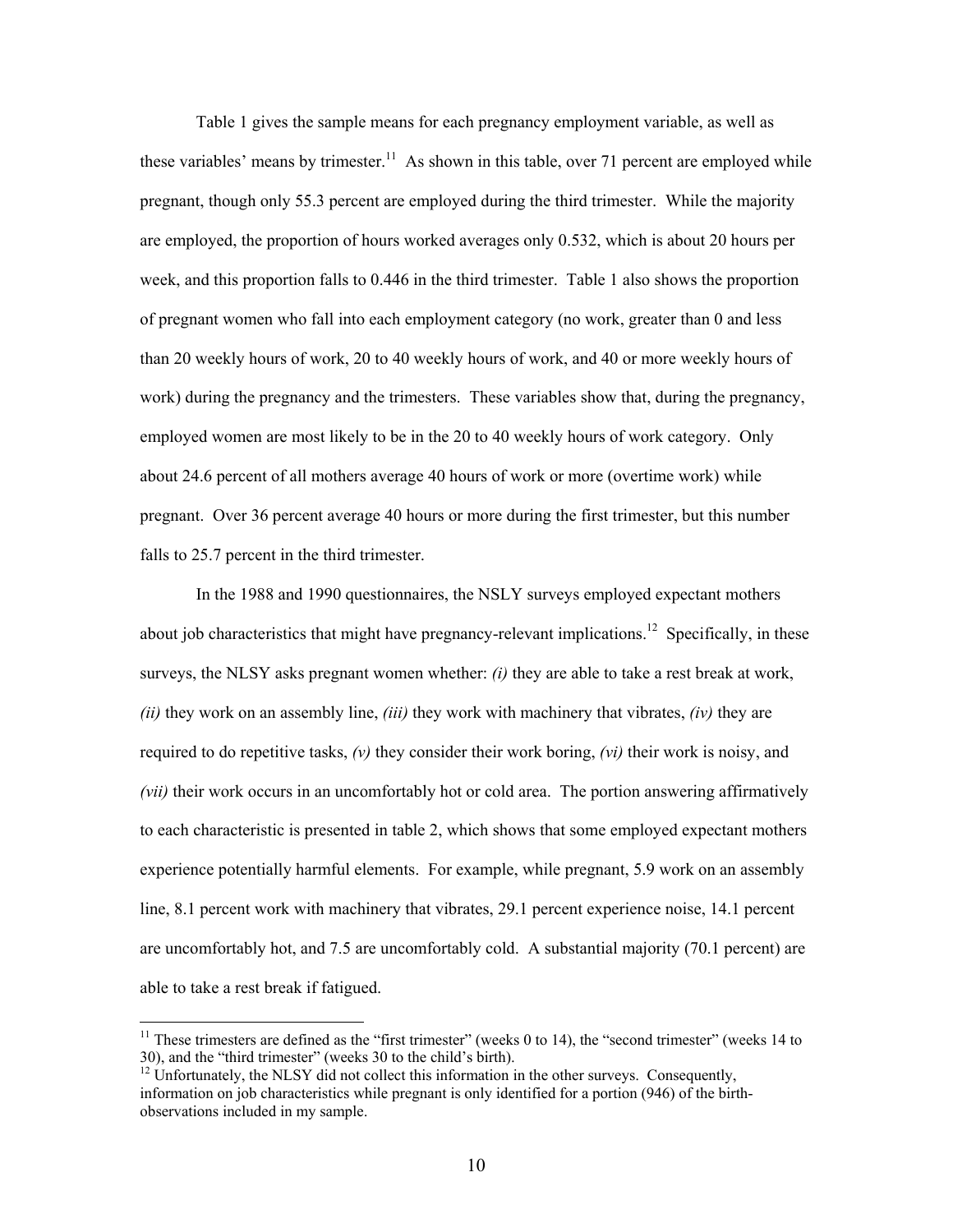In addition, the NLSY collects information on each respondent's children, including information on characteristics at birth. I use whether the infant was of low birth weight (below 2500 grams) as a proxy for health at birth. Babies may be of low birth weight because they are born preterm, because they grew slowly in utero, or because of a combination of both (Kline and Susser, 1989). To identify the ways in which pregnancy employment affects health at birth better, I also use the incidence of preterm birth (born with a gestation age less than 37 weeks) as a proxy for health at birth. The incidence of low birth weight and preterm birth are important measures of health at birth because they are shown to be significant predictors of infant mortality and morbidity, congenital abnormalities, and neurodevelopmental disorders (Koops, Morgan, and Battaglia, 1982; Institute of Medicine, 1985; McCormick, 1985; Kline and Susser, 1989; and Kiely and Susser, 1992). Table 3 shows that the sample incidence of low birth weight is 6.3 percent and the sample incidence of preterm birth is 6.0 percent.

Table 3 also identifies the incidence of low birth weight and preterm birth for the employment categories listed above (no work and weekly hours of work greater than 0 and less than 20 hours, from 20 to 40 hours, and 40 or more hours). Table 3 shows that during the pregnancy, the incidence of low birth weight is highest when pregnant women do not work, but the incidence of preterm birth is highest when pregnant women work from 20 to 40 hours per week. In general, these statistics do not suggest that employment while pregnant has a monotonic relationship with the incidence of low birth weight and preterm birth.

It is not clear that working during the pregnancy is correlated with health at birth. I next estimate the effects of pregnancy employment on health at birth controlling for a set of demographic variables using multivariate regression analysis. I use logit models for the probability of low birth weight and preterm birth. Each of the models contains a set of standard explanatory variables designed to control for exogenous characteristics of the woman, her child, and her community that might affect her infant's health at birth. These variables are exogenous in that they are not subject to change when the infant's health at birth is realized. I control for the

11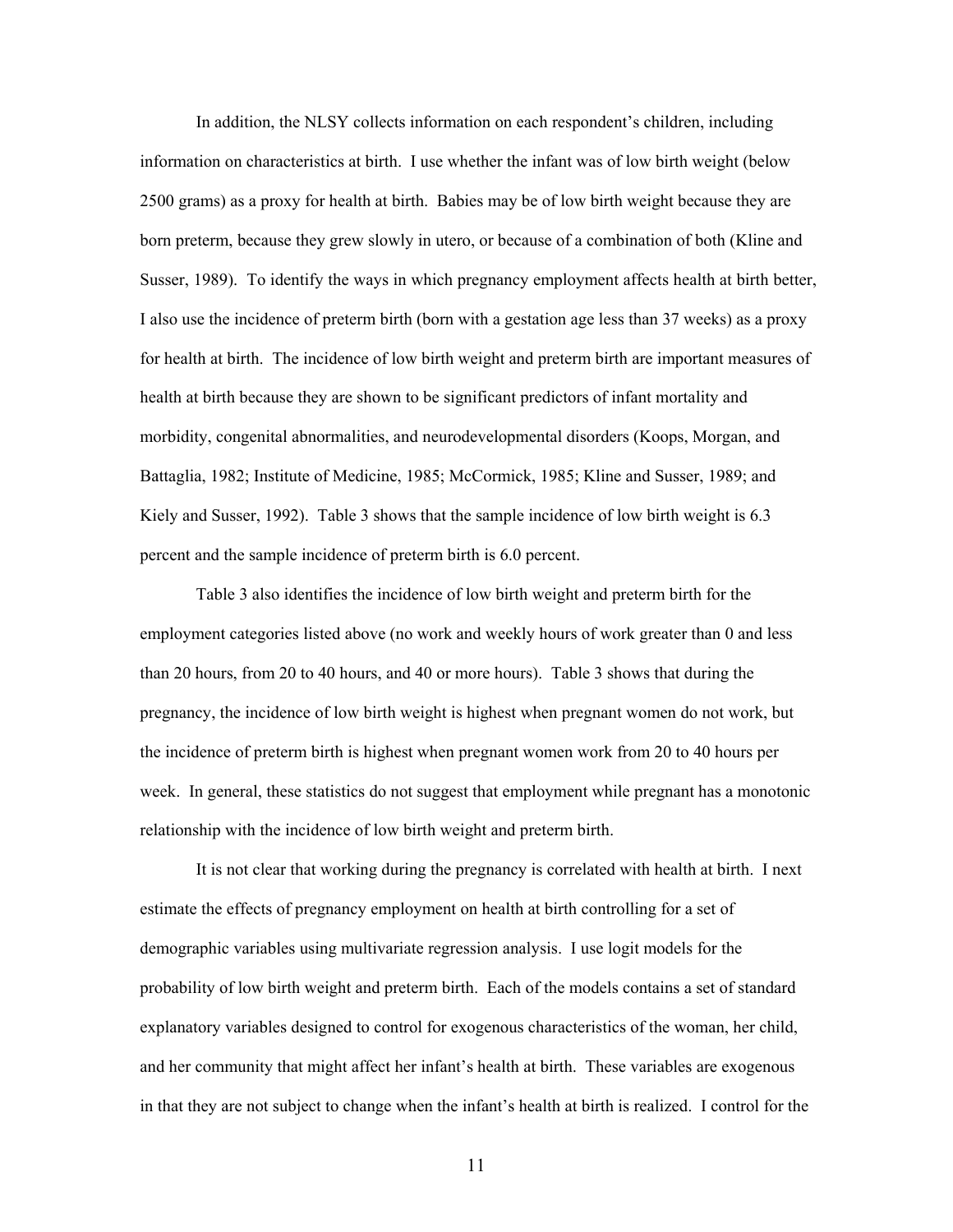child's gender and for the child's birth order. Race is controlled for with a dummy variable for being black and a dummy variable for being of Hispanic origin. I control for the woman's characteristics with variables measuring her age, body mass index (BMI), education level, and marital status.<sup>13</sup> The theoretical model suggests that family income affects health at birth, so I include a measure of family income. My measure of family income (referred to as nonmaternal family income) includes wages and salary earned by the woman's spouse, his income from farms and/or businesses after expenses, alimony, child support, and income from savings accounts and assets, but it excludes any earnings from the woman's employment during the pregnancy.<sup>14</sup> (As explained below, I explore the effects of including earnings from pregnancy employment in a separate set of models). I also control for region of residence with dummy variables for living in the northeast, south, and west. Residence in the midwest is the excluded category. I also include an urban dummy variable to control for whether the woman is from an urban or rural area. I include four additional variables to control for exogenous local health conditions: the countyspecific birth rate, the proportion of county births to women under the age of 20, and the number of physicians and hospital beds in the county. Finally, I include year dummy variables for the calendar year of birth to control for time trends. Table 4 explains how each standard explanatory variable is measured, giving each variable's mean and standard deviation. Table 4 also gives these variables' means for women who did and did not work during the pregnancy. According to these statistics, women who work during the pregnancy are significantly more likely to be white, older, and married. Women who work during the pregnancy also have significantly fewer children (indicated by a lower birth order), more education, and less nonmaternal family income.

<sup>&</sup>lt;sup>13</sup> BMI equals weight in kilograms divided by height in meters squared.

<sup>&</sup>lt;sup>14</sup> Valid missing information is replaced with a zero. All income figures are deflated using the Consumer Price Index (1987=100). Unfortunately, 534 observations that would otherwise be included in my analysis provide invalid responses to at least one of the questions used to identify family income (either nonmaternal family income or pregnancy earnings) and are consequently excluded.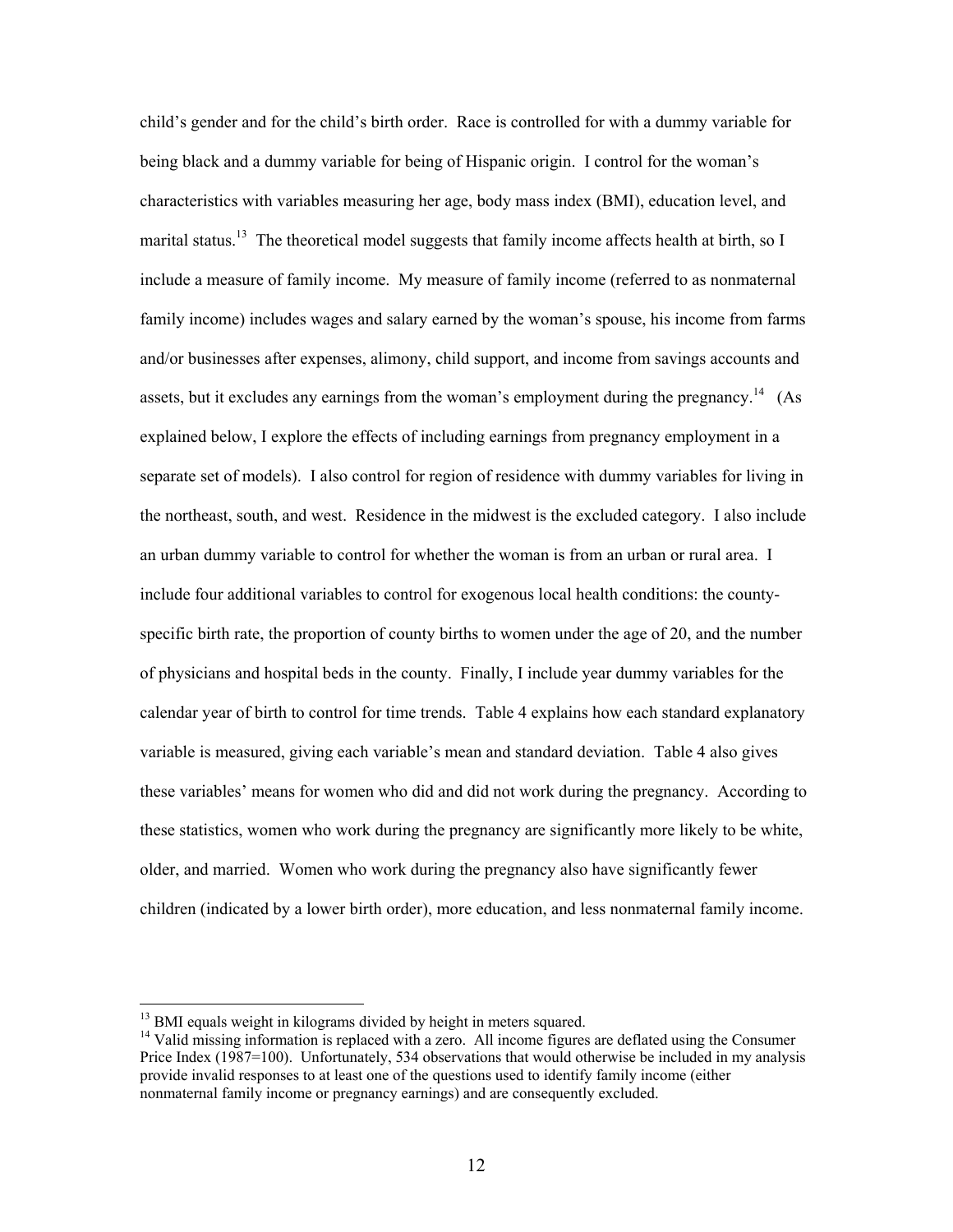Models that include only the standard explanatory variables estimate the *total* effect of pregnancy employment. Conversely, models that include variables influenced by pregnancy employment show the partial effect of such employment because variables that change in response to a change in pregnancy employment are effectively held constant. To identify potential ways in which pregnancy employment affects health at birth, I include an additional set of variables that measure other pregnancy behaviors (that may be affected by pregnancy employment) in a portion of my models. First, to control for the possibility that alcohol consumption affects health at birth, I include a set of categorical variables measuring the amount of alcohol consumed during the pregnancy. Specifically, this set controls for whether the woman drank alcohol no more than once a month and for whether the woman drank alcohol more than once a month. The excluded category is no alcohol consumption. I also control for whether the woman smoked during the pregnancy with a set of categorical variables measuring the number of cigarettes smoked. In particular, this set controls for whether the woman smoked no more than one pack per day and for whether the woman smoked more than 1 pack per day. The excluded category is did not smoke. I control for whether the woman visited a physician during the pregnancy, as well as for the month of the pregnancy that the visit occurred. Further, I include a set of variables that describe a woman's other behaviors during the pregnancy. These variables include a "vitamin" variable that equals one if the woman took a vitamin supplement, a "calories" variable that equals one if the woman reduced her caloric intake, a "salt" variable that equals one if the woman reduced her salt intake, and a "diuretic" variable that equals one if the woman took a diuretic. Finally, I control for whether the expectant mother took a sonogram/ultrasound and an amniocentesis. Again, models that include variables measuring pregnancy behaviors will only show the partial effect of pregnancy employment because such employment may affect health at birth through these channels.

Table 4 gives the pregnancy behavior variables' means and standard deviations, as well as these means for women who did and did not work during the pregnancy. For example, these

13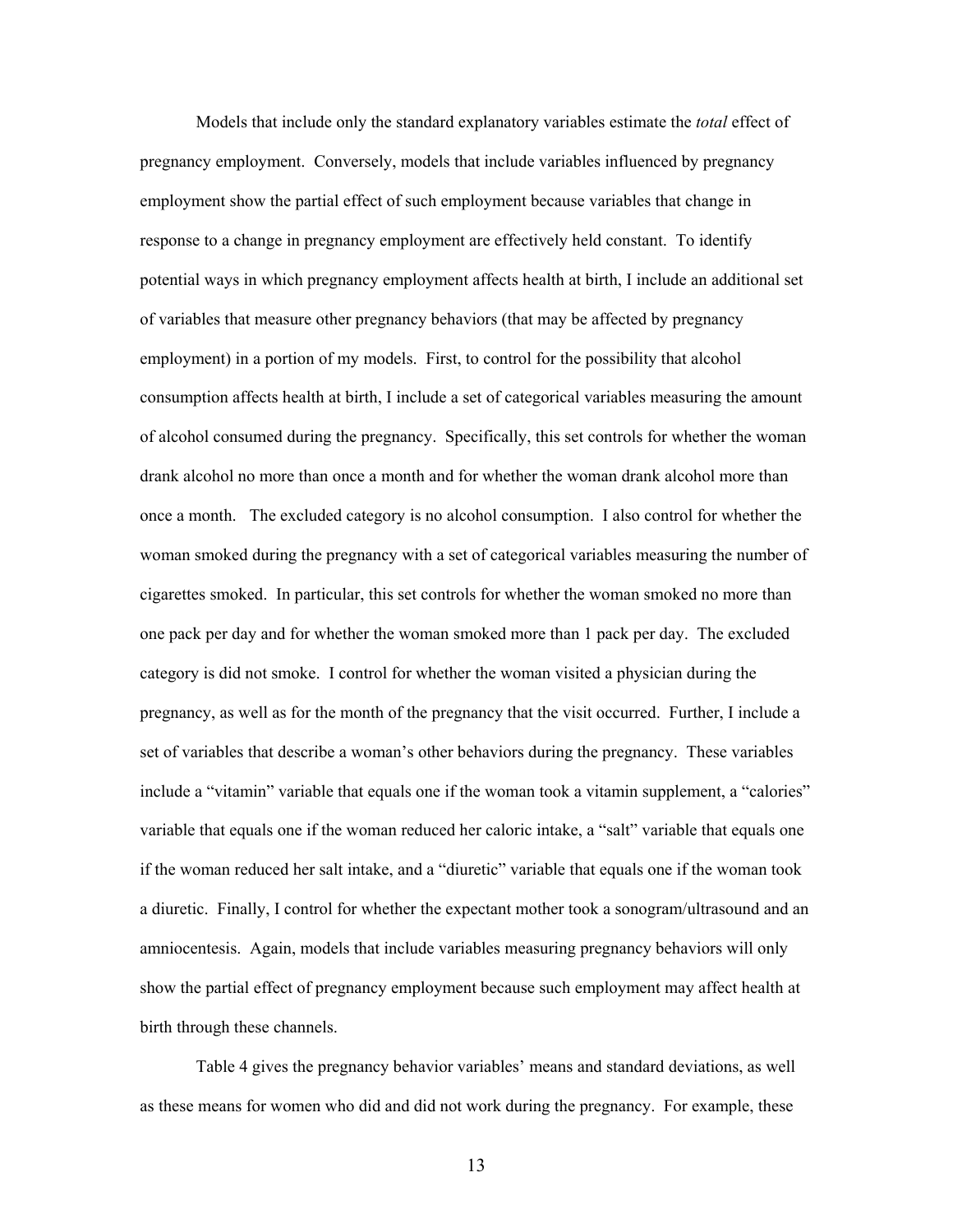statistics show that the majority of women do not drink alcohol or smoke cigarettes while pregnant. Almost all women visit a physician (by the date of birth), and this visit occurs on average during the third month of the pregnancy. Of particular note, those who work during the pregnancy are generally more likely to exhibit healthy pregnancy behaviors. In particular, women who work while pregnant are less likely to smoke cigarettes and more likely to visit a physician earlier in the pregnancy, to take a vitamin supplement, and to reduce salt intake. The primary exception is alcohol consumption: women who work during the pregnancy are significantly more likely to drink.

Another variable that will be influenced by pregnancy employment is the woman's earnings from employment while pregnant. Specifically, family earnings will increase with pregnancy employment. And, as described in the theory section, family income will have an effect on health at birth if greater income increases the amount of money that can be spent on inputs that contribute to the infant's health. For comparison purposes, I include a variable measuring the woman's pregnancy earnings in a separate portion of the models to see how the effect of pregnancy employment changes. As before, models that include pregnancy earnings will only show the partial effect of pregnancy employment because the effect of such employment will be found holding total family income constant. When pregnancy earnings is included, it consists of the wages and salary earned by the mother, as well as any income from a farm and/or business after expenses.<sup>15</sup> According to table 4, pregnancy earnings average about \$7,253 (\$9,968 for women who worked while pregnant).

Further, I include a preterm birth indicator as a control variable in some of my low birth weight models because pregnancy employment may affect birth weight by affecting the length of gestation. Models that control for preterm birth essentially show the effect of pregnancy

<sup>&</sup>lt;sup>15</sup> All income figures are deflated using the Consumer Price Index (1987=100). Observations with invalid missing income information are excluded from the analysis.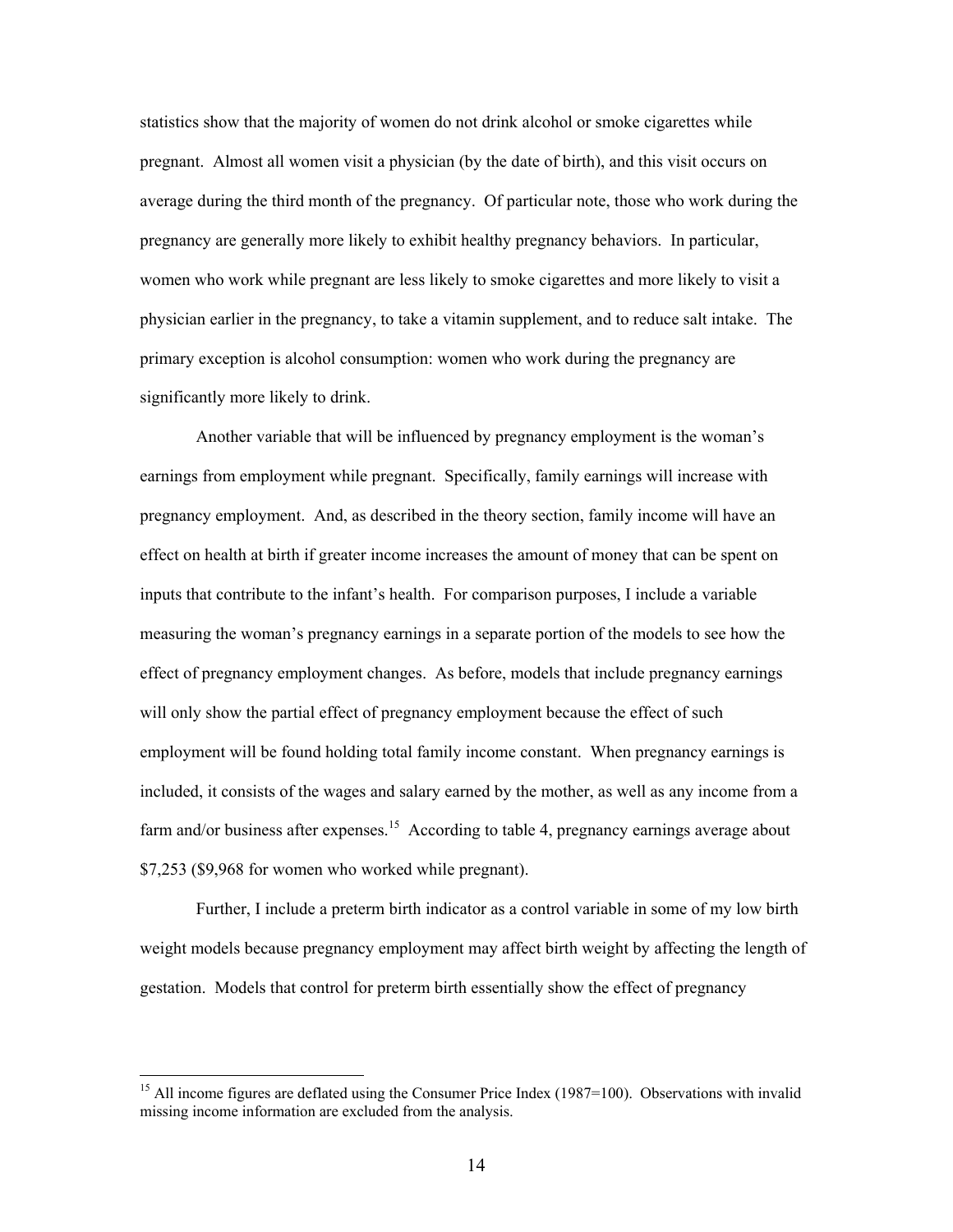employment among women with the same pregnancy length. This reveals whether pregnancy employment's effects operate by affecting gestation length and/or growth in utero.

Ideally, the explanatory variables would include all factors that affect health at birth. However, if some of these factors are unobserved (or unmeasurable) to the researcher, then the error term will capture these unobserved variables. Unobserved heterogeneity will produce biased results if the error term and any included explanatory variable are correlated with the same unobserved characteristics. This will be true of the pregnancy employment variables if women who work while pregnant systematically differ from women who do not work in ways that are unobserved to the researcher. For example, suppose that women who work have systematically different traits that affect health at birth.<sup>16</sup> If these traits are unobserved, then the error term in the health at birth equation will be correlated with pregnancy employment, which is an explanatory variable in that equation. If this is the case, then pregnancy employment and health at birth are correlated with the same unobserved traits, which will produce bias results. If these unobserved factors are not adequately controlled, then employment while pregnant may spuriously appear to affect child health when, in fact, there may not be a causal relationship.

I attempt to control for the potentially biasing effects of unobserved heterogeneity using a fixed effects estimator. I assume that the effects of pregnancy employment on infant health can be estimated from the following model:

$$
Y_{ic} = \beta X_{ic} + v_i + \varepsilon_{ic}
$$
 (1)

where Y is a measure of infant health, **X** is a vector of explanatory variables that includes measures of pregnancy employment,  $v_i$  is a woman-specific factor representing woman i's unobserved characteristics, and ε is the error term for child c and mother i. In this context, if correlation between **X** and  $v_i$  exists and if the heterogeneity component  $(v_i)$  is unobserved to the

 $16$  Rosenzweig and Schultz (1982, 1983a, 1983b) argue that during the pregnancy parents have expectations about "baseline" infant health that are unobserved to the researcher, and these expectations may alter pregnancy behaviors such as whether the expectant mother smokes or is employed. Joyce (1987) notes that it is quite possible for such expectations to be formed from ultrasounds or amniocenteses.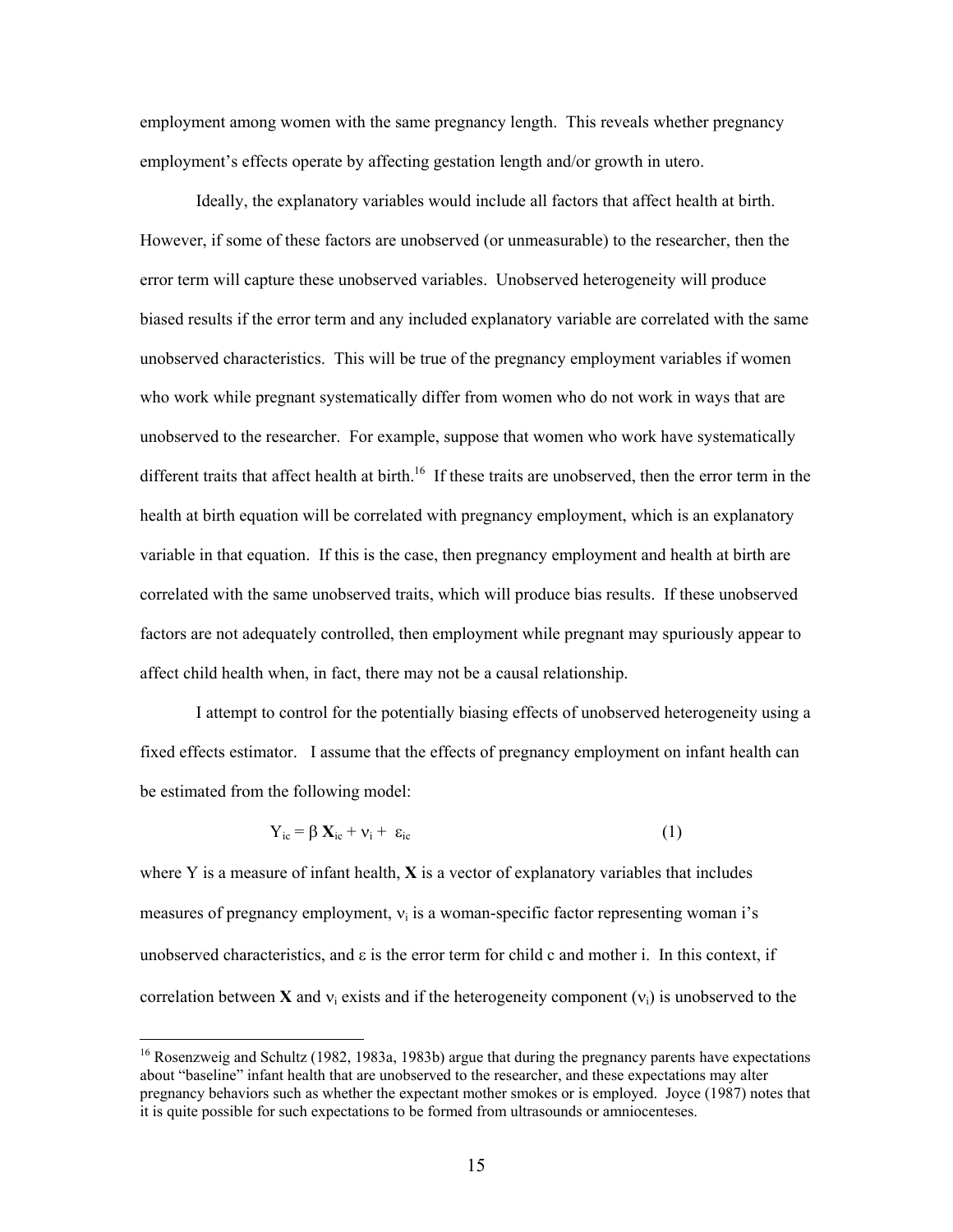researcher, then estimates will be biased. To control for this potential source of bias, the fixedeffects technique uses cases where the woman gives birth to more than one child, differencing infant health measures between siblings from the same mother,

$$
Y_{ic} - Y_{js} = \beta (X_{ic} - X_{js}) + (v_{ic} - v_{is}) + (\varepsilon_{ic} - \varepsilon_{is}) \qquad \forall s,
$$
 (2)

for mother i, child c, and child sibling s (with Y, **X,**  $v$ , and  $\varepsilon$  as define above).<sup>17,18</sup> If the unobserved component  $(v_i)$  is intertemporally fixed for mother i, then  $v_i = v_i$  and unbiased estimates are obtained. Of course, if the woman's unobserved component is not constant between children, then the estimates may still be biased.<sup>19</sup>

Another potential source of bias is sample selection, which would exist if pregnancy

employment affects the probability of delivering a live birth. For example, if women who work

while pregnant are more likely to give birth to a stillborn, then the effects of pregnancy

 $\overline{a}$ 

employment will be biased because my sample of live births will contain a disproportionately

large number of women who did not work during the pregnancy. Fortunately, any effects from

 $17$  If pregnancy employment does not vary between siblings, then the fixed effects models will produce statistically insignificant results. Fortunately, of the 1212 sibling-pairs in my fixed effects models, 273 (about 22.5 percent) have different values for the pregnancy employment dummy variable (i.e., the expectant mother was employed during one pregnancy but not the other), and the portion of hours employed during the pregnancy varies for over 72 percent of the sibling-pairs. Further, for almost 50 percent of the sibling-pairs, the mother switches between pregnancy employment categories (zero hours, greater than 0 and less than 20 hours, from 20 to 40 hours, 40 or more hours) between sibling pregnancies.

<sup>&</sup>lt;sup>18</sup> The fixed effects estimator is subject to potential sample selection bias because only women with at least two children are used in the estimation. However, if the unobserved determinants of fertility are constant over time (or within families/for the same woman), then these unobserved determinants are effectively "differenced out" in fixed effects models. This is assumed by others who examine child health using fixed effects estimators (Rosenzweig and Wolpin, 1988).

<sup>&</sup>lt;sup>19</sup> My fixed effects models are similar to Rosenzweig and Wolpin's (1988, 1991) fixed effects models that control for family-specific unobserved heterogeneity (heterogeneity that is constant among siblings within a family). However, Rosenzweig and Wolpin (1988) also estimate models that control for child-specific unobserved heterogeneity (heterogeneity within the family) using an instrumental variables (IV) procedure with their fixed effects estimator. In particular, they use IV to obtain predicted values of potentially endogenous variables, and they include these predicted values in their fixed effects models. I attempted a version of their IV-fixed effects model, but the instruments were too weak to produce meaningful results. This is a problem in the Rosenzweig and Wolpin (1988) study as well.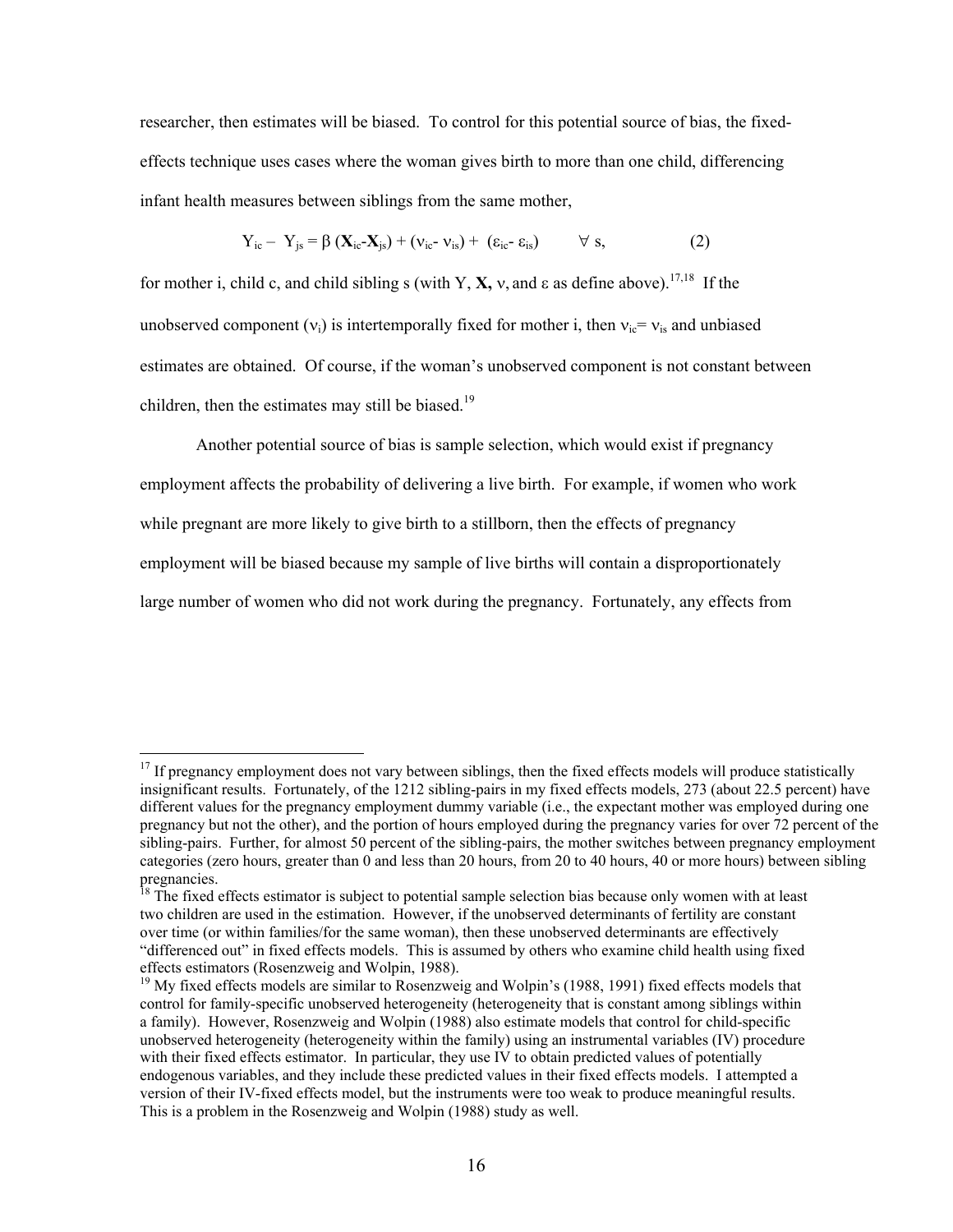this potential source of bias should be small because my estimates indicate that only about 1 percent of NLSY pregnancies result in a stillborn birth.<sup>20</sup>

## **V. Results**

 First, I examine the probability of low birth weight and preterm birth, and I present the pregnancy employment variables' results from these models in tables 5 and 6, respectively.<sup>21</sup> I also estimate models that separately examine the effects of pregnancy employment by trimester. These results are presented in table 7. Then, I re-estimate the low birth weight models controlling for preterm birth. Key results from these models are presented in table 8. Next, to examine the potential for unobserved heterogeneity bias, I re-estimate the models on a sub-sample of women who were employed during the year preceding their pregnancy and then I re-estimate the models examining the effects of employment during the year prior to the pregnancy. Selected results from these models are presented in table 9. Finally, I estimate sibling fixed effects models to explore the potential for unobserved heterogeneity bias further. The pregnancy employment results from the fixed effects models are displayed in table 10. The appendix table presents sample results for selected other covariates.

#### Low Birth Weight

I first examine the effects of pregnancy employment with a variable that equals 1 if the woman was employed during the pregnancy (model 1). Specification 1 identifies pregnancy employment's total effect, showing that being employed during the pregnancy has a marginally statistically significant negative effect on the probability of low birth weight (specification 1). In specification 1, pregnancy employment decreases this probability from 7.4 to 5.8 percent, which

<sup>&</sup>lt;sup>20</sup> Others (Currie et al., 1996) have found that excluding fetal losses from the sample has virtually no effect in models of health at birth.

 $21$  I also estimate a birth weight ordered logit with three possible outcomes: severely low birth weight (<1500 grams), moderately low birth weight (1500-2500 grams), and normal birthweight (2500 grams or more). However, the coefficients are virtually the same as those for the dichotomous logit (reported in the paper). The reason for this is that there are very few observations in the "severely low birth weight" category. In particular, of the 3,546 observations in my birth weight models, 3,321 are of normal birth weight, 206 are moderately low, and 19 are severely low.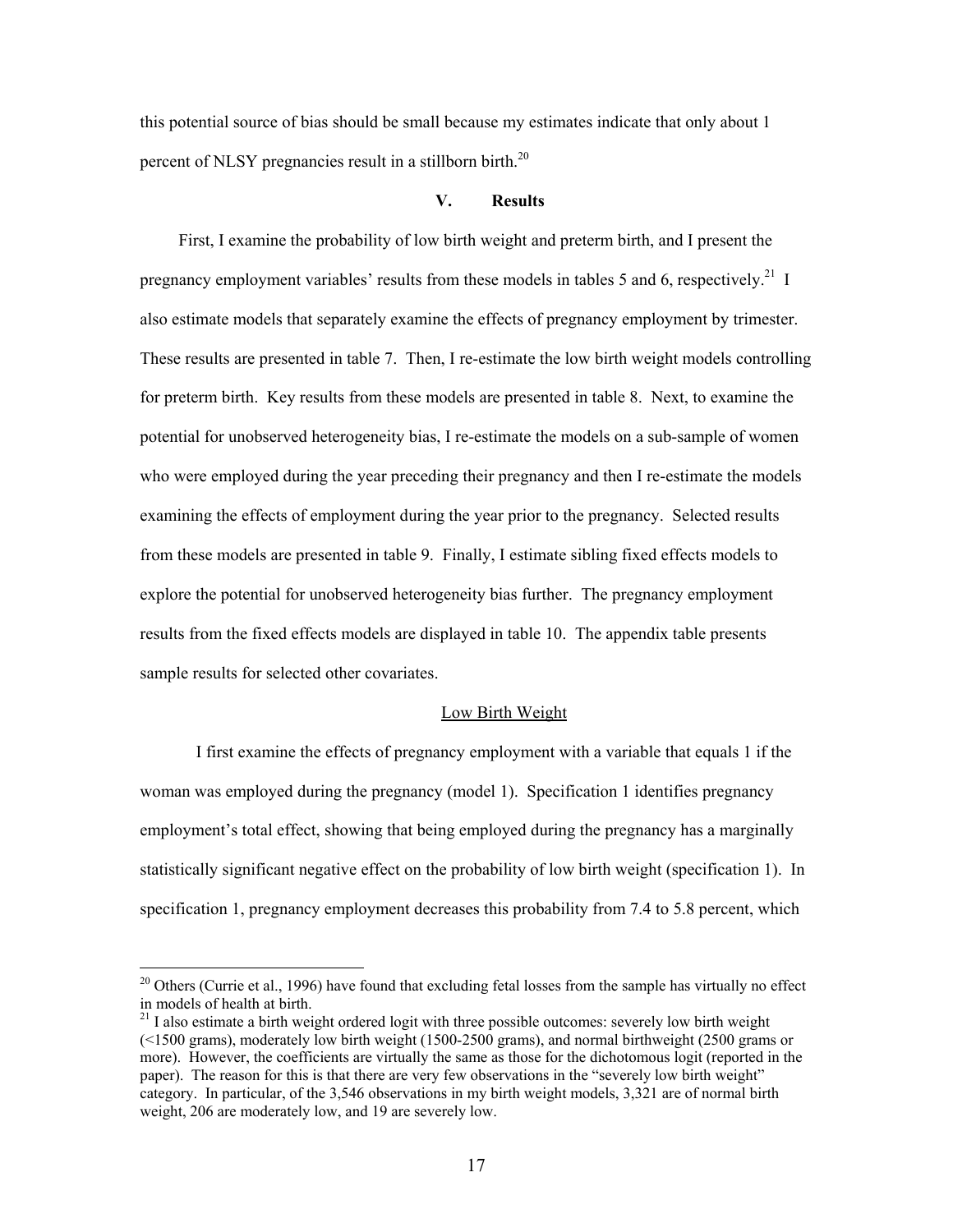is a reduction of about 21.6 percent. The beneficial effect of pregnancy employment is virtually the same when I control for other pregnancy behaviors (specification 2), so little of pregnancy employment's effect appears to operate through these channels. However, the statistically significant beneficial effect of pregnancy employment is eliminated when pregnancy earnings is added (specification 3), suggesting that pregnancy employment at least partially affects the incidence of low birth weight by increasing family income.

Next, I specify pregnancy employment to equal the proportion of hours worked, where "hours worked" is the average number of hours worked in each week of the pregnancy (divided by the number of weeks). Model 2 in table 5 shows that average weekly hours worked has a marginally significant negative effect on the probability of low birth weight in specification 1. Switching from no work to full time work (40 hours per week) changes this probability from 7.3 to 5.4 percent, which is a 26.0 percent reduction. This effect is reduced in magnitude when controlling for other pregnancy behaviors and becomes statistically insignificant when controlling for pregnancy earnings. Thus, it appears that other pregnancy behaviors and pregnancy earnings explain a portion of pregnancy employment's beneficial effects.

I next estimate a model (model 3) that allows for non-linear effects. I do this by including the pregnancy employment variable and the proportion of hours worked variable.<sup>22</sup> The three specifications' results are similar, showing that pregnancy employment reduces the incidence of low birth weight. However, the pregnancy employment variables are not statistically significant in these specifications.

Finally, I specify pregnancy employment with the categorical variables (model 4). These categories include working greater than 0 and less than 20 hours, from 20 to 40 hours, and 40 or more hours (with no work being the excluded category). Working 40 or more hours per week significantly decreases the incidence of low birth weight for some specifications. In specification

 $22$  I also examine non-linear trends by including the "portion of hours worked" variable and its squared value in a model. However, I do not report these results because they are very similar to those reported for model 3.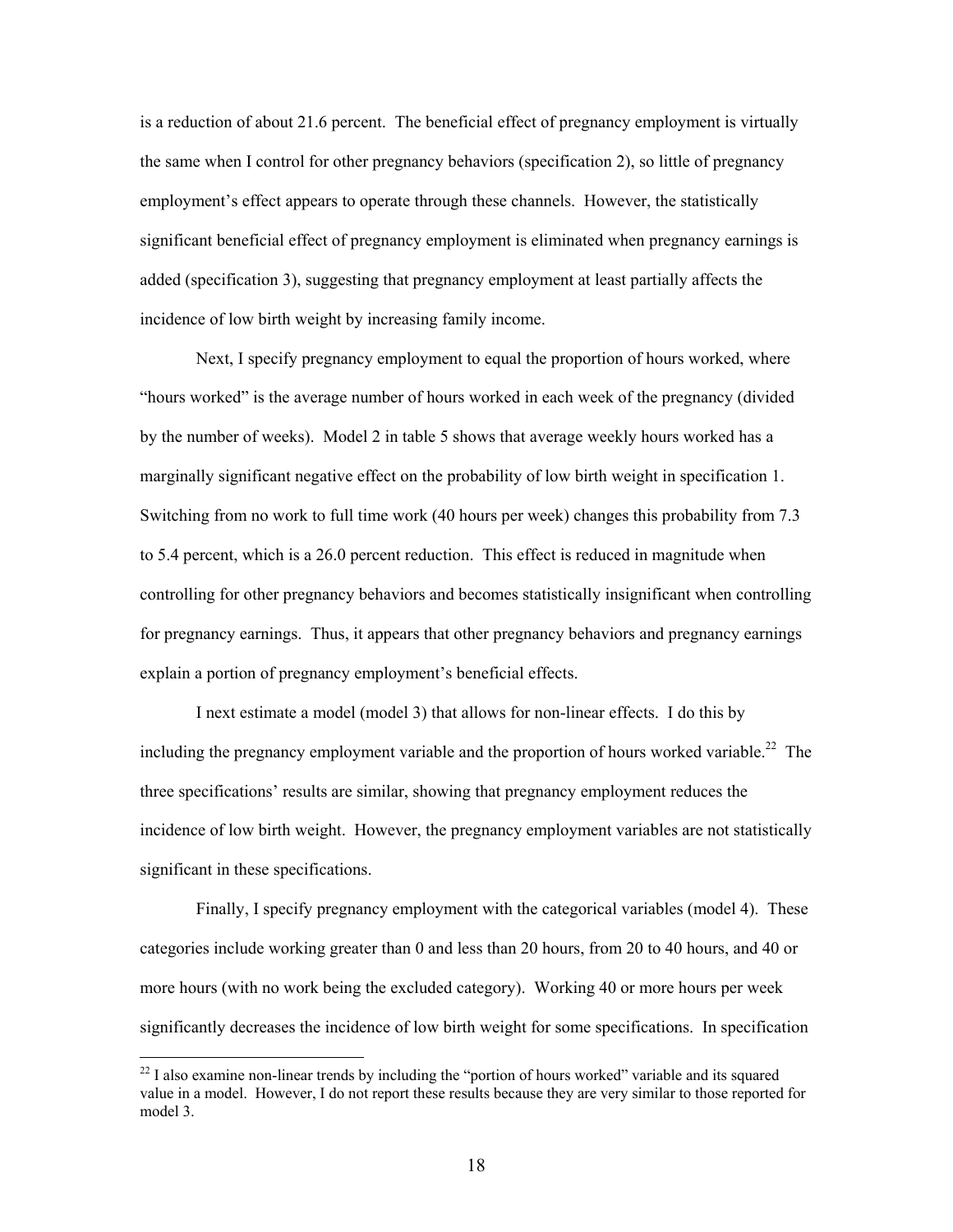1, working 40 or more hours reduces this probability from 7.0 to 4.1 percent, which is a 41.4 percent change. This beneficial effect is not particularly reduced when I control for pregnancy behaviors. However, when I control for pregnancy earnings, any beneficial effects of working are no longer statistically significant at the 95 percent confidence level. It appears the significant beneficial effect of working 40 or more hours per week is at least partially due to increased family income via pregnancy earnings.

## Preterm Birth

My first model in table 6 measures employment with a variable that equals 1 if the woman was employed during the pregnancy. Specification 1 shows that being employed during the pregnancy has a statistically insignificant effect on the incidence of preterm birth. When variables measuring pregnancy behaviors are added (specification 2), pregnancy employment's coefficient remains statistically insignificant. Adding controls for pregnancy earnings (specification 3) also leaves the pregnancy employment coefficient statistically insignificant. When I measure pregnancy employment with the portion of hours worked during the pregnancy (model 2), the effects remain statistically insignificant in each specification. To examine potential non-linear effects, I next estimate a model (model 3) that includes both the pregnancy dummy variable as well as the continuous variable measuring the proportion of hours worked. However, the pregnancy employment variables remain statistically insignificant.

In model 4, I measure pregnancy employment with categorical variables as defined above to allow more flexibility to fit the data. Working greater than 0 and less than 20 hours per week significantly reduces the incidence of preterm birth in each specification at the 90 percent confidence level. For example, in specification 1, this category of pregnancy employment decreases preterm births from 6.4 to 4.1 percent, which about a 35.9 percent change. The other employment category variables do not have effects that are significantly different than zero. When controlling for other pregnancy behaviors and pregnancy earnings, the pregnancy

19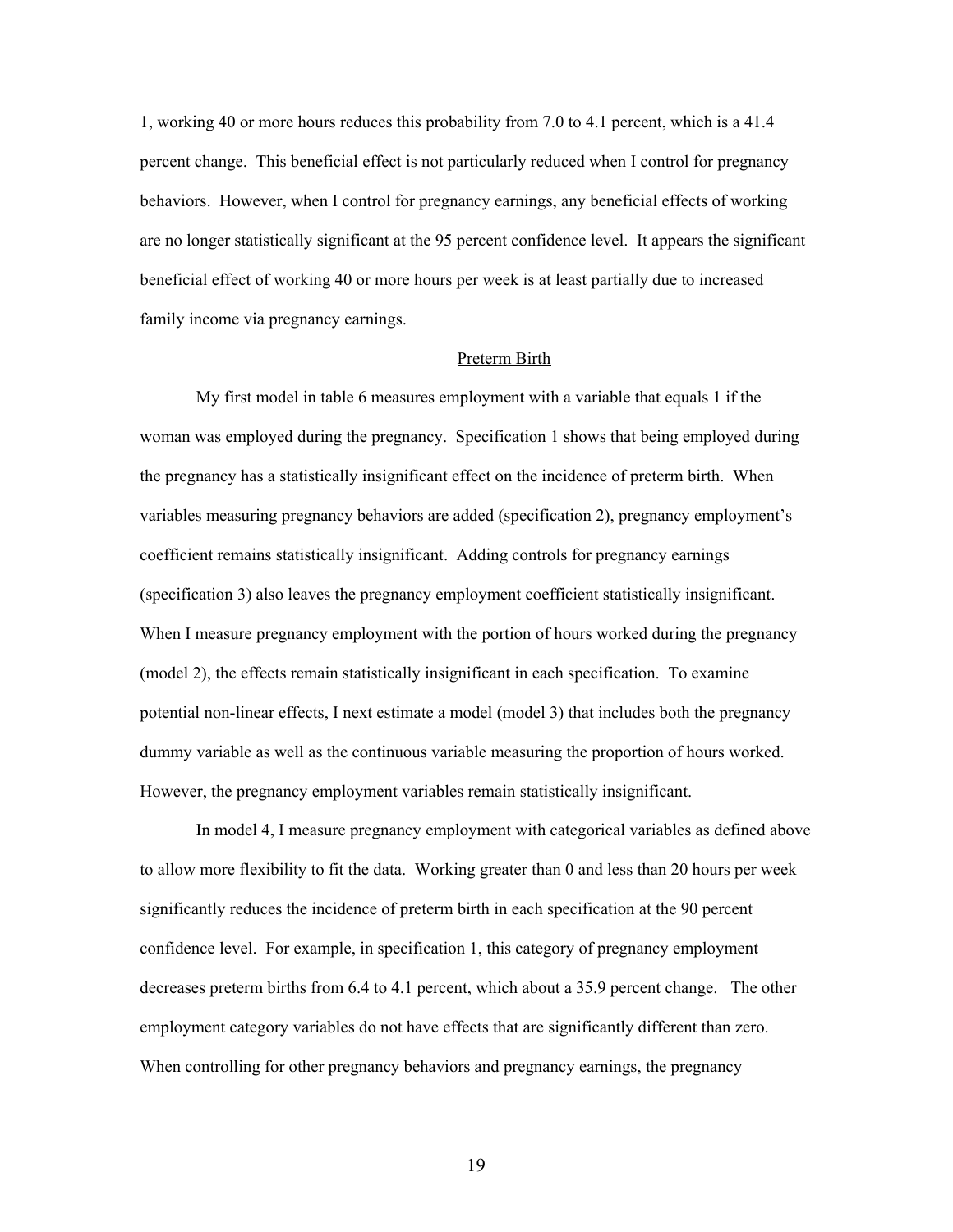employment coefficients are substantively unchanged. It is interesting to note that, relative to not working, none of the categorical variables have statistically significant, harmful effects.

#### The Effects of the Timing of Pregnancy Employment

Next, I examine the effects of the timing of pregnancy employment. I do this by reestimating the models with separate pregnancy employment variables for each trimester. Results from specification 1 (not including other pregnancy behavior and pregnancy earnings variables) are presented in table 7. Results from specifications 2 and 3 follow a similar pattern to that exhibited above and are not reported. Many of the effects are statistically insignificant, probably due to multicolinearity across the three trimesters. That is, pregnancy employment across the three trimesters is quite correlated, and different effects across trimesters are identified by relatively infrequent changes in pregnancy employment. However, where statistically significant, it appears that pregnancy employment in the third trimester is most likely to have beneficial effects on low birth weight and preterm birth. Actually, there is some evidence that pregnancy employment from the second trimester has harmful effects, but first trimester pregnancy employment almost always has statistically insignificant effects.

#### Other Pregnancy Employment Results

The results in tables 5 and 6 indicate that pregnancy employment has beneficial effects on the incidence of low birth weight and on the incidence of preterm birth. If indeed pregnancy employment decreases the incidence of preterm birth, then it is not clear whether positive effects on the incidence of low birth weight are by influencing gestation length or utero growth. To investigate this further, I re-estimate the low birth weight models from table 5 controlling for preterm birth. The key results are presented in table 8. These results essentially examine the effect of pregnancy employment on low birth weight holding gestation age constant. Table 8's results show that pregnancy employment still has beneficial effects in some of the model specifications. For example, in model 2 (specification 1), switching from no work hours to full time work reduces the incidence of low birth weight from 7.6 to 5.1 percent, which is a 32.8

20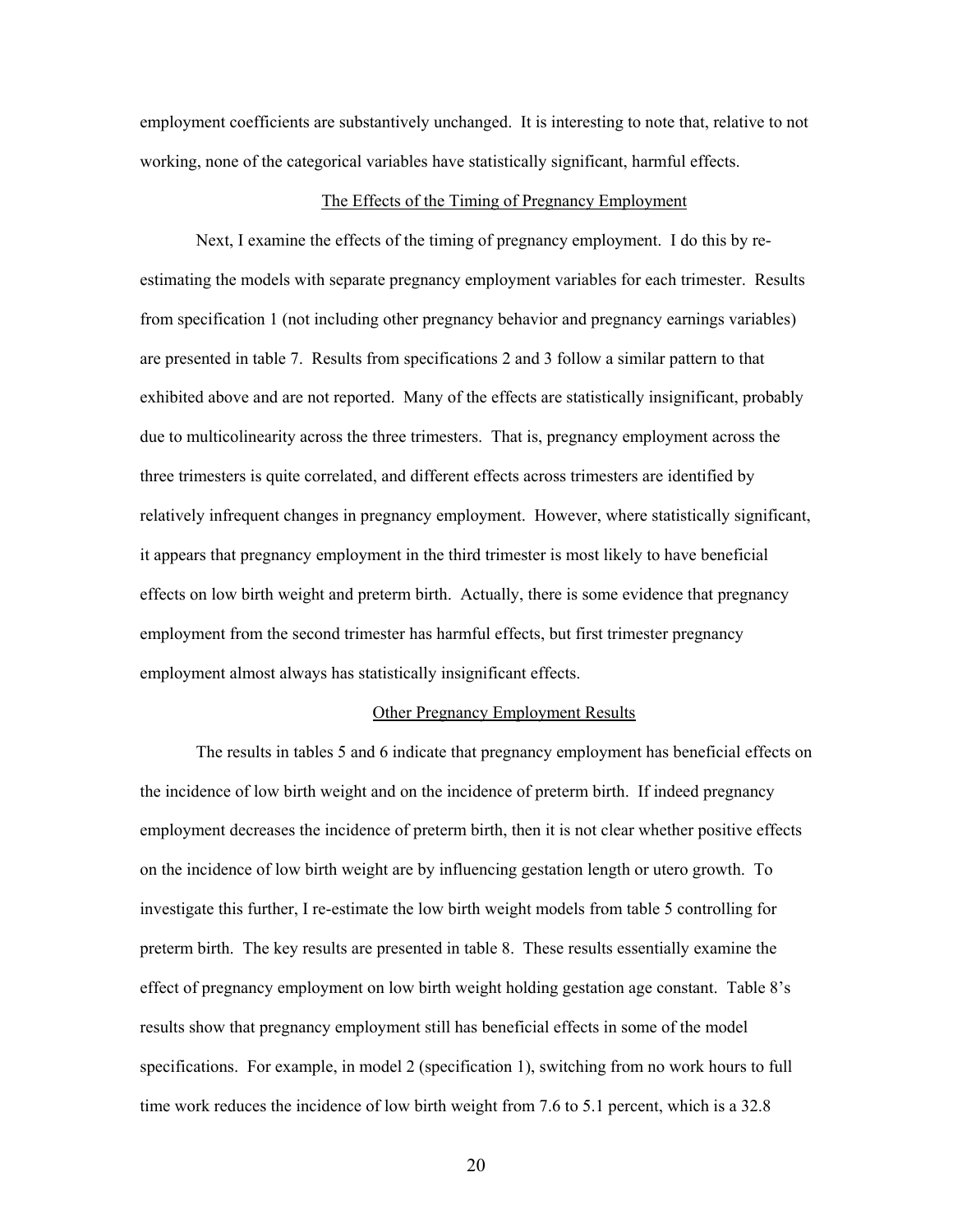percent change (compared to a 26.0 percent change in model 2 from table 4); in model 4, switching from no work hours to 40 or more hours per week reduces the low birth weight incidence from 7.0 to 4.1 percent, which is a 41.4 percent change (compared to a 41.4 percent change in model 4 from table 4). The pregnancy employment coefficients again tend to become less statistically significant when controlling for pregnancy earnings. It is also interesting to note that preterm birth significantly increases the incidence of low birth weight in each model.<sup>23</sup> Thus, pregnancy employment's beneficial effects on the incidence of low birth weight appear to operate through utero growth.

In addition, I re-estimate the models identifying the effects of job characteristics (characteristics as listed in table 2) using the 1988/1990-questionnaire subsample for whom this information is available. In some of these models, I include the job characteristics variables (8 dummy variables) instead of the pregnancy employment variable(s); in other models, I include both the job characteristics variables and the pregnancy employment variable(s). In both types of models (results not shown), the job characteristics variables have statistically insignificant effects, though pregnancy employment, when included, continues to have beneficial effects similar to those described above. Thus, results continue to indicate that pregnancy employment has no harmful effects on birth outcomes. Perhaps pregnancy employment does not have harmful effects because potentially harmful elements experienced while employed do not have effects.

Thus far, the results have indicated that, if anything, pregnancy employment *reduces* the probability of low birth weight and preterm birth. However, it is not clear why employment has beneficial effects on these birth outcomes. Theoretically, pregnancy employment could influence other pregnancy behaviors and increase family. However, controlling for a set of pregnancy behaviors explains little of pregnancy employment's beneficial effects. Controlling for

 $^{23}$  Descriptive statistics indicate that 50.6 percent of low birth weight births are preterm and that 53.7 percent of preterm births are of low birth weight.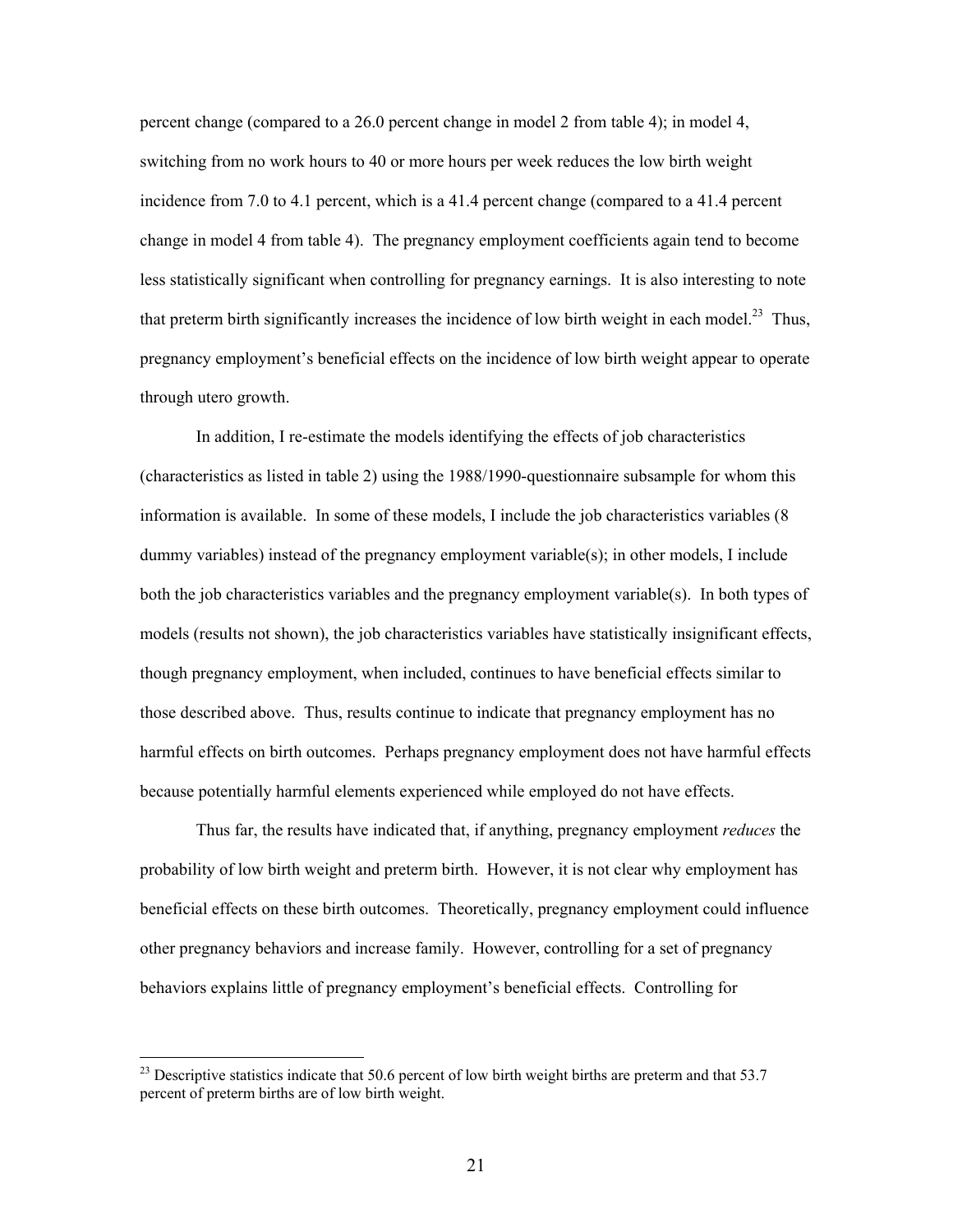pregnancy earnings tends to reduce the statistical significance of the pregnancy employment variables, though statistically beneficial effects occasionally remain in some of the models. $^{24}$ 

Perhaps pregnancy employment's effects are due to unobserved characteristics that are correlated with birth outcomes and pregnancy employment. That is, perhaps women who are attached to the labor force systematically differ from those who are not. To investigate this, I examine a sub-sample of women who are employed during at least a portion of the year preceding their pregnancy. This sample of "working women" should be more homogeneous, reducing the potential for unobserved heterogeneity bias. Results (not shown) reveal that in this sub-sample, the effects of pregnancy employment are statistically insignificant in almost every instance. Thus, once the distinction between employed and nonemployed women is made, the amount worked by employed women does not affect the incidence of low birth weight or preterm birth. This raises the possibility that employed and nonemployed women systematically differ in unobserved ways, and pregnancy employment may be serving as a proxy for these unobserved characteristics.

To explore this further, I next re-estimate the models examining the effects of *pre*pregnancy employment instead of pregnancy employment. This is another way to test for unobserved heterogeneity bias because pre-pregnancy employment should have no effect on birth outcomes since such employment occurs, by definition, prior to the pregnancy. If pre-pregnancy employment has significant effects, then this would be further evidence that employment variables are picking up the effects of unobserved factors. Thus, I construct employment variables as before but I examine the pre-pregnancy year instead of covering the pregnancy period. Then, I re-estimate the models using the pre-pregnancy employment variables instead of

<sup>&</sup>lt;sup>24</sup> I also re-estimate my models on a low-income subsample. This subsample consists of expectant mothers whose household income would have been below the poverty line if the expectant mother did not work. Pregnancy employment consistently has larger beneficial effects on low birth weight in these models than in those for the full sample. Further, including pregnancy earnings in these models noticeably reduces the statistical significance of the pregnancy employment variable(s). This suggests that increased family income via pregnancy employment has a greater impact in low-income households. Thus, there is some evidence that pregnancy employment is more beneficial for low-income households. However, in the preterm birth models, the effects of pregnancy employment are no more beneficial for the low-income subsample than in the full sample.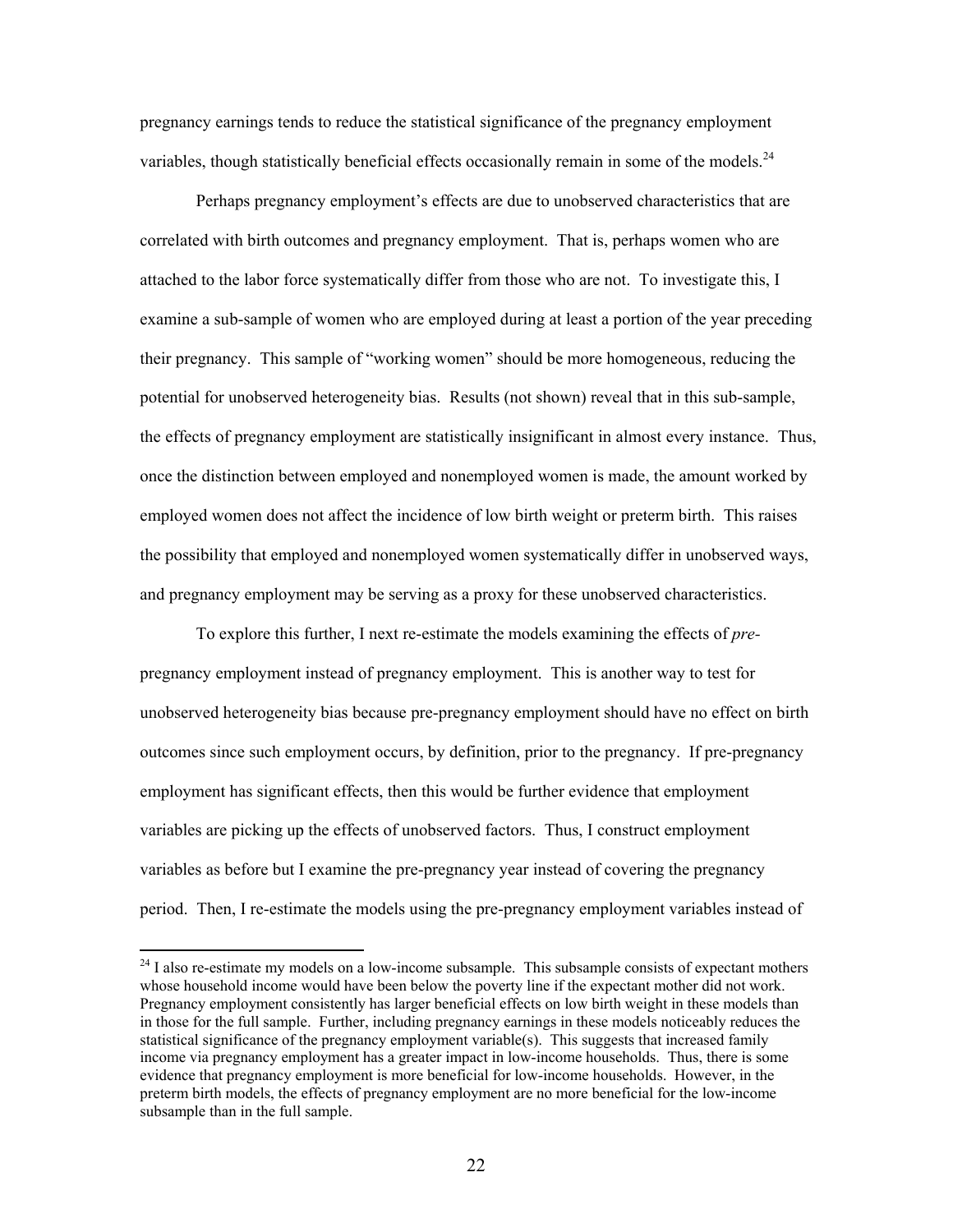the pregnancy employment variables. These results are presented in table 9 and are from specification 1, which estimates the total effect of hours worked during the pregnancy. I do not report results from specifications 2 and 3 (which control for other pregnancy behaviors and pregnancy earnings) because they are similar to those from specification 1.

Table 9 shows that the results using the pre-pregnancy employment variables are similar to those using the pregnancy employment variables: pre-pregnancy employment has statistically significant, beneficial effects on the incidence of low birth weight and on the incidence of preterm birth. For example, pre-pregnancy employment significantly decreases the probability of low birth weight and preterm birth (the pregnancy employment dummy variable in models 1 and 3), as do a couple of the employment category variables (model 4). Perhaps this is an indication that significant effects in the original OLS models represent unobserved heterogeneity rather than causal effects: again, any effect of pre-pregnancy employment should have no causal effect on the birth outcomes by definition.

Conversely, one might argue that pre-pregnancy employment is a proxy for pregnancy employment (since they are highly correlated), and the positive effects of pre-pregnancy employment reflect pregnancy employment's positive effects found in the initial set of OLS models. To examine this, I next re-estimate the models including both the pre-pregnancy and the pregnancy employment variables. Results (not shown) reveal that pre-pregnancy employment and pregnancy employment simultaneously have significant, beneficial effects in some of the models. I again conclude that the measures of employment may be serving as proxies for unobserved characteristics since the pre-pregnancy employment variables continue to affect the birth outcomes significantly.

To explore further the potential effects of unobserved heterogeneity bias, I re-estimate the models using the sibling fixed effects technique. I report the results from specification 1 (which shows the total effect of pregnancy employment) in table 10. Results (not shown) from specifications 2 and 3 (with pregnancy behavior and pregnancy earnings variables) are similar to

23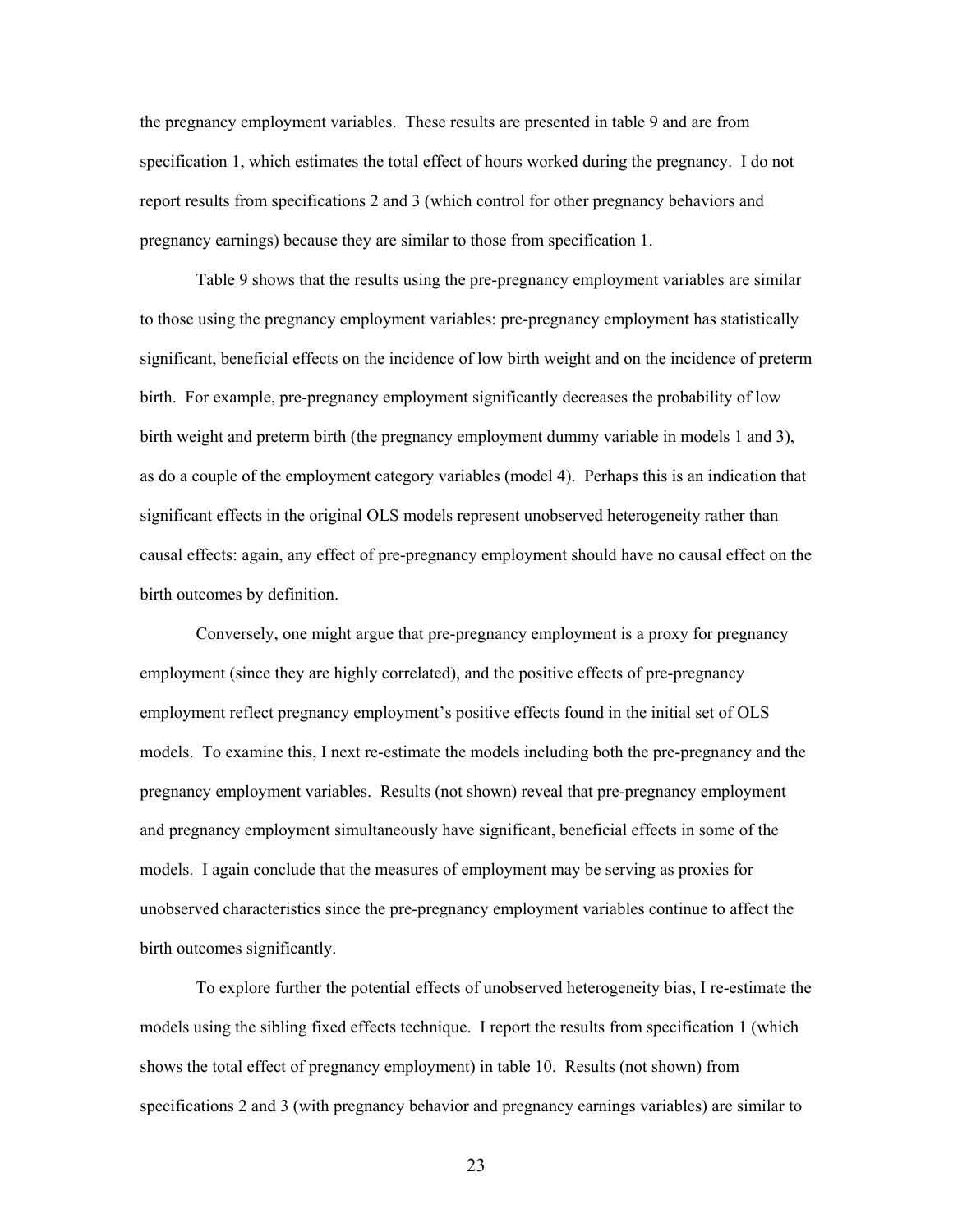those from specification 1. When using the sibling fixed effects technique, the effect of pregnancy employment is no longer statistically significant in any of the models. This further suggests that the *beneficial* effects of pregnancy employment found in the OLS models are due to unobserved heterogeneity.<sup>25</sup>

### The Effects of Other Covariates

 The effects of other covariates, presented in the appendix table, are also of interest. In particular, while alcohol consumption does not have detrimental effects, cigarette smoking significantly increases the probability of low birth weight. This is typical of that found in the literature (for example, see Rosenzweig and Schultz, 1983b; Corman, Joyce, and Grossman, 1987; and Rosenzweig and Wolpin, 1991). However, cigarette smoking does not significantly affect the incidence of preterm birth. Other pregnancy behaviors do not significantly affect the incidence of low birth weight or preterm birth, though taking a sonogram or amniocentesis is associated with a greater incidence of low birth weight and preterm birth.

 Demographic covariates from the OLS models show that males are significantly less likely to be of low birth weight. Body mass index significantly reduces the incidence of low birth weight as does marriage. Being married also is significantly associated with fewer preterm births. The incidence of preterm birth is also significantly affected by area of residence (living in an urban area significantly increases preterm births). There is also some evidence that the variables

 $25$  Since the fixed effects model uses a sample (of siblings) that is smaller than the OLS sample (the sibling pairs used in the low birth weight and preterm birth fixed effects models are generated from 1,839 observations with a corresponding sibling versus 3,546 observations in the birth weight and low birth weight OLS models), it might be most appropriate to compare the fixed effects results with OLS results *using the same sample used in the fixed effects model*. Such a comparison would show the direction of unobserved heterogeneity bias, if any. It might not be appropriate to estimate the direction of such bias comparing fixed effects results from the smaller sample with OLS results from the full sample. However, OLS results with the smaller fixed effects sample are very similar to OLS results with the full sample, though standard errors from the fixed effects sample tend to be somewhat larger. Thus, I conclude that the OLS results with the full sample differ from the fixed effects results because of the way they treat individual-specific unobservables rather than the way the sample is limited when the fixed effects models are estimated. For brevity, I do not report OLS results using the fixed effects sample. However, these results are available from the author upon request**.**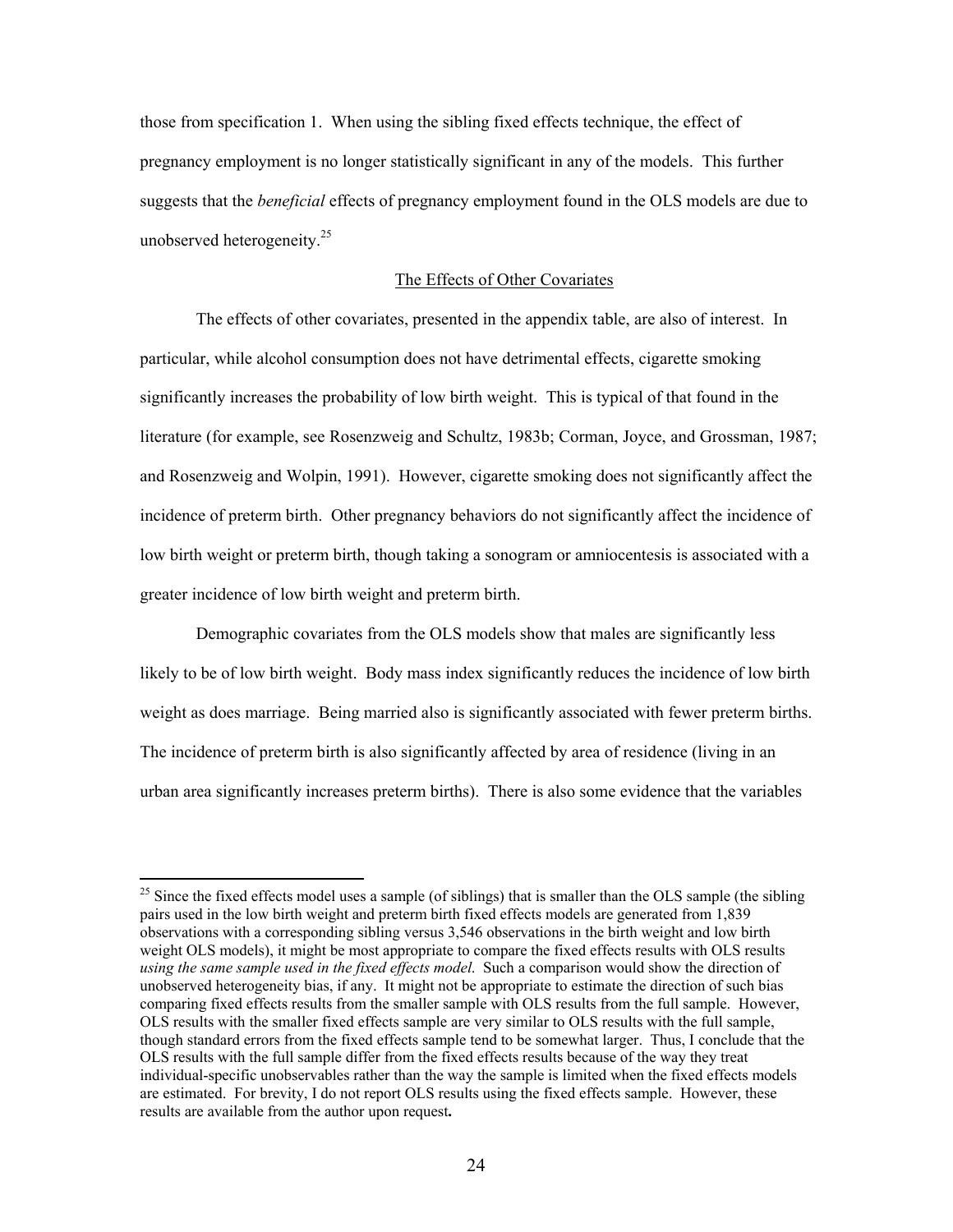measuring economic conditions have significant effects. For example, the portion of births to women under 20 significantly increases the incidence of low birth weight and preterm birth.

### **VI. Discussion and Conclusion**

Initial results with the full sample seem to suggest that pregnancy employment's total effect on the incidence of low birth weight and preterm birth is beneficial, with this effect being statistically significant in many of the models. This analysis attempts to identify explanations for these beneficial effects by examining various mediating factors (such as other pregnancy behaviors and pregnancy earnings). Controlling for other pregnancy behaviors has virtually no effect on the pregnancy employment coefficients. Controlling for pregnancy earnings does reduce the statistical significance of the pregnancy employment variables, causing them to become insignificant in some of the models. Results also suggest that pregnancy employment is most likely to have a beneficial effect in the third trimester. Further, results suggest that pregnancy employment does not have an indirect effect on low birth weight via the incidence of preterm birth; instead, its effects are through utero growth.

Though initial models with the full sample indicate beneficial effects of pregnancy employment, additional results suggest that this may be due to unobserved heterogeneity bias. When examining a more homogeneous sub-sample of employed women, hours worked during the pregnancy has statistically insignificant effects. At a minimum, this shows that the effect of working additional hours in the marketplace is insignificant when controlling for employment status. Further, pre-pregnancy employment, which should not affect birth outcomes, has significant, beneficial effects in some of the models, and pregnancy employment has statistically insignificant effects in fixed effects models. Thus, I conclude that though pregnancy employment may be correlated with the incidence of low birth weight and preterm birth, these relationships are not causal.

My results are important because they illustrate whether the increased labor force participation rate of women affects health at birth. It is interesting to note that pregnancy

25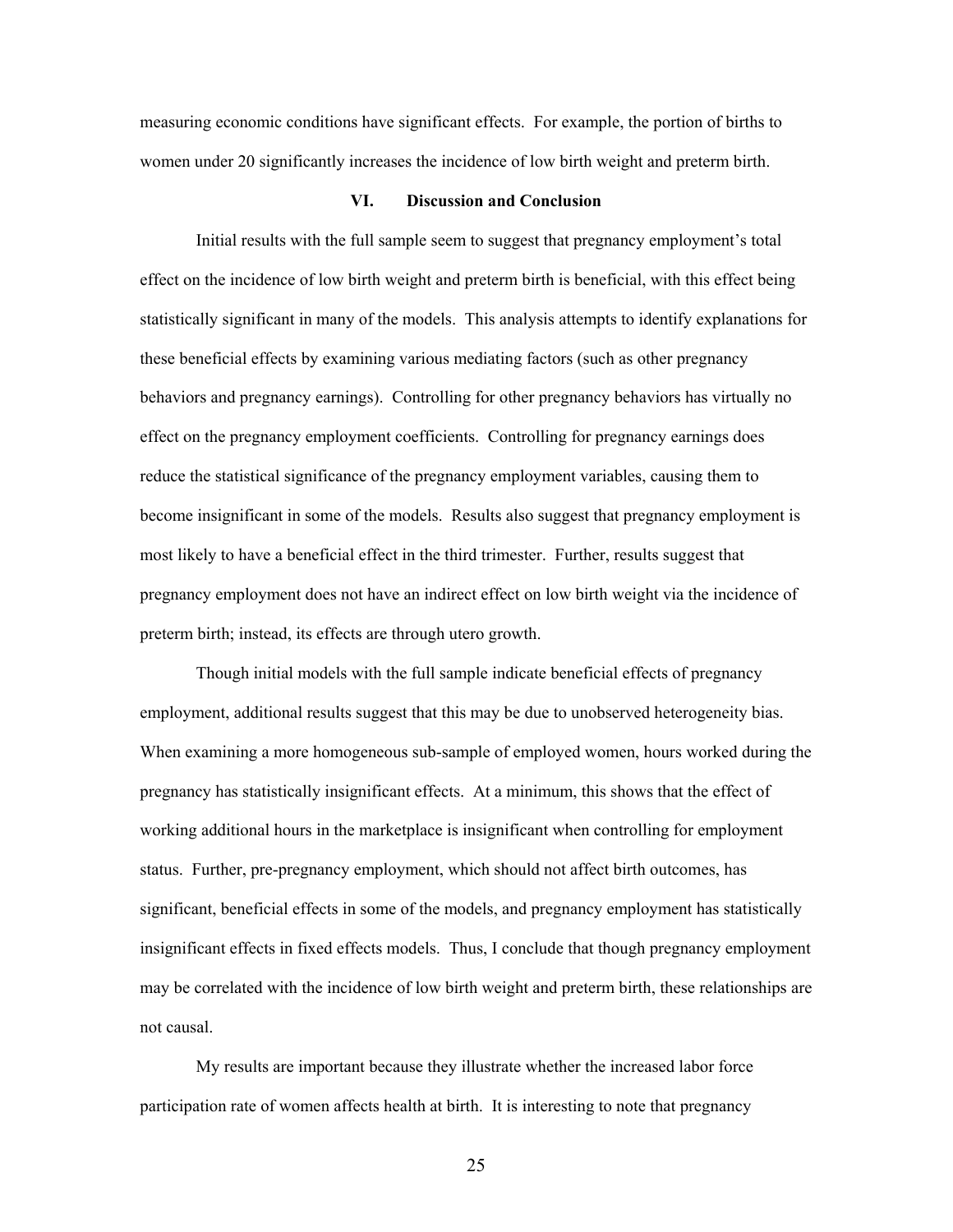employment does not have detrimental health effects in any of the models. Thus, taking time off from work would not appear to offer any health benefits to infants, and the increased labor force participation rate of women would not seem to be of great concern to health at birth.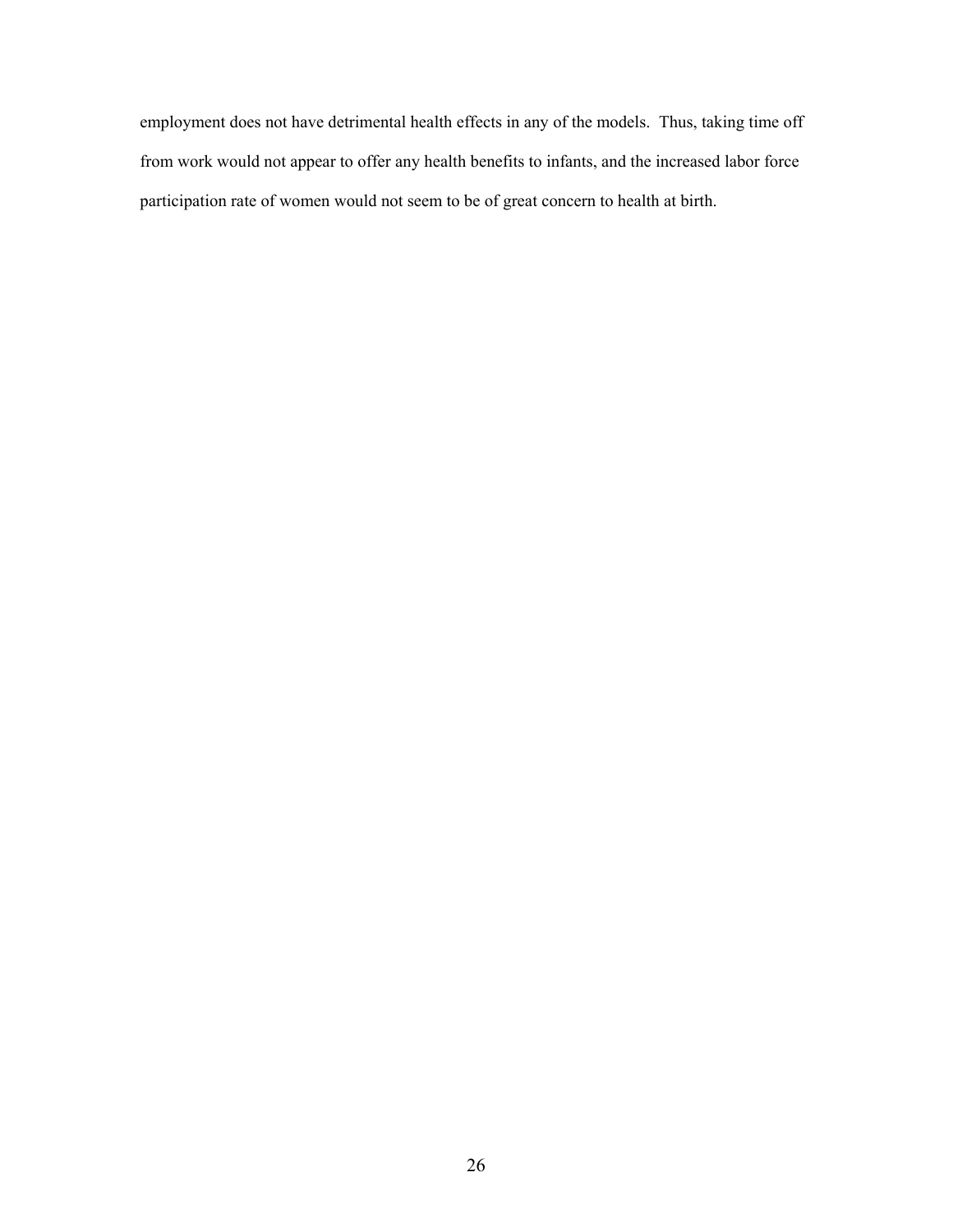#### **References**

Ahlfors, K., S. Harris, S. Ivarsson, and L. Svanberg. "Secondary Maternal Cytomegalovirus Infection Causing Symptomatic Congenital Infection," *New England Journal of Medicine,"* 305  $(5)$ : 284.

Baum, Charles L. (2003). "Does Early Maternal Employment Harm Child Development? An Analysis of the Potential Benefits of Leave Taking." *Journal of Labor Economics* 21 (2): 409- 448.

Becker, Gary S. (1965). "A Theory of the Allocation of Time," *Economic Journal*, 75: 493-517.

Becker, Gary S. (1981). *A Treatise on the Family*. Cambridge, Mass.: Harvard University Press.

Becker, Gary S., and Tomes, N. (1986). "Human Capital and the Rise and Fall of Families," *Journal of Labor Economics*, 4, S1-S39.

Blau, Francine D., and Grossberg, Adam J. (1992). "Maternal Labor Supply and Children's Cognitive Development," *The Review of Economics and Statistics*, 74, 474-481.

Bureau of Labor Statistics. (2000). "Working in the 21<sup>st</sup> Century." http://www.bls.gov/opub/working/home.htm.

Brunell, P. (1983). "Fetal and Neonatal Varicella Zoster Infections," *Seminars in Perinatology*, 7 (1): 47-56.

Colie, C. (1993). "Preterm Labor and Delivery in Working Women," *Seminars in Perinatology*, 17 (1): 37-44.

Corman, Hope, Theodore J. Joyce, and Michael Grossman. (1987). "Birth Outcome Production Function in the United States," *The Journal of Human Resources* 22 (3): 339-360.

Cornelius, Marie D., Paul M. Taylor, Diklah Geva, Nancy L. Day. (1995). "Prenatal tobacco and marijuana use among adolescents: effects on offspring gestational age, growth, and morphology." *Pediatrics,* 95 (5): 738-744.

Cramer, James C. (1995). "Racial and Ethnic Differences in Birthweight: The Role of Income and Financial Assistance," 32 (2): 231-247.

Currie, Janet and Nancy Cole. (1993). "Welfare and Child Health: The Link Between AFDC Participation and Birth Weight," *American Economic Review* 83 (4): 971-985.

Currie, Janet and Jeffrey Grogger. (2002). "Medicaid Expansions and Welfare Contractions: Offsetting Effects on Prenatal Care and Infant Health?" *Journal of Health Economics*, 21 (2): 313-335.

Currie, Janet, Lucia Nixon, and Nancy Cole. (1996). "Restrictions on Medicaid Funding of Abortion," *The Journal of Human Resources*, 31 (1): 159-188.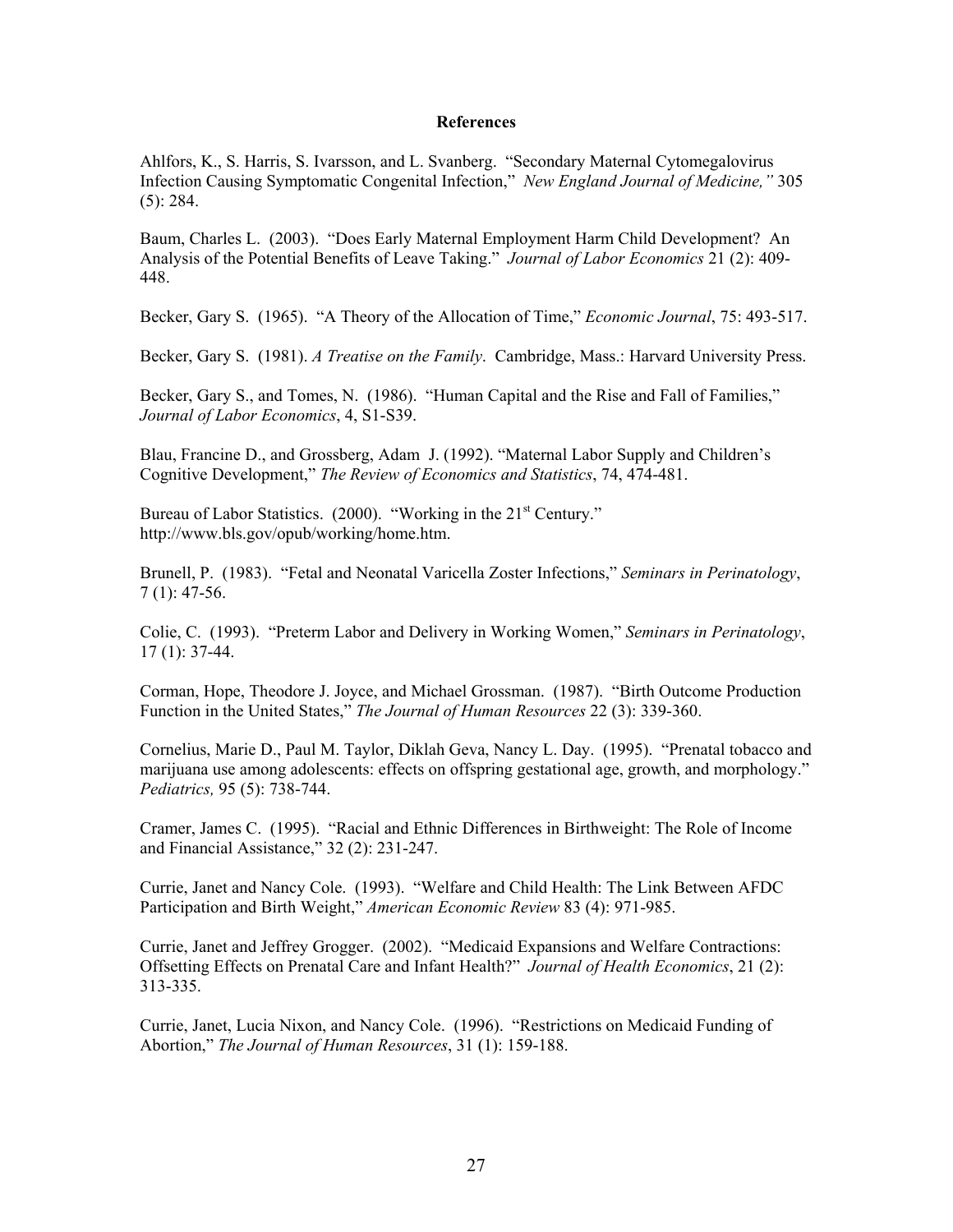Desai, Sonalde, Chase-Lansdale, P. Lindsay, & Michael, Robert T. (1989). "Mother or Market? Effects of Maternal Employment on Intellectual Ability of 4-Year-Old Children," *Demography*, 26 (4), 545-561.

Dunn, K., H. Yoshimaru, M. Otake, J. Annegers, and W. Schull. (1990). "Prenatal Exposure to Ionizing Radiation and Subsequent Development of Seizures," *American Journal of Epidemiology*, 131 (1): 114-123.

Egbuonu, L. and B. Starfield. (1982). "Child Health and Social Status," *Pediatrics*, 69, 550-557.

Emhart, C. (1992). "A Critical Review of Low-Level Prenatal Lead Exposure in the Human: 2. Effects on the Developing Child," *Reproductive Toxicology*, 6 (1): 21-40.

Feinberg, Jason S. "Pregnant Workers: A Physician's Guide to Assessing Safe Employment," *The Western Journal of Medicine*, 168 (2): 86-93.

Frank, Richard G., Donna M. Strobino, David S. Salkever, and Catherine A. Jackson. (1992). "Updated Estimates of the Impact of Prenatal Care on Birthweight Outcomes by Race," *The Journal of Human Resources*, 27 (4): 629-642.

Frisbie, W. Parker, Douglas Forbes, and Starling G. Pullum. (1996). "Compromised Birth Outcomes and Infant Mortality Among Racial and Ethnic Groups," *Demography* 33 (4): 469-481.

Grossman, Michael. (1972). *The Demand for Health: A Theoretical and Empirical Investigation*. New York: Columbia University Press.

Grossman, Michael. (2001). "The Economics of Substance Use and Abuse: The Role of Price." In Economic Analysis of Substance Use and Abuse: The Experience of Developed Countries and Lessons for Developing Countries, edited by Michael Grossman and Chee-Ruey Hsieh. Cheltenham, U.K.: Edward Elgar Limited: 1-30.

Grossman, Michael, and Theodore J. Joyce. (1990). "Unobservables, Pregnancy Resolutions, and Birth Weight Production Functions in New York City," *Journal of Political Economy* 98 (5): 983-1007.

Guo, Guang and Kathleen Mullan Harris. (2000). "The Mechanisms Mediating the Effects of Poverty on Children's Intellectual Development," *Demography* 37 (4), 431-447.

Hill, M. Anne, and O'Neill, June E. (1994). "Family Endowments and the Achievement of Young Children with Special Reference to the Underclass," *The Journal of Human Resources*, 29 (4), 1064-1101.

Hueston, William J., Arch G. Mainous III, and J. Brad Farrell. (1994). "A cost-benefit analysis of smoking cessation programs during the first trimester of pregnancy for the prevention of low birthweight." *Journal of Family Practice*, 39 (4): 353-358.

Institute of Medicine. (1985). *Preventing Low Birth Weight*. Washington, D.C: National Academy Press.

Jones, C.L. and R.E. Lopez. (1990). "Drug Abuse and Pregnancy," in *New Perspectives on Prenatal Care* (eds. I.R. Merkatz and J.E. Thompson). New York: Elsevier.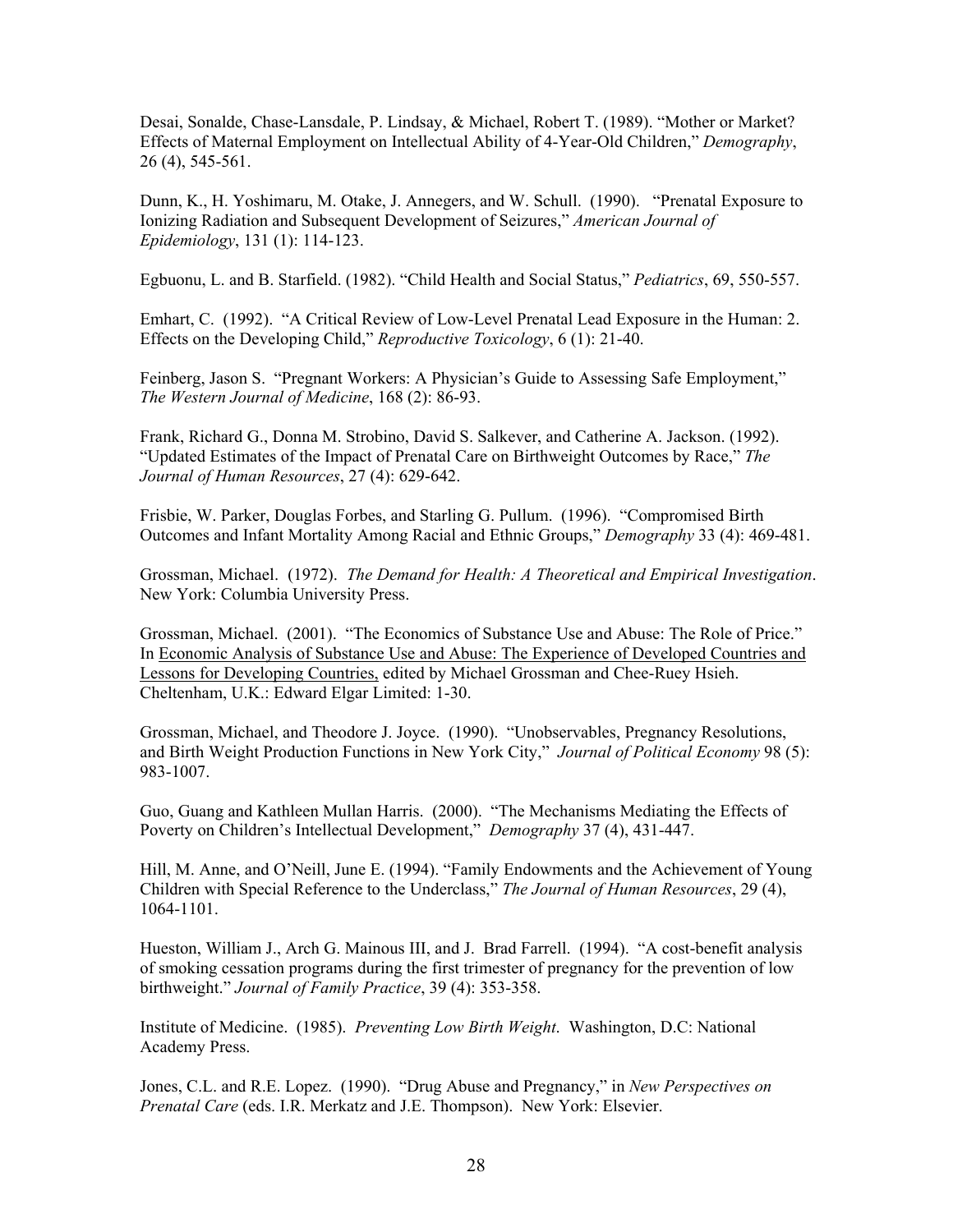Joyce, Theodore J. (1987). "The Impact of Induced Abortion on Black and White Birth Outcomes in the United States," *Demography* 24 (2): 229-244.

Joyce, Theodore J. (1994). "Self-Selection, Prenatal Care, and Birthweight Among Blacks, Whites, and Hispanics in New York City," *The Journal of Human Resources*, 29 (3): 762-794.

Joyce, Theodore J., Andrew D. Racine, and Naci Mocan. (1992). "The Consequences and Costs of Maternal Substance Abuse in New York City," *The Journal of Health Economics*, 11 (3): 297- 314.

Kaestner, Robert, Theodore Joyce, and Hassan Wehbeh. (1996). "The Effect of Maternal Drug Use on Birth Weight: Measurement Error in Binary Variables," *Economic Inquiry*, 34 (4): 617- 629.

Kiely, J. L., and M. Susser. (1992). "Preterm Birth, Intrauterine Growth Retardation, and Perinatal Mortality." *American Journal of Public Health*, 82: 343-345.

Klebanoff, M., P. Shiono, and G. Rheads. (1990). "Outcome of Pregnancy in National Sample of Resident Physicians," *New England Journal of Medicine,* 323 (15): 1040-1045.

Klerman, Jacob Alex (1995). "Characterizing Leave for Maternity," *unpublished manuscript,*  The Economics and Statistics Department, The RAND Corporation.

Klerman, Jacob Alex, and Leibowitz, Arleen. (1990). "Child Care and Women's Return to Work After Childbirth," *American Economic Review*, 80 (2), 284-288.

Klerman, L.V. (1991). "The Health of Poor Children: Problems and Programs," in *Children in Poverty: Child Development and Public Policy* (eds. A.C. Huston) Cambridge, UK: Cambridge University Press.

Kline, J., Z. Stein, and M. Susser. (1989). *Conception to Birth: Epidemiology of Prenatal Development*. New York: Oxford University Press.

Koops. B. L., L. J. Morgan, and F. C. Battaglia. (1982). "Neonatal Mortality Risk in Relation to Birth Weight and Gestational Age: Update," *Journal of Pediatrics,* 101: 969-977.

Lightwood, James M., Ciaran S. Phibbs, and Stanton A. Glantz. (1999). "Short-term Health and Economic Benefits of Smoking Cessation: Low Birth Weight." *Pediatrics*, 104 (6): 1312.

Liu, Gordon G. (1998). "Birth Outcomes and the Effectiveness of Prenatal Care," *Health Services Research*, 32 (6): 805-823.

Luke, Barbara, Nicole Mamelle, Louis Keith, Francoise Munoz, John Minogue, Emile Papiernik, and Timothy R.B. Johnson. (1995). "The Association Between Occupational Factor and Preterm Birth: A United States Nurses' Study," *American Journal of Obstetrics and Gynecology*, 173 (3): 849-862.

Mamelle, N., B. Lauman, and P. Lazar. (1984). "Prematurity and Occupational Activity During Pregnancy," *American Journal of Epidemiology*, 119 (3): 309-322.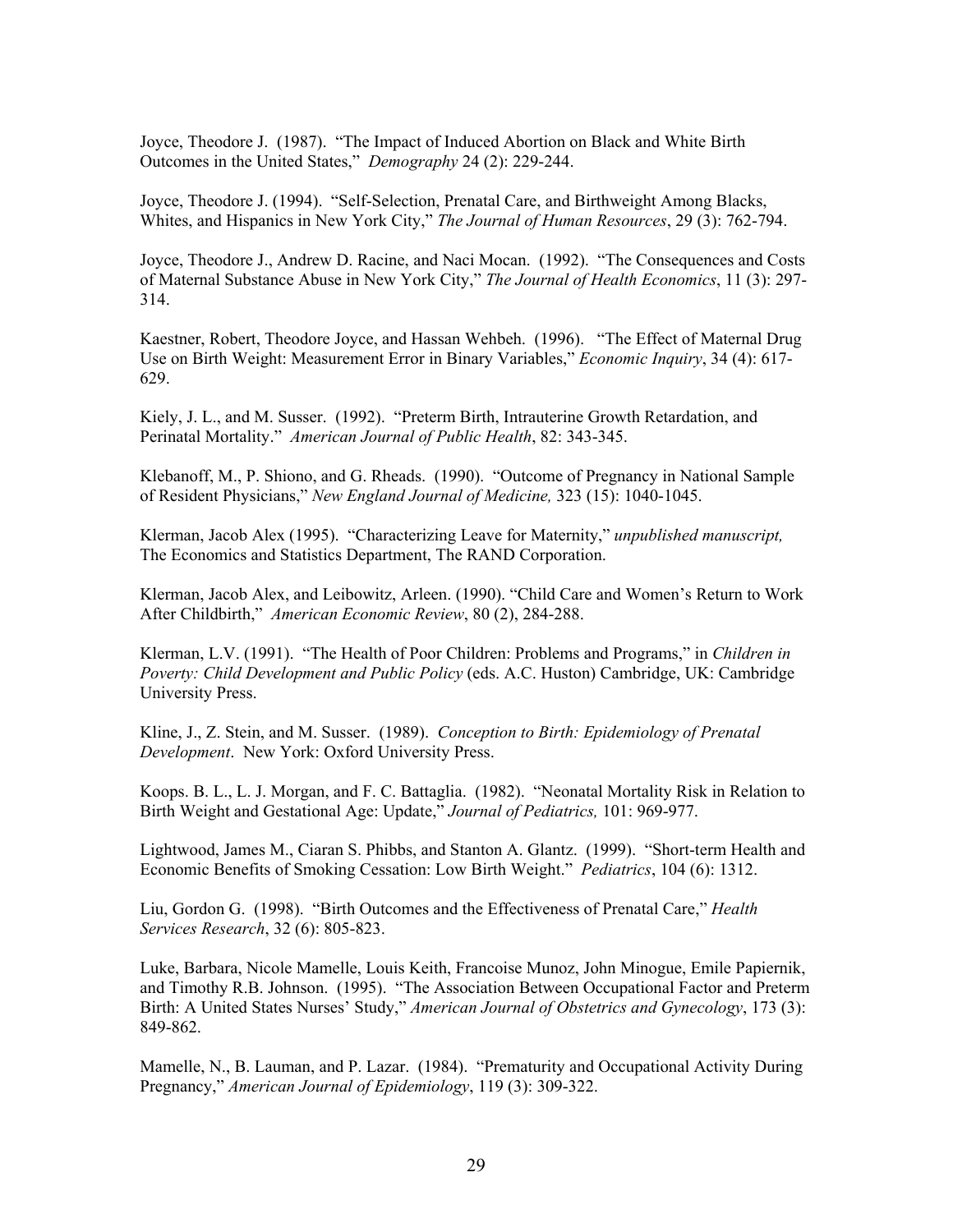McCormick, M. C. (1985). "The Contribution of Low Birth Weight to Infant Mortality and Childhood Mortality." *New England Journal of Medicine*, 312: 82-90.

McMichael, A., G. Vimpani, E. Robertson, P. Baghurst, and P. Clark. (1986). "The Port Pine Cohort Study: Maternal Blood Lead and Pregnancy Outcome," *Journal of Epidemiology and Community Health*, 40 (1): 18-25.

Mocan, Naci H. and Kudret Topyan. (1995). "Illegal Drug Use and Health: Analysis and Projections of New York City Birth Outcomes Using a Kalman Filter Model," *Southern Economic Journal*, 62 (1): 164-182.

Mott, Frank L. (1991). "Developmental Effects of Infant Care: The Mediating Role of Gender and Health," *Journal of Social Issues*, 47 (2), 139-158.

Pass, R., A. August, M. Duvorsky, and D. Reynolds. (1982). "Cytomegalovirus Infection in Day Care Cetners," *New England Journal of Medicine*, 307: 477-479.

Pless, I.B., R. Verreault, and S. Tenina. (1989). "A Case-Control Study of Pedestrian and Bicyclist Injuries in Childhood," *American Journal of Public Health*, 79, 995-998;

Preblud, S., D. Bregman, and L. Vemon. (1985). "Deaths from Varicella in Infants," *Pediatric Infectious Disease*, 4 (5): 503-507.

Pritchett, Lant and Lawrence H. Summers. (1996). "Wealthier is Healthier," *The Journal of Human Resources*, 31 (4): 841-868.

Rodis, J., D. Quinn, W. Gary, L. Anderson, S. Rosengren, S. L. Cartter, W. Campbell, and A. Vintzileos. (1990). "Management and Outcomes of Pregnancies Complicated by Human B 19 Parvovirus Infections: A Prospective Study," *American Journal of Obstetrics and Gynecology*, 163 (4): 1168-1171.

Rosensweig, Mark R. and T. Paul Schultz. (1982). "Market Opportunities, Genetic Endowments, and Intrafamily Resource Distribution: Child Survival in Rural India," *American Economic Review* 72 (4): 803-815.

Rosenzweig, Mark R. and T. Paul Schultz. (1983a). "Estimating a Household Production Function: Heterogeneity, the Demand for Health Inputs, and Their Effects on Birth Weight," *Journal of Political Economy* 91 (5): 723-746.

Rosenzweig, Mark R. and T. Paul Schultz. (1983b). "Consumer Demand and Household Production: The Relationship between Fertility and Child Mortality," *American Economic Review* 73 (2): 38-42.

Rosenzweig, Mark R. and Kenneth I. Wolpin. (1988). "Heterogeneity, Intrafamily Distribution, and Child Health," *The Journal of Human Resources* 23 (4): 437-461.

Rosenzweig, Mark R. and Kenneth I. Wolpin. (1991). "Inequality at Birth," *Journal of Econometrics*, 50 (1-2): 205-228.

Smolensky, Eugene, and Jennifer Appleton Gootman. (2003). *Working Families and Growing Kids: Caring for Children and Adolescents*. Washington, D.C.: The National Academy Press.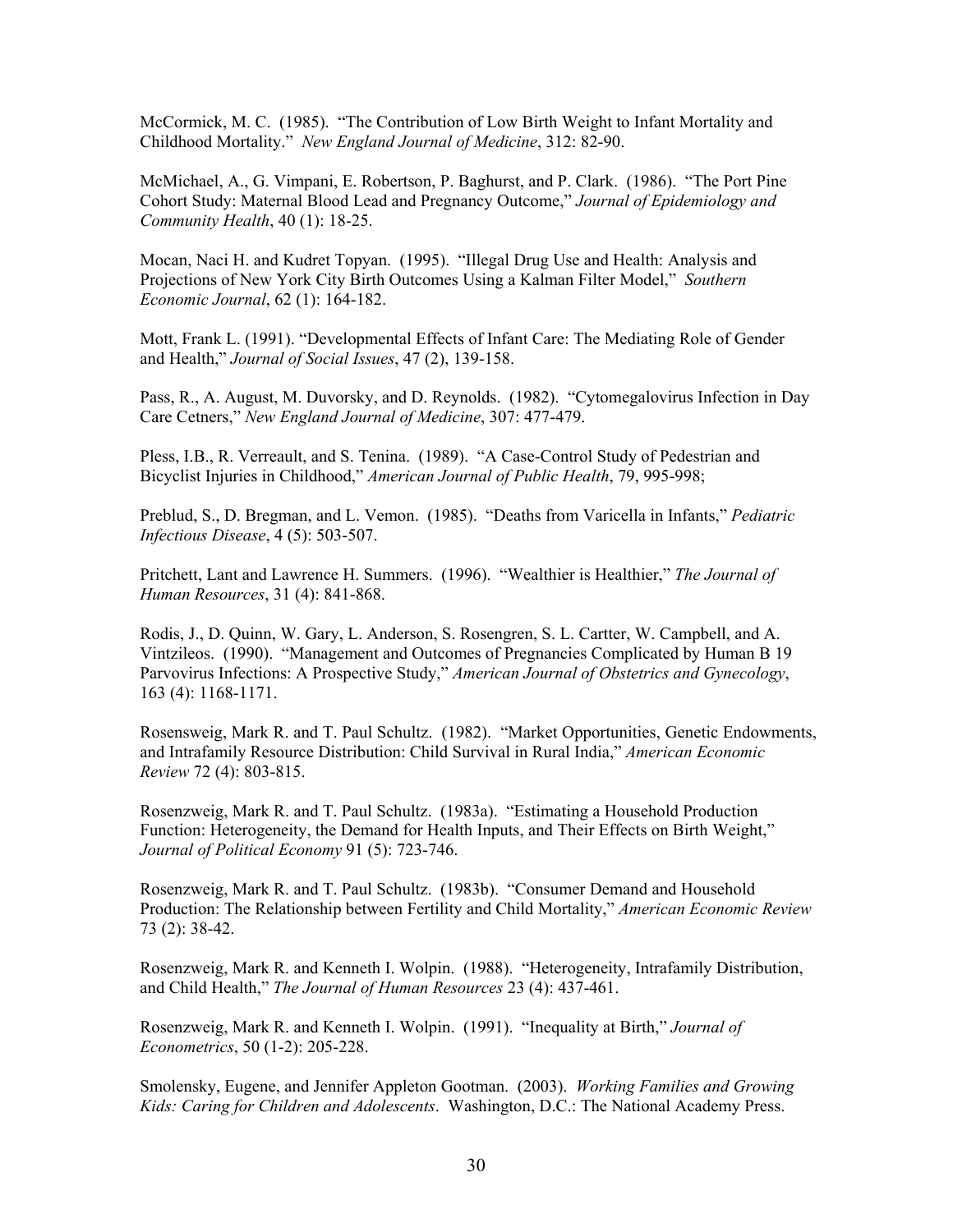Stockwell, E.G., D.A. Swanson, and J.W. Wicks. (1988). "Economic Status Differences in Infant Mortality by Cause of Death," *Public Health Reports*, 103, 135-142.

Teitelman, M., C. Welch, K. Hellenbrand, and M. Bracken. (1990). "Effect of Maternal Work Activity on Preterm Birth and Low Birth Weight," *American Journal of Epidemiology*, 131 (1): 104-113.

Tomes, N. (1981). "The Family, Inheritance, and the Intergenerational Transmission of Inequality," *The Journal of Political Economy*, 89 (5), 928-958.

Warner, Geoffrey L. (1995). "Prenatal Care Demand and Birthweight Production of Black Mothers," *American Economic Review*, 85 (2): 132-137.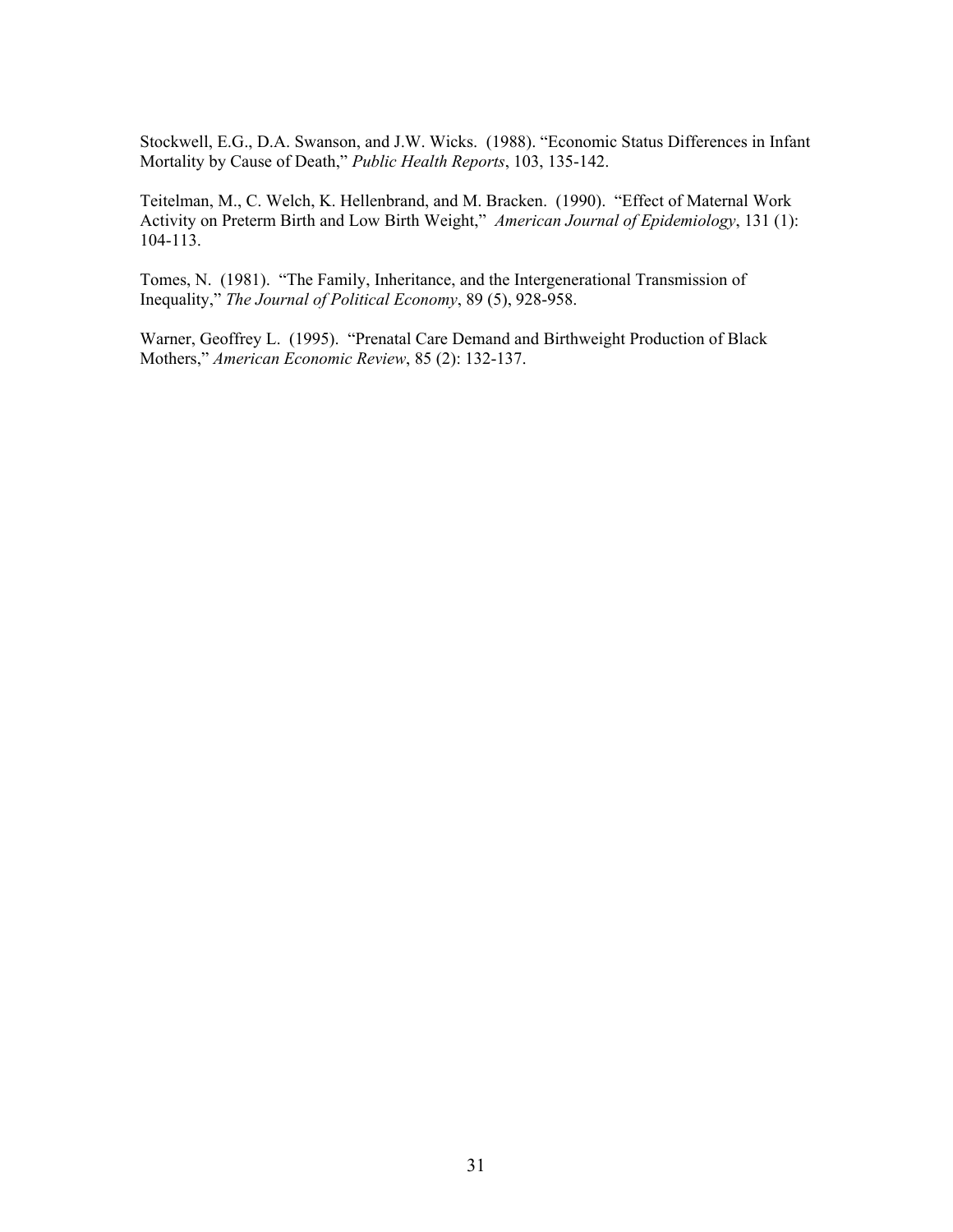| abie 11 Beseriptive Statistics of the Fregmancy<br><b>Employed</b> | <b>Means</b> | <b>Standard Deviation</b> |
|--------------------------------------------------------------------|--------------|---------------------------|
| During Pregnancy                                                   | 0.711        | 0.453                     |
| During First Trimester                                             | 0.696        | 0.460                     |
| During Second Trimester                                            | 0.637        | 0.481                     |
| During Third Trimester                                             | 0.553        | 0.497                     |
| <b>Proportion of Hours Worked</b>                                  |              |                           |
| During Pregnancy                                                   | 0.532        | 0.451                     |
| During First Trimester                                             | 0.585        | 0.473                     |
| During Second Trimester                                            | 0.529        | 0.478                     |
| During Third Trimester                                             | 0.446        | 0.471                     |
| <b>Proportion of Hours Worked -- Pregnancy</b>                     |              |                           |
| No Work                                                            | 0.289        | 0.453                     |
| Greater than 0 and less than 20 Hours per Week                     | 0.190        | 0.393                     |
| From 20 to 40 Hours per Week                                       | 0.275        | 0.447                     |
| 40 or more Hours per Week                                          | 0.246        | 0.431                     |
| <b>Proportion of Hours Worked -- First Trimester</b>               |              |                           |
| No Work                                                            | 0.304        | 0.460                     |
| Greater than 0 and less than 20 Hours per Week                     | 0.134        | 0.341                     |
| From 20 to 40 Hours per Week                                       | 0.199        | 0.399                     |
| 40 or more Hours per Week                                          | 0.364        | 0.481                     |
| <b>Proportion of Hours Worked -- Second Trimester</b>              |              |                           |
| No Work                                                            | 0.363        | 0.481                     |
| Greater than 0 and less than 20 Hours per Week                     | 0.128        | 0.334                     |
| From 20 to 40 Hours per Week                                       | 0.182        | 0.386                     |
| 40 or more Hours per Week                                          | 0.327        | 0.469                     |
| <b>Proportion of Hours Worked -- Third Trimester</b>               |              |                           |
| No Work                                                            | 0.447        | 0.497                     |
| Greater than 0 and less than 20 Hours per Week                     | 0.124        | 0.329                     |
| From 20 to 40 Hours per Week                                       | 0.172        | 0.378                     |
| 40 or more Hours per Week                                          | 0.257        | 0.437                     |

# **Table 1: Descriptive Statistics of the Pregnancy Employment Variables**

There are 3,546 observations.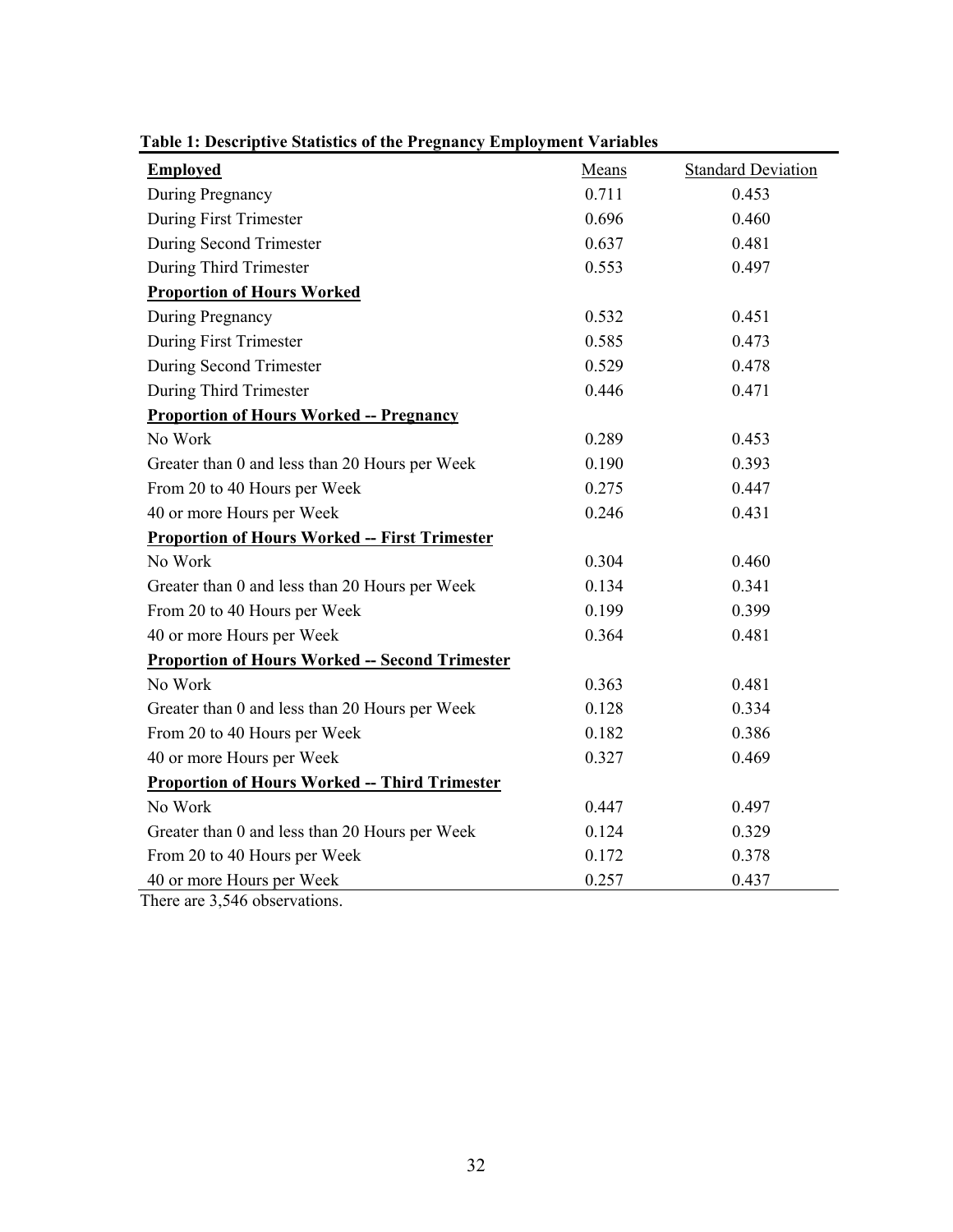| <b>Job Characteristic:</b>         | Mean  | Std. Dev. |
|------------------------------------|-------|-----------|
| Able to Take a Rest Break          | 0.701 | 0.457     |
| Work on an Assembly Line           | 0.059 | 0.236     |
| Work with Machinery that Vibrates  | 0.081 | 0.273     |
| Required to Do Repetitive Tasks    | 0.361 | 0.480     |
| Consider your Work Boring          | 0.144 | 0.351     |
| Noise at Work                      | 0.291 | 0.454     |
| Work in an Uncomfortably Hot Area  | 0.141 | 0.349     |
| Work in an Uncomfortably Cold Area | 0.075 | 0.263     |

**Table 2: Descriptive Statistics – Job Characteristics of Employed Expectant Mothers** 

There are 946 observations.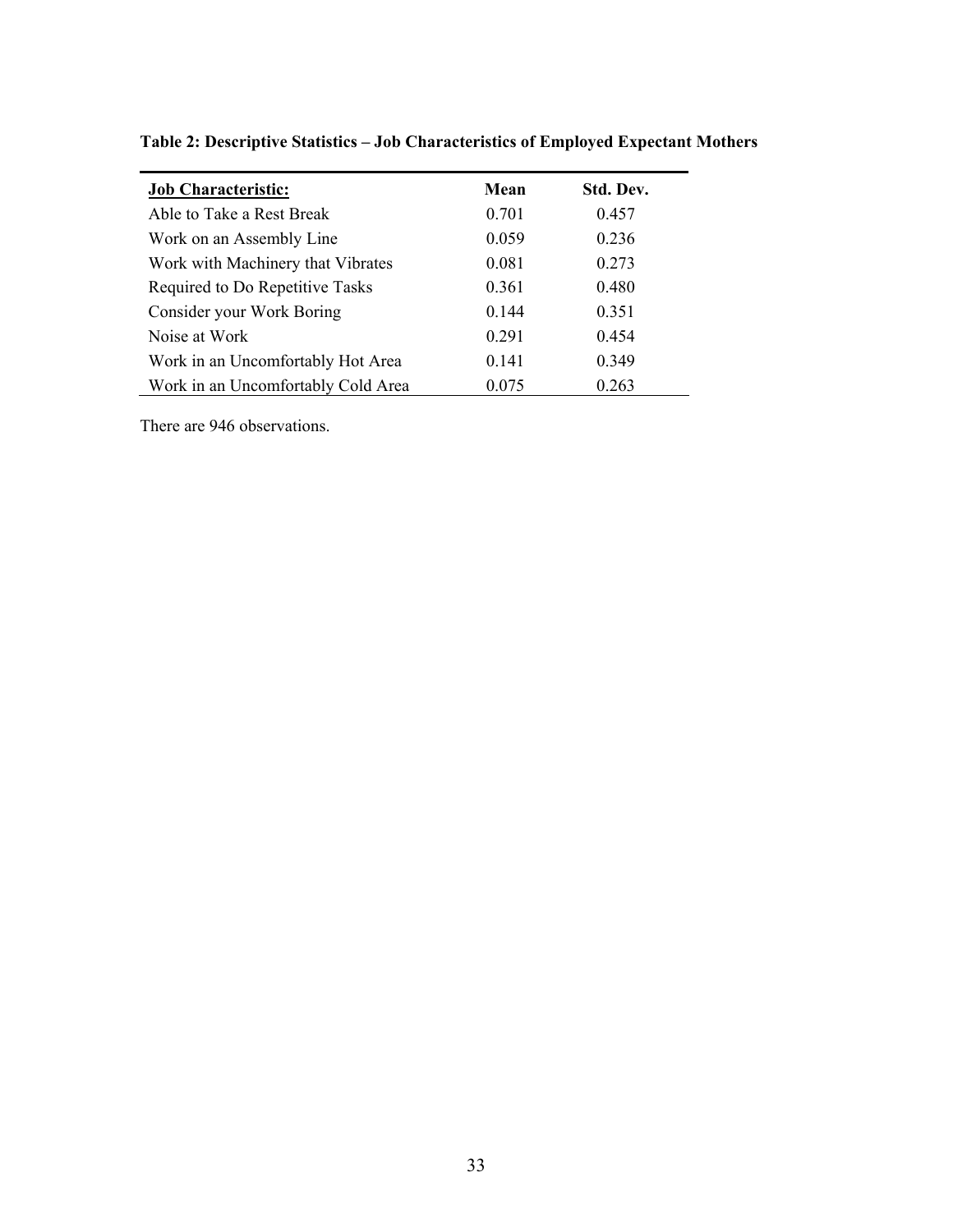| $\sim$                                         |                                        |                 |  |  |  |
|------------------------------------------------|----------------------------------------|-----------------|--|--|--|
| <b>Child Health Variables:</b>                 | Mean                                   | Std. Dev.       |  |  |  |
| Low Birth Weight                               | 0.063                                  | 0.244           |  |  |  |
| Preterm Birth                                  | 0.060                                  | 0.237           |  |  |  |
|                                                | <b>Average by Employment Category:</b> |                 |  |  |  |
| <b>Proportion of Hours Worked</b>              | Low Weight                             | Premature Birth |  |  |  |
| No Work                                        | 0.083                                  | 0.064           |  |  |  |
| Greater than 0 and less than 20 Hours per Week | 0.058                                  | 0.041           |  |  |  |
| From 20 to 40 Hours per Week                   | 0.066                                  | 0.069           |  |  |  |
| 40 or more Hours per Week                      | 0.042                                  | 0.057           |  |  |  |
| $\sim$ $\sim$ $\sim$ $\sim$                    |                                        |                 |  |  |  |

# **Table 3: Descriptive Statistics – Child Health Descriptive Statistics and Child Health Means by Employment Category**

There are 3,546 observations.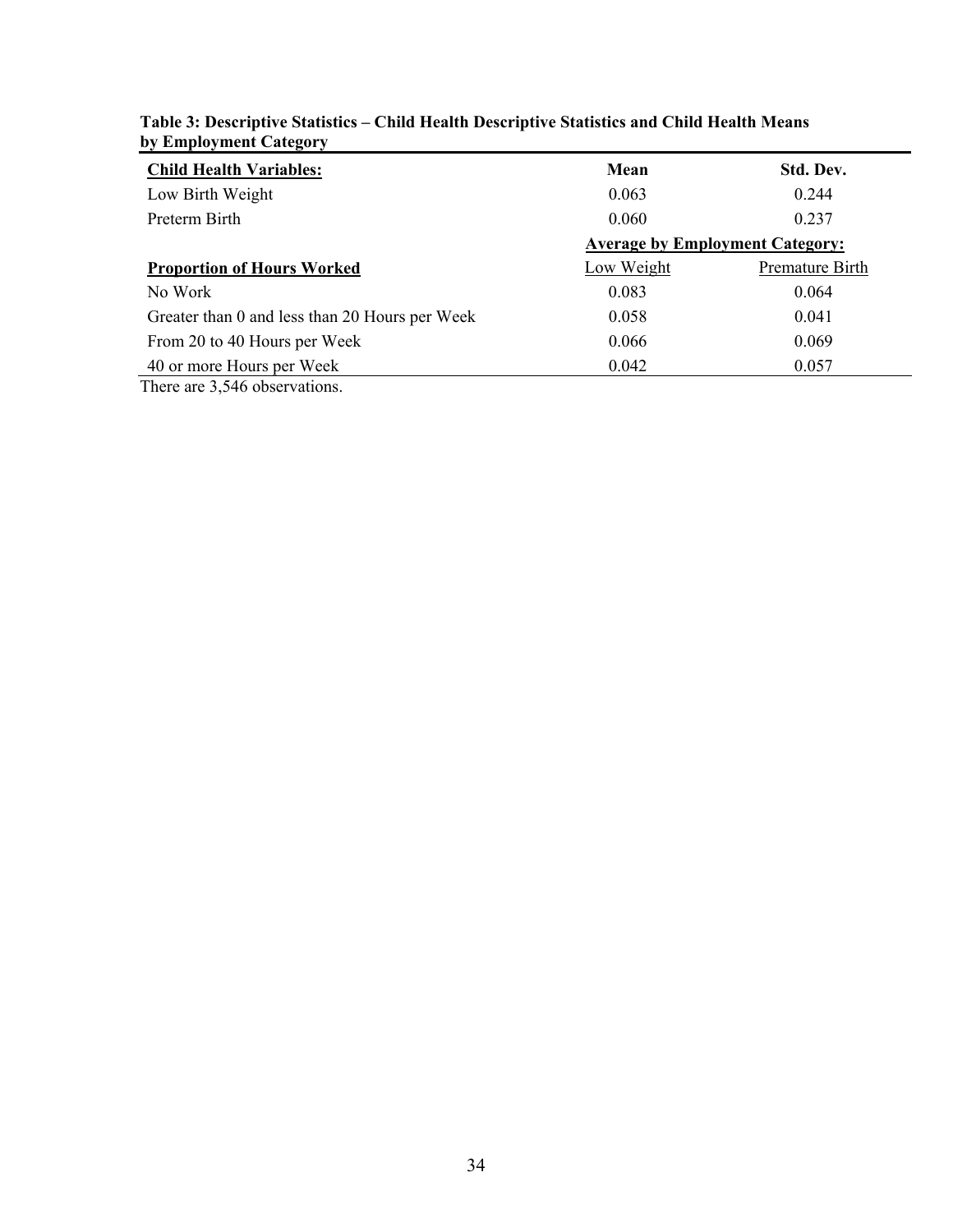## **Table 4: Descriptive Statistics of Explanatory Variables**

|                                                                |        | Stand. |               | Didn't      |
|----------------------------------------------------------------|--------|--------|---------------|-------------|
| <b>Standard Variables:</b>                                     | Mean   | Dev.   | <b>Worked</b> | <b>Work</b> |
| Child Gender $(=1$ if male, 0 if female)                       | 0.512  | 0.500  | 0.512         | 0.512       |
| Child's Birth Order                                            | 2.050  | 1.152  | 1.792***      | 2.685       |
| <b>Black Dummy Variable</b>                                    | 0.222  | 0.415  | $0.188***$    | 0.305       |
| Hispanic Dummy Variable                                        | 0.183  | 0.387  | $0.173**$     | 0.206       |
| Woman's Age                                                    | 27.607 | 4.588  | 27.906***     | 26.872      |
| Woman's Body Mass Index (BMI)                                  | 23.543 | 4.992  | 23.485        | 23.688      |
| Woman's Education                                              | 12.940 | 2.390  | 13.372***     | 11.878      |
| Marital Status (=1 if married)                                 | 0.741  | 0.438  | $0.794***$    | 0.610       |
| Nonmaternal Family Income                                      | 6.326  | 17.124 | 5.776***      | 7.680       |
| Northeast Dummy Variable                                       | 0.177  | 0.382  | 0.180         | 0.171       |
| South Dummy Variable                                           | 0.355  | 0.479  | $0.365*$      | 0.331       |
| West Dummy Variable                                            | 0.205  | 0.404  | 0.198         | 0.223       |
| Urban Area Dummy Variable                                      | 0.786  | 0.413  | $0.794*$      | 0.768       |
| County Birth Rate (per person)                                 | 0.164  | 0.029  | $0.162***$    | 0.168       |
| Proportion of Births to Women under 20                         | 0.155  | 0.047  | $0.152***$    | 0.163       |
| County Physician Rate (per 100 people)                         | 1.738  | 1.204  | 1.737         | 1.739       |
| County Hospital Bed Rate (per 100 people)                      | 5.842  | 3.941  | 5.932**       | 5.622       |
| <b>Pregnancy Behavior Variables:</b>                           |        |        |               |             |
| Alcohol Once $(= 1$ if drank alcohol no more than once/month)  | 0.154  | 0.361  | $0.171***$    | 0.111       |
| Alcohol More $( = 1$ if drank alcohol more than once/month)    | 0.158  | 0.365  | 0.160         | 0.155       |
| Smoked One $( = 1$ if smoked no more than 1 pack/day)          | 0.176  | 0.381  | $0.163***$    | 0.209       |
| Smoked More $( = 1$ if smoked more than 1 pack/day)            | 0.072  | 0.258  | $0.056***$    | 0.112       |
| Medical visit $( = 1$ if visited a physician during pregnancy) | 0.992  | 0.090  | 0.992         | 0.992       |
| Visit Month (month of pregnancy of first physician visit)      | 2.550  | 1.859  | 2.479***      | 2.725       |
| Vitamin $( = 1$ if took vitamin supplement during pregnancy)   | 0.952  | 0.214  | $0.960***$    | 0.931       |
| Calories $( = 1$ if reduced caloric intake during pregnancy)   | 0.242  | 0.428  | 0.236         | 0.257       |
| Salt $( = 1$ if reduced salt intake during pregnancy)          | 0.512  | 0.500  | $0.530***$    | 0.468       |
| Diuretic $( = 1$ if took a diuretic during pregnancy)          | 0.015  | 0.122  | 0.013         | 0.020       |
| Sonogram $( = 1$ if took a sonogram/ultrasound)                | 0.488  | 0.499  | $0.476**$     | 0.517       |
| Amniocentesis $( = 1$ if took an amniocentesis)                | 0.024  | 0.153  | 0.021         | 0.030       |
| Pregnancy Earnings (\$1000s)                                   | 7.253  | 9.086  | 9.968***      | 0.000       |

There are 3,546 observations in the full sample, 2,522 observations with women who worked during the pregnancy, and 1,024 observations with women who did not. The standard variables also include year dummy variables for the calendar year of birth. \* indicates statistically significance difference in means (between women who did and did not work during their pregnancy) at the 10% level, \*\* at the 5% level, and \*\*\* at the 1% level.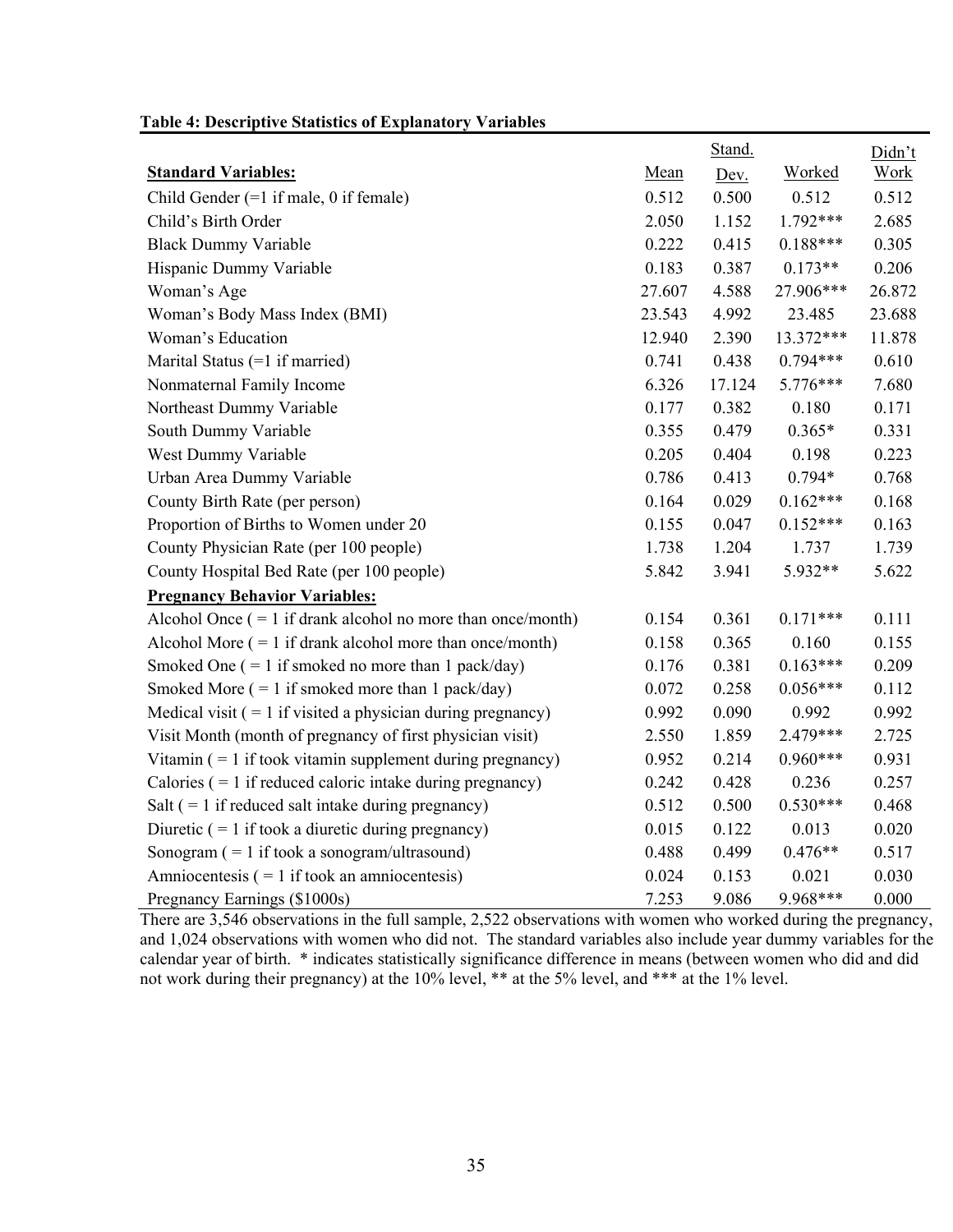| <b>Pregnancy Employment Variables:</b>        |                | <b>Specification 1</b> |            | <b>Specification 2</b> |           | <b>Specification 3</b> |  |
|-----------------------------------------------|----------------|------------------------|------------|------------------------|-----------|------------------------|--|
| Model 1:                                      |                |                        |            |                        |           |                        |  |
| <b>Employed During Pregnancy</b>              | $-0.273*$      | (0.169)                | $-0.278*$  | (0.170)                | $-0.230$  | (0.189)                |  |
| Model 2:                                      |                |                        |            |                        |           |                        |  |
| Proportion of Hours Worked During Pregnancy   | $-0.337*$      | (0.186)                | $-0.316*$  | (0.190)                | $-0.274$  | (0.268)                |  |
| Model 3:                                      |                |                        |            |                        |           |                        |  |
| <b>Employed During Pregnancy</b>              | $-0.109$       | (0.233)                | $-0.150$   | (0.239)                | $-0.156$  | (0.242)                |  |
| Proportion of Hours Worked During Pregnancy   | $-0.252$       | (0.256)                | $-0.199$   | (0.266)                | $-0.145$  | (0.345)                |  |
| Model 4:                                      |                |                        |            |                        |           |                        |  |
| Greater than 0 and less than 20 Hours per Wk. | $-0.294$       | (0.233)                | $-0.232$   | (0.226)                | $-0.318$  | (0.227)                |  |
| From 20 to 40 Hours per Week                  | $-0.070$       | (0.202)                | $-0.055$   | (0.206)                | $-0.030$  | (0.232)                |  |
| 40 or more Hours per Week                     | $-0.578**$     | (0.236)                | $-0.570**$ | (0.235)                | $-0.529*$ | (0.310)                |  |
| <b>Standard Variables</b>                     | Yes            |                        | Yes        |                        | Yes       |                        |  |
| <b>Pregnancy Behavior Variables</b>           | N <sub>0</sub> |                        | Yes        |                        | Yes       |                        |  |
| <b>Pregnancy Earnings Variable</b>            | N <sub>0</sub> |                        |            | No                     |           | Yes                    |  |

# **Table 5: The Effect of Pregnancy Employment on the Probability of Low Birth Weight (Logits)**

Standard errors are in parentheses. \* indicates statistical significance at the 10% level, \*\* at the 5% level, and \*\*\* at the 1% level. There are 3,546 observations used in the low birth weight model.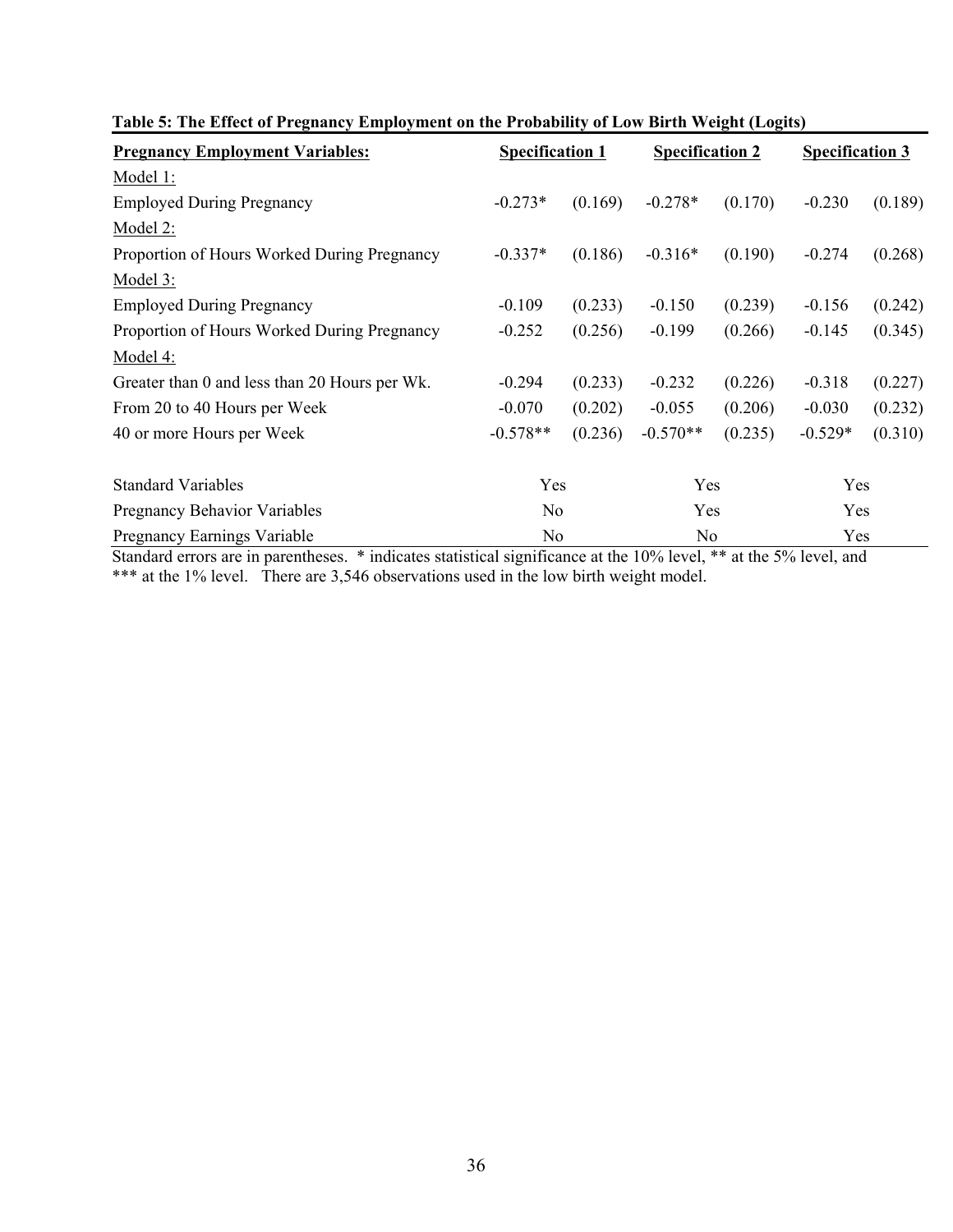| <b>Pregnancy Employment Variables:</b><br><b>Specification 1</b> |                |         | <b>Specification 2</b> |                | <b>Specification 3</b> |         |
|------------------------------------------------------------------|----------------|---------|------------------------|----------------|------------------------|---------|
| Model 1:                                                         |                |         |                        |                |                        |         |
| <b>Employed During Pregnancy</b>                                 | $-0.123$       | (0.180) | $-0.103$               | (0.180)        | $-0.169$               | (0.196) |
| Model 2:                                                         |                |         |                        |                |                        |         |
| Proportion of Hours Worked During Pregnancy                      | 0.078          | (0.197) | 0.118                  | (0.200)        | 0.059                  | (0.259) |
| Model 3:                                                         |                |         |                        |                |                        |         |
| <b>Employed During Pregnancy</b>                                 | $-0.354$       | (0.254) | $-0.365$               | (0.258)        | $-0.358$               | (0.260) |
| Proportion of Hours Worked During Pregnancy                      | 0.337          | (0.266) | 0.386                  | (0.274)        | 0.335                  | (0.332) |
| Model 4:                                                         |                |         |                        |                |                        |         |
| Greater than 0 and less than 20 Hours per Wk.                    | $-0.462*$      | (0.254) | $-0.461*$              | (0.258)        | $-0.468*$              | (0.258) |
| From 20 to 40 Hours per Week                                     | 0.135          | (0.215) | 0.162                  | (0.215)        | 0.126                  | (0.239) |
| 40 or more Hours per Week                                        | $-0.116$       | (0.235) | $-0.072$               | (0.237)        | $-0.135$               | (0.289) |
| <b>Standard Variables</b>                                        | Yes            |         | Yes                    |                | Yes                    |         |
| <b>Pregnancy Behavior Variables</b>                              | N <sub>0</sub> |         | Yes                    |                | Yes                    |         |
| <b>Pregnancy Earnings Variable</b>                               | No             |         |                        | N <sub>0</sub> |                        | Yes     |

# **Table 6: The Effect of Pregnancy Employment on the Probability of Preterm Birth (Logits)**

Standard errors are in parentheses. \* indicates statistical significance at the 10% level, \*\* at the 5% level, and \*\*\* at the 1% level. There are 3,546 observations used in the premature birth model.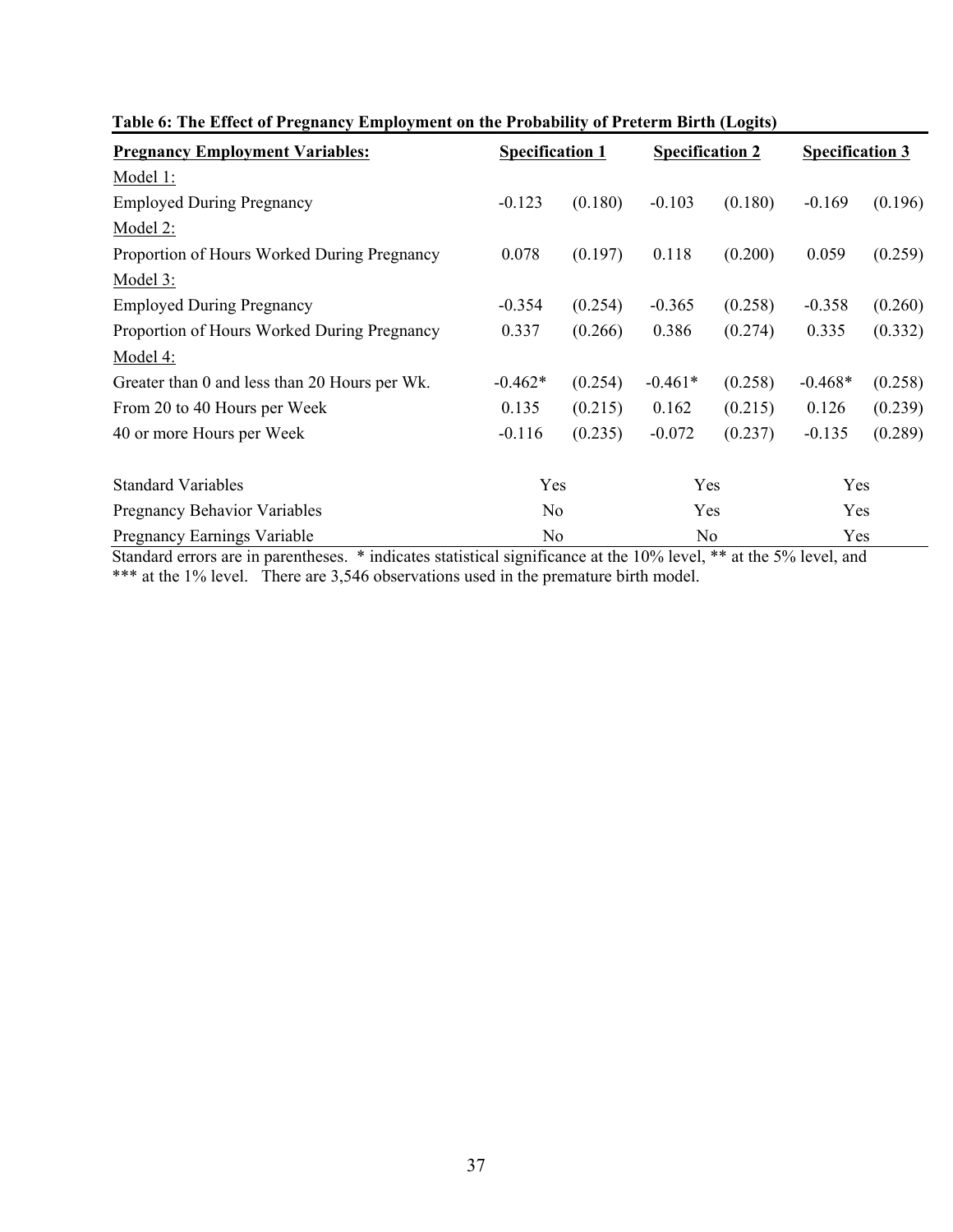|                                                     | Low Birth Weight |         | <b>Preterm Birth</b> |         |
|-----------------------------------------------------|------------------|---------|----------------------|---------|
| Model 1:                                            |                  |         |                      |         |
| <b>Employed During Pregnancy (First Trimester)</b>  | 0.167            | (0.260) | $-0.332$             | (0.301) |
| <b>Employed During Pregnancy (Second Trimester)</b> | 0.204            | (0.302) | $1.024***$           | (0.323) |
| <b>Employed During Pregnancy (Third Trimester)</b>  | $-0.977***$      |         | $(0.242)$ -1.057***  | (0.228) |
| Model 2:                                            |                  |         |                      |         |
| Portion of Hours Worked (First Trimester)           | 0.319            | (0.340) | 0.175                | (0.345) |
| Portion of Hours Worked (Second Trimester)          | $-0.300$         | (0.518) | 0.660                | (0.442) |
| Portion of Hours Worked (Third Trimester)           | $-0.477$         |         | $(0.434) -1.006***$  | (0.368) |
| Model 3:                                            |                  |         |                      |         |
| <b>Employed During Pregnancy (First Trimester)</b>  | 0.144            | (0.318) | $-0.473$             | (0.392) |
| Portion of Hours Worked (First Trimester)           | 0.020            | (0.481) | 0.170                | (0.459) |
| <b>Employed During Pregnancy (Second Trimester)</b> | 0.171            | (0.352) | $0.686*$             | (0.398) |
| Portion of Hours Worked (Second Trimester)          | 0.092            | (0.614) | 0.742                | (0.545) |
| <b>Employed During Pregnancy (Third Trimester)</b>  | $-1.552***$      |         | $(0.389)$ -1.418***  | (0.352) |
| Portion of Hours Worked (Third Trimester)           | 0.634            | (0.475) | 0.011                | (0.427) |
| Model 4:                                            |                  |         |                      |         |
| Employed 0 and 20 Hours (First Trimester)           | $-0.035$         | (0.310) | $-0.533$             | (0.385) |
| Employed 20 to 40 Hours (First Trimester)           | 0.415            | (0.325) | $-0.320$             | (0.396) |
| Employed 40 or more Hours (First Trimester)         | 0.427            | (0.473) | 0.040                | (0.455) |
| Employed 0 and 20 Hours (Second Trimester)          | $-0.053$         | (0.355) | 0.546                | (0.397) |
| Employed 20 to 40 Hours (Second Trimester)          | 0.252            | (0.444) | 1.378***             | (0.426) |
| Employed 40 or more Hours (Second Trimester)        | $-0.322$         | (0.691) | 0.787                | (0.616) |
| Employed 0 and 20 Hours (Third Trimester)           | $-1.510***$      |         | $(0.451) -1.594***$  | (0.375) |
| Employed 20 to 40 Hours (Third Trimester)           | $-1.005***$      |         | $(0.392)$ -1.321***  | (0.375) |
| Employed 40 or more Hours (Third Trimester)         | $-0.549$         | (0.473) | $-0.965**$           | (0.434) |

# **Table 7: The Effect of Pregnancy Employment from Each Trimester on Health at Birth**

Standard errors are in parentheses. \* indicates statistical significance at the 10% level, \*\* at the 5% level, and \*\*\* at the 1% level. There are 3,546 observations. These models include the standard variables but not the supplemental pregnancy behaviors variables or the pregnancy earnings variable.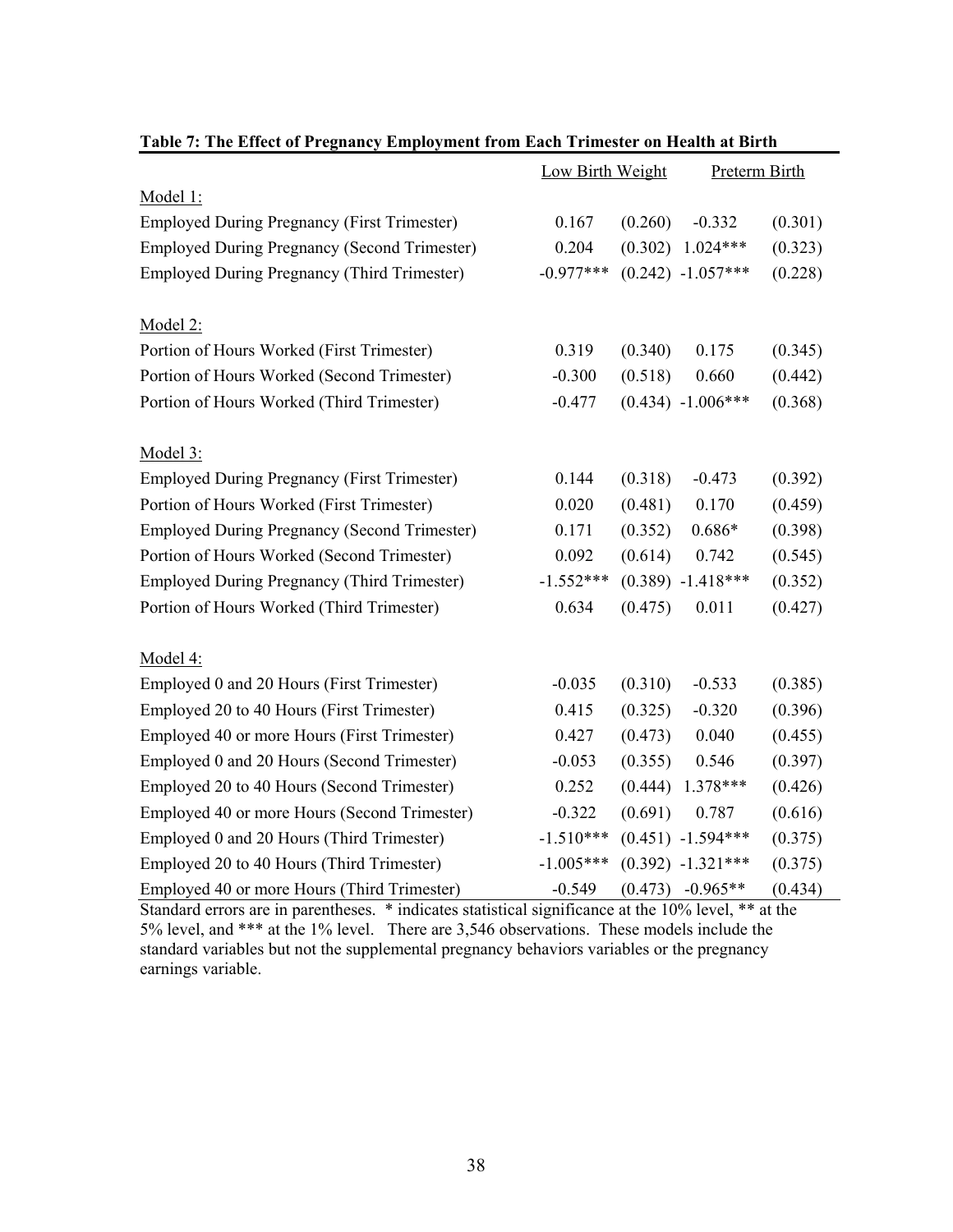| <b>Pregnancy Employment Variables:</b>        |                | <b>Specification 1</b> |                | <b>Specification 2</b> |            | <b>Specification 3</b> |  |
|-----------------------------------------------|----------------|------------------------|----------------|------------------------|------------|------------------------|--|
| Model 1:                                      |                |                        |                |                        |            |                        |  |
| <b>Employed During Pregnancy</b>              | $-0.341*$      | (0.206)                | $-0.343*$      | (0.210)                | $-0.269$   | (0.232)                |  |
| Preterm Birth                                 | $3.633***$     | (0.198)                | 3.680***       | (0.205)                | 3.686**    | (0.206)                |  |
| Model 2:                                      |                |                        |                |                        |            |                        |  |
| Proportion of Hours Worked During Pregnancy   | $-0.579***$    | (0.216)                | $-0.559**$     | (0.224)                | $-0.548*$  | (0.304)                |  |
| Preterm Birth                                 | $3.665***$     | (0.198)                | $3.713***$     | (0.205)                | $3.713***$ | (0.205)                |  |
| Model 3:                                      |                |                        |                |                        |            |                        |  |
| <b>Employed During Pregnancy</b>              | 0.082          | (0.274)                | 0.035          | (0.276)                | 0.034      | (0.277)                |  |
| Proportion of Hours Worked During Pregnancy   | $-0.645**$     | (0.291)                | $-0.587**$     | (0.298)                | $-0.577$   | (0.376)                |  |
| Preterm Birth                                 | $3.668***$     | (0.198)                | 3.714***       | (0.205)                | 3.714***   | (0.205)                |  |
| Model 4:                                      |                |                        |                |                        |            |                        |  |
| Greater than 0 and less than 20 Hours per Wk. | $-0.157$       | (0.261)                | $-0.191$       | (0.261)                | $-0.191$   | (0.263)                |  |
| From 20 to 40 Hours per Week                  | $-0.247$       | (0.235)                | $-0.243$       | (0.248)                | $-0.243$   | (0.276)                |  |
| 40 or more Hours per Week                     | $-0.785***$    | (0.281)                | $-0.757***$    | (0.282)                | $-0.757**$ | (0.265)                |  |
| Preterm Birth                                 | $3.658***$     | (0.199)                | 3.699***       | (0.206)                | 3.699***   | (0.206)                |  |
| <b>Standard Variables</b>                     | Yes            |                        | Yes            |                        | Yes        |                        |  |
| Pregnancy Behavior Variables                  | N <sub>o</sub> |                        | Yes            |                        | Yes        |                        |  |
| Pregnancy Earnings Variable                   | N <sub>0</sub> |                        | N <sub>0</sub> |                        | Yes        |                        |  |

|  |  | Table 8: The Effect of Pregnancy Employment on the Probability of Low Birth Weight (Logits) |  |
|--|--|---------------------------------------------------------------------------------------------|--|
|  |  |                                                                                             |  |

 Standard errors are in parentheses. \* indicates statistical significance at the 10% level, \*\* at the 5% level, and \*\*\* at the 1% level. There are 3,753 observations used in the low birth weight model.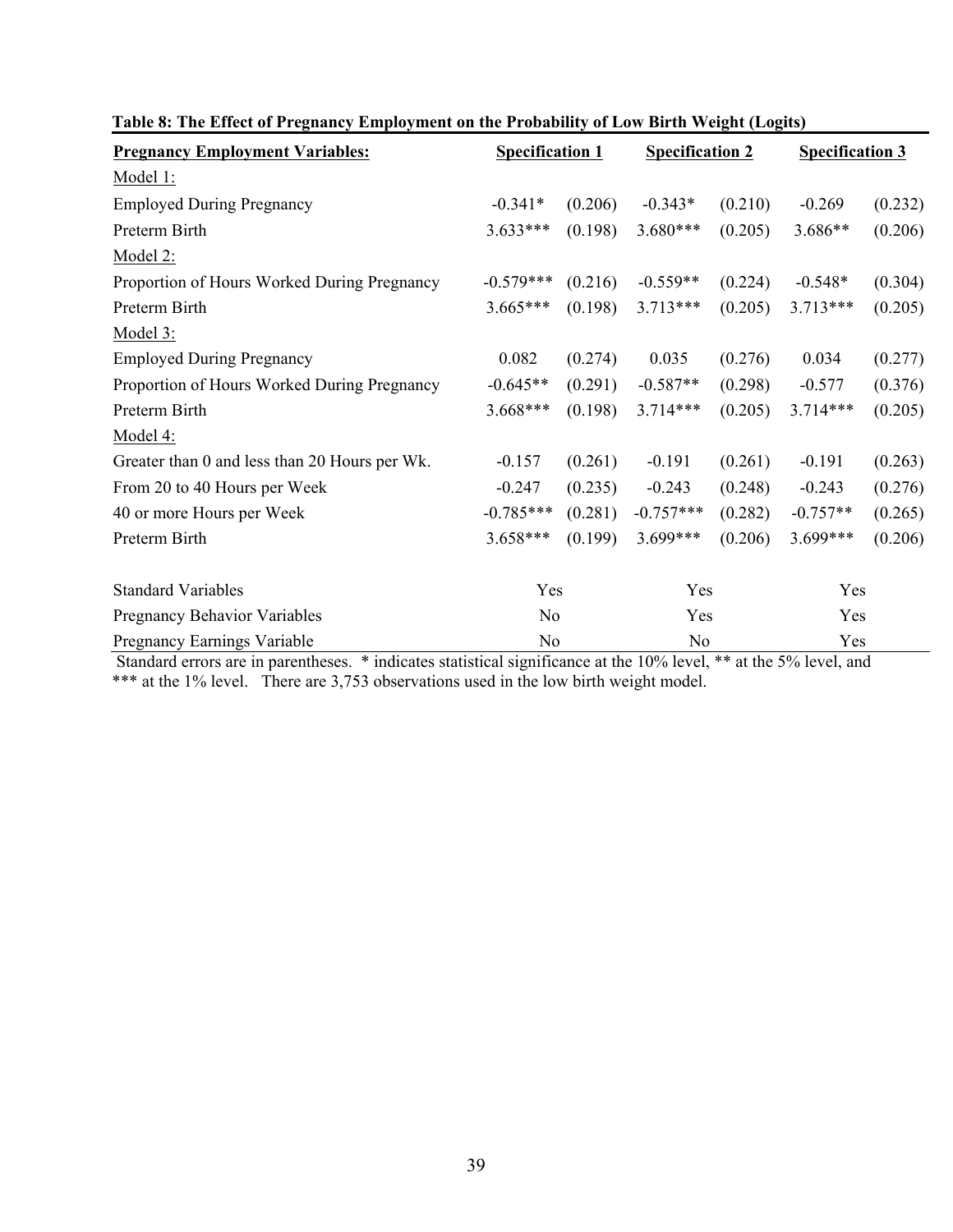|  |  |  |  | Table 9: The Effects of Pre-Pregnancy Employment |  |
|--|--|--|--|--------------------------------------------------|--|
|  |  |  |  |                                                  |  |

| <b>Pregnancy Employment Variables:</b>        | <b>Low Birth Weight</b> |         | <b>Preterm Birth</b> |         |  |
|-----------------------------------------------|-------------------------|---------|----------------------|---------|--|
| Model 1:                                      |                         |         |                      |         |  |
| <b>Employed During Pregnancy</b>              | $-0.435**$              | (0.186) | $-0.316*$            | (0.196) |  |
| Model 2:                                      |                         |         |                      |         |  |
| Proportion of Hours Worked During Pregnancy   | $-0.182$                | (0.196) | 0.065                | (0.216) |  |
| <u>Model 3:</u>                               |                         |         |                      |         |  |
| <b>Employed During Pregnancy</b>              | $-0.558**$              | (0.247) | $-0.630**$           | (0.261) |  |
| Proportion of Hours Worked During Pregnancy   | 0.187                   | (0.247) | $0.461*$             | (0.270) |  |
| Model 4:                                      |                         |         |                      |         |  |
| Greater than 0 and less than 20 Hours per Wk. | $-0.634**$              | (0.238) | $-0.687***$          | (0.251) |  |
| From 20 to 40 Hours per Week                  | $-0.226$                | (0.219) | $-0.135$             | (0.229) |  |
| 40 or more Hours per Week                     | $-0.471**$              | (0.233) | $-0.152$             | (0.247) |  |
| <b>Standard Variables</b>                     | Yes                     |         | Yes                  |         |  |
| <b>Pregnancy Behavior Variables</b>           | N <sub>0</sub>          |         | N <sub>0</sub>       |         |  |
| <b>Pregnancy Earnings Variable</b>            | No                      |         | No                   |         |  |

Standard errors are in parentheses. \* indicates statistical significance at the 10% level, \*\* at the 5% level, and \*\*\* at the 1% level. There are 3,546 observations in the low birth weight and premature birth models.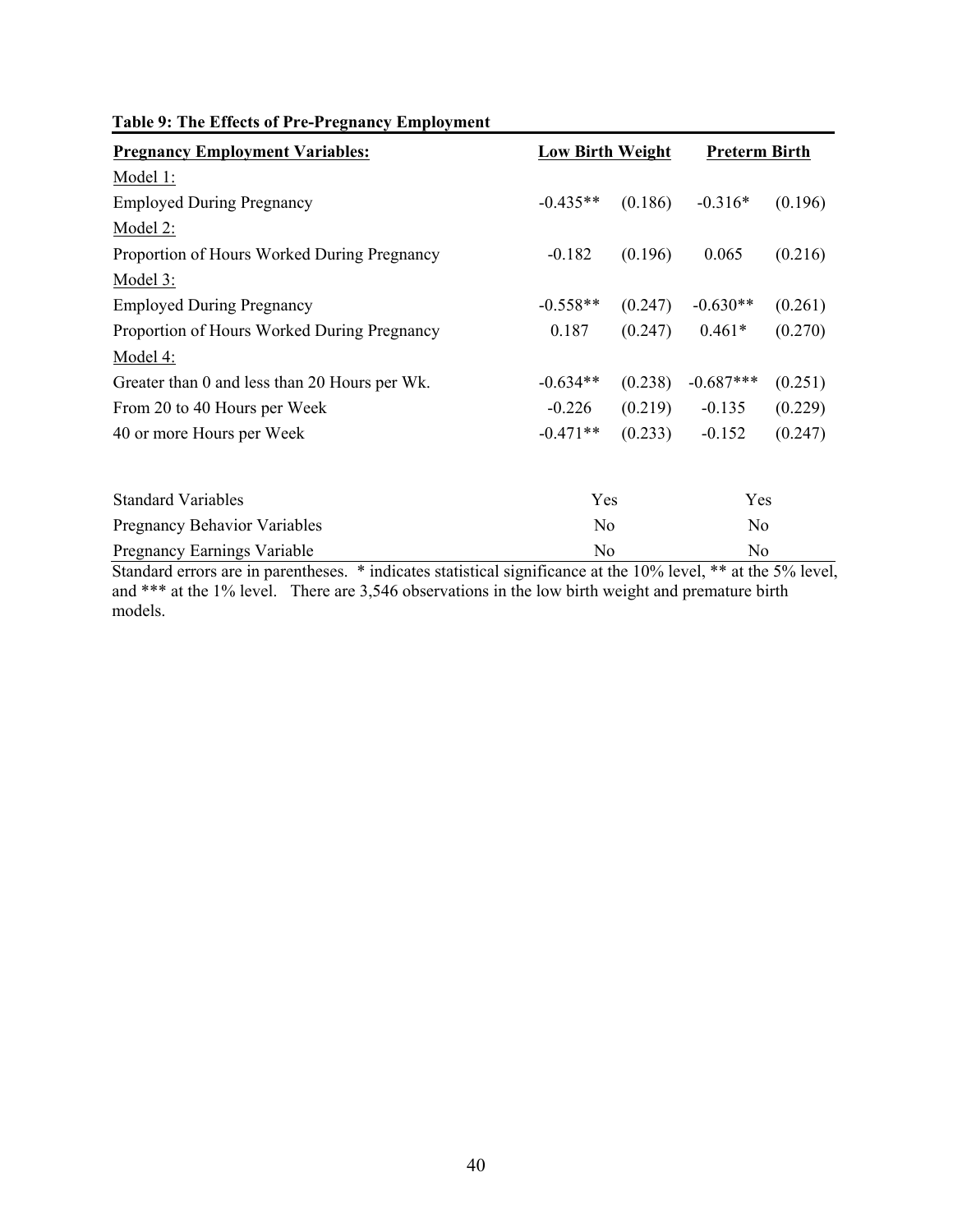|                                                | Table To, The Effect of Frequancy Employment (Shomig Flacu Effects Mouchs) |                         |          |                      |  |  |  |  |
|------------------------------------------------|----------------------------------------------------------------------------|-------------------------|----------|----------------------|--|--|--|--|
| <b>Pregnancy Employment Variables:</b>         |                                                                            | <b>Low Birth Weight</b> |          | <b>Preterm Birth</b> |  |  |  |  |
| Model 1:                                       |                                                                            |                         |          |                      |  |  |  |  |
| <b>Employed During Pregnancy</b>               | 0.015                                                                      | (0.021)                 | 0.001    | (0.020)              |  |  |  |  |
| Model 2:                                       |                                                                            |                         |          |                      |  |  |  |  |
| Proportion of Hours Worked During Pregnancy    | $-0.004$                                                                   | (0.025)                 | 0.011    | (0.024)              |  |  |  |  |
| Model 3:                                       |                                                                            |                         |          |                      |  |  |  |  |
| <b>Employed During Pregnancy</b>               | 0.025                                                                      | (0.025)                 | $-0.004$ | (0.024)              |  |  |  |  |
| Proportion of Hours Worked During Pregnancy    | $-0.021$                                                                   | (0.030)                 | 0.014    | (0.029)              |  |  |  |  |
| Model 4:                                       |                                                                            |                         |          |                      |  |  |  |  |
| Greater than 0 and less than 20 Hours per Week | $-0.009$                                                                   | (0.023)                 | $-0.001$ | (0.022)              |  |  |  |  |
| From 20 to 40 Hours per Week                   | 0.027                                                                      | (0.024)                 | 0.008    | (0.023)              |  |  |  |  |
| 40 or more Hours per Week                      | $-0.035$                                                                   | (0.031)                 | $-0.018$ | (0.030)              |  |  |  |  |
|                                                |                                                                            |                         |          |                      |  |  |  |  |

|  | Table 10: The Effect of Pregnancy Employment (Sibling Fixed Effects Models) |  |  |  |
|--|-----------------------------------------------------------------------------|--|--|--|
|  |                                                                             |  |  |  |

Standard errors are in parentheses. \* indicates statistical significance at the 10% level, \*\* at the 5% level, and \*\*\* at the 1% level. There are 1,212 observations used in the fixed effects low birth weight and premature birth models.